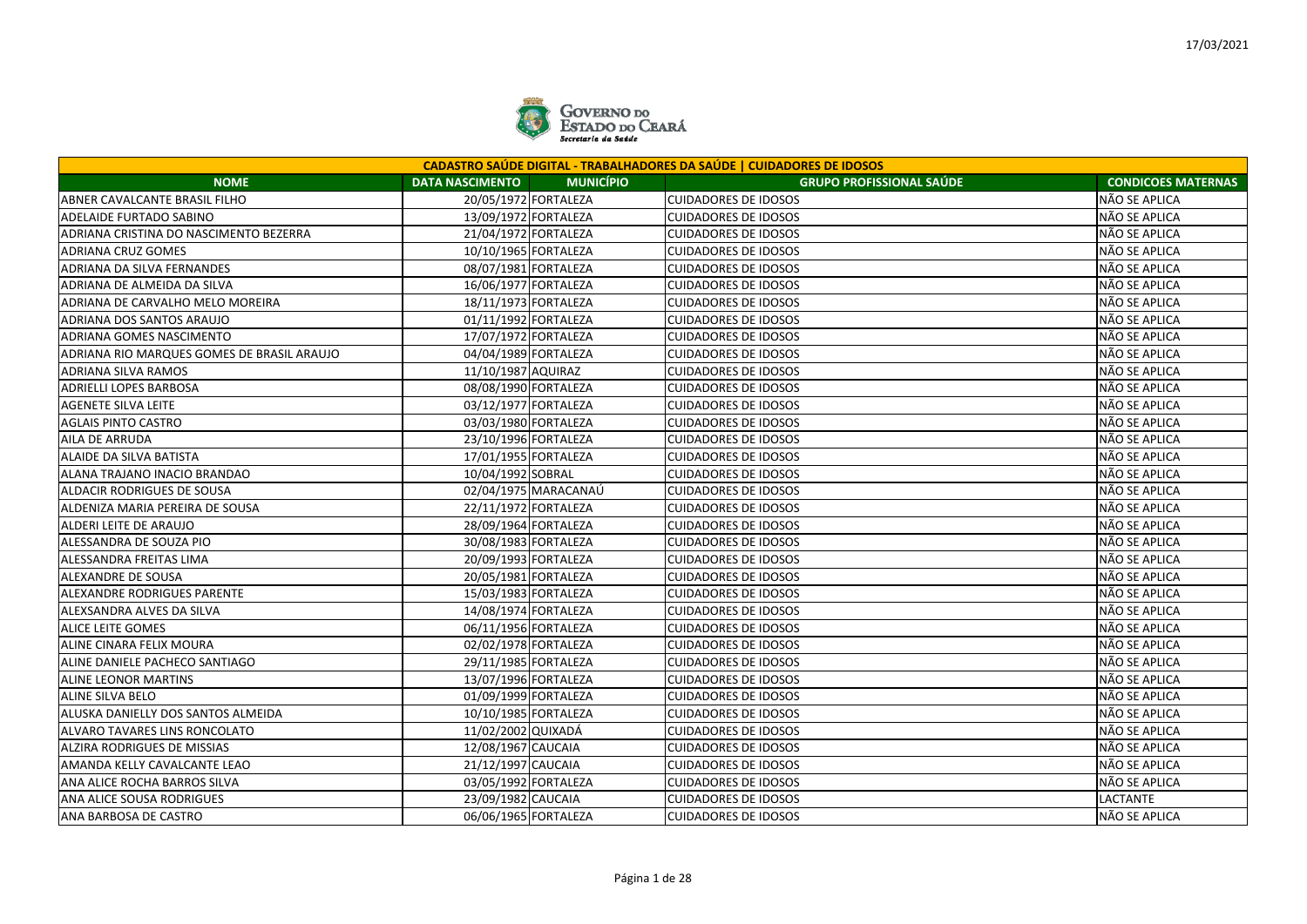| ANA BEATRIZ MENDONCA MOTA             | 11/11/1968 FORTALEZA    | <b>CUIDADORES DE IDOSOS</b> | NÃO SE APLICA        |
|---------------------------------------|-------------------------|-----------------------------|----------------------|
| ANA CAROLINA DE MOURA MARTINS         | 01/05/1985 EUSÉBIO      | <b>CUIDADORES DE IDOSOS</b> | NÃO SE APLICA        |
| ANA CAROLINA QUARESMA LIMA            | 10/01/1993 FORTALEZA    | <b>CUIDADORES DE IDOSOS</b> | NÃO SE APLICA        |
| ANA CLAUDIA DE OLIVEIRA ALENCAR SALES | 10/07/1974 FORTALEZA    | <b>CUIDADORES DE IDOSOS</b> | NÃO SE APLICA        |
| ANA CLAUDIA MARTINS DE ALENCAR        | 06/12/1965 FORTALEZA    | <b>CUIDADORES DE IDOSOS</b> | NÃO SE APLICA        |
| ANA CLEIDE SOARES DA SILVA            | 01/06/1979 FORTALEZA    | <b>CUIDADORES DE IDOSOS</b> | NÃO SE APLICA        |
| ANA CRISTINA FERNANDES DA SILVA       | 01/01/1984 FORTALEZA    | <b>CUIDADORES DE IDOSOS</b> | NÃO SE APLICA        |
| ANA CRISTINA MATOS PORTO              | 28/10/1974 FORTALEZA    | <b>CUIDADORES DE IDOSOS</b> | NÃO SE APLICA        |
| ANA CRISTINA RAMALHO                  | 20/07/1974 FORTALEZA    | <b>CUIDADORES DE IDOSOS</b> | NÃO SE APLICA        |
| ANA DE PAULA MENDES NASCIMENTO        | 15/06/1970 FORTALEZA    | <b>CUIDADORES DE IDOSOS</b> | NÃO SE APLICA        |
| ANA GABRIELE PEREIRA DE OLIVEIRA      | 24/10/1999 MARACANAÚ    | <b>CUIDADORES DE IDOSOS</b> | NÃO SE APLICA        |
| ANA LEA AZEVEDO CASTELO               | 03/01/1958 FORTALEZA    | <b>CUIDADORES DE IDOSOS</b> | NÃO SE APLICA        |
| ANA LEONICE DE OLIVEIRA               | 15/06/1969 FORTALEZA    | <b>CUIDADORES DE IDOSOS</b> | NÃO SE APLICA        |
| ANA LIDIA FERREIRA DE SOUZA           | 08/02/1995 MARANGUAPE   | <b>CUIDADORES DE IDOSOS</b> | NÃO SE APLICA        |
| ANA LUCIA DA SILVA TORRES             | 02/09/1976 CAUCAIA      | <b>CUIDADORES DE IDOSOS</b> | NÃO SE APLICA        |
| ANA LUCIA DE SOUSA HOLANDA            | 03/09/1965 FORTALEZA    | <b>CUIDADORES DE IDOSOS</b> | NÃO SE APLICA        |
| ANA LUCIA MIGUEL RIBEIRO              | 09/06/1963 FORTALEZA    | <b>CUIDADORES DE IDOSOS</b> | NÃO SE APLICA        |
| ANA LUCIA RODRIGUES NUNES             | 01/05/1964 FORTALEZA    | <b>CUIDADORES DE IDOSOS</b> | NÃO SE APLICA        |
| ANA LUIZA RODRIGUES RIBEIRO           | 08/05/1989 FORTALEZA    | <b>CUIDADORES DE IDOSOS</b> | NÃO SE APLICA        |
| ANA LUZIA SOARES BRILHANTE            | 28/12/1995 FORTALEZA    | <b>CUIDADORES DE IDOSOS</b> | NÃO SE APLICA        |
| ANA MARCELA DE SOUSA                  | 17/08/1985 FORTALEZA    | <b>CUIDADORES DE IDOSOS</b> | NÃO SE APLICA        |
| ANA MARIA AVILADE SOUSA               | 19/05/1962 FORTALEZA    | <b>CUIDADORES DE IDOSOS</b> | NÃO SE APLICA        |
| ANA MARIA DA SILVA                    | 24/07/1966 FORTALEZA    | <b>CUIDADORES DE IDOSOS</b> | NÃO SE APLICA        |
| ANA MARIA DA SILVA ALVES              | 13/08/1959 FORTALEZA    | <b>CUIDADORES DE IDOSOS</b> | NÃO SE APLICA        |
| ANA MARIA RODRIGUES GADELHA           | 28/08/1993 MISSÃO VELHA | <b>CUIDADORES DE IDOSOS</b> | NÃO SE APLICA        |
| ANA MARIA SILVEIRA ALMEIDA            | 29/01/1994 FORTALEZA    | <b>CUIDADORES DE IDOSOS</b> | NÃO SE APLICA        |
| ANA NERY SANTOS ALENCAR               | 03/10/1974 FORTALEZA    | <b>CUIDADORES DE IDOSOS</b> | NÃO SE APLICA        |
| ANA PAULA DE CAMPELO MACIEL RIBEIRO   | 25/02/1975 FORTALEZA    | <b>CUIDADORES DE IDOSOS</b> | NÃO SE APLICA        |
| ANA PAULA DOMINGOS SOUSA              | 01/05/1976 FORTALEZA    | <b>CUIDADORES DE IDOSOS</b> | NÃO SE APLICA        |
| ANA PAULA FERREIRA NASCIMENTO         | 24/12/1968 FORTALEZA    | <b>CUIDADORES DE IDOSOS</b> | NÃO SE APLICA        |
| ANA PAULA ROCHA LOPES                 | 20/10/1984 CAUCAIA      | <b>CUIDADORES DE IDOSOS</b> | NÃO SE APLICA        |
| ANA PAULA SILVA LESSA                 | 09/07/1974 FORTALEZA    | <b>CUIDADORES DE IDOSOS</b> | NÃO SE APLICA        |
| ANA RAQUEL DE DEUS RIBEIRO            | 16/01/1983 FORTALEZA    | <b>CUIDADORES DE IDOSOS</b> | NÃO SE APLICA        |
| ANA RAQUEL OLIVEIRA VIEIRA PASSOS     | 29/02/1992 PACATUBA     | <b>CUIDADORES DE IDOSOS</b> | <b>NÃO SE APLICA</b> |
| ANA RITA PONCIANO DA SILVA            | 25/07/1975 FORTALEZA    | <b>CUIDADORES DE IDOSOS</b> | NÃO SE APLICA        |
| ANA ROBERTA ARAUJO DE JESUS           | 22/10/1972 FORTALEZA    | <b>CUIDADORES DE IDOSOS</b> | NÃO SE APLICA        |
| ANA RUTH DE ALMEIDA SANTOS            | 24/05/1976 FORTALEZA    | <b>CUIDADORES DE IDOSOS</b> | NÃO SE APLICA        |
| ANA SELMA FERREIRA DE SOUSA           | 19/12/1968 FORTALEZA    | <b>CUIDADORES DE IDOSOS</b> | NÃO SE APLICA        |
| ANA SELMA MONTE DE ALBUQUERQUE        | 26/11/1960 FORTALEZA    | <b>CUIDADORES DE IDOSOS</b> | NÃO SE APLICA        |
| ANA THALYA MONTE ALVES                | 24/03/1997 CAUCAIA      | <b>CUIDADORES DE IDOSOS</b> | NÃO SE APLICA        |
| ANA VALERIA ARAGAO EVANGELISTA        | 14/10/1957 FORTALEZA    | <b>CUIDADORES DE IDOSOS</b> | NÃO SE APLICA        |
| ANA VALERIA RIBEIRO ALVES             | 18/05/1986 MARACANAÚ    | <b>CUIDADORES DE IDOSOS</b> | NÃO SE APLICA        |
| ANATIANA NAJARA BANDEIRA GOMES        | 08/11/1987 MARACANAÚ    | <b>CUIDADORES DE IDOSOS</b> | NÃO SE APLICA        |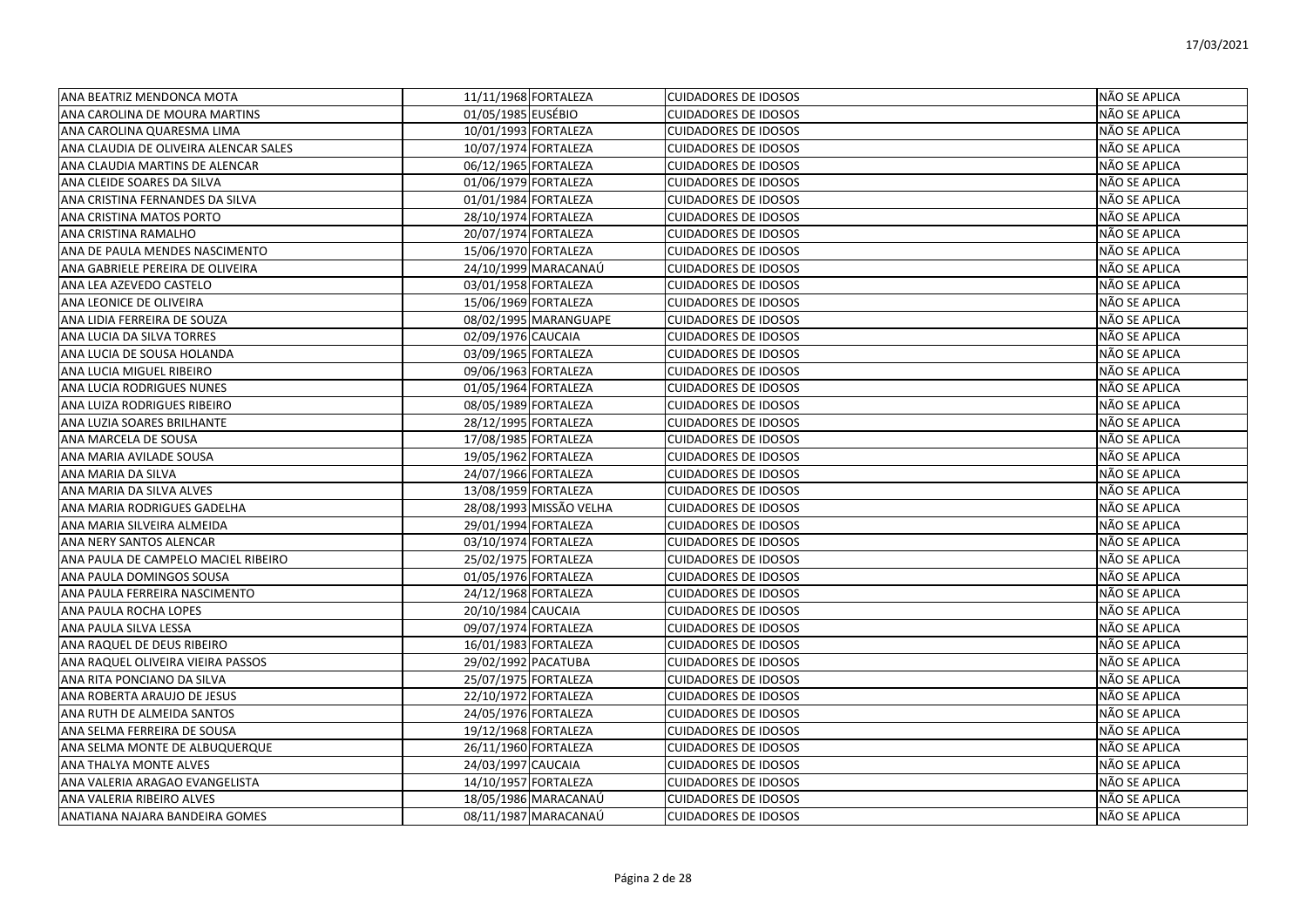| <b>ANDERSON SILVA ALVES</b>                   | 09/06/1978 PACAJUS   | <b>CUIDADORES DE IDOSOS</b> | NÃO SE APLICA        |
|-----------------------------------------------|----------------------|-----------------------------|----------------------|
| ANDRE ANDRADE BEZERRA                         | 06/01/1957 FORTALEZA | <b>CUIDADORES DE IDOSOS</b> | NÃO SE APLICA        |
| ANDRE LUIZ BARBOSA MARTINS                    | 30/08/1977 FORTALEZA | <b>CUIDADORES DE IDOSOS</b> | NÃO SE APLICA        |
| ANDREA CARLOS TEIXEIRA                        | 31/01/1973 BARBALHA  | <b>CUIDADORES DE IDOSOS</b> | NÃO SE APLICA        |
| ANDREA FREIRE DE CASTRO                       | 27/01/1974 FORTALEZA | <b>CUIDADORES DE IDOSOS</b> | NÃO SE APLICA        |
| <b>ANDREA GARCES</b>                          | 07/02/1988 FORTALEZA | <b>CUIDADORES DE IDOSOS</b> | NÃO SE APLICA        |
| ANDREA SILVA DE FARIAS                        | 28/07/1975 FORTALEZA | <b>CUIDADORES DE IDOSOS</b> | NÃO SE APLICA        |
| ANDREZZA MONTEIRO LIMA LOPES                  | 07/05/1994 FORTALEZA | <b>CUIDADORES DE IDOSOS</b> | NÃO SE APLICA        |
| ANGELA MARIA DA SILVA                         | 21/02/1958 FORTALEZA | <b>CUIDADORES DE IDOSOS</b> | NÃO SE APLICA        |
| ANGELA MARIA DO VALE FACANHA                  | 01/03/1960 FORTALEZA | <b>CUIDADORES DE IDOSOS</b> | NÃO SE APLICA        |
| ANGELA MARIA DOS SANTOS                       | 29/06/1964 FORTALEZA | <b>CUIDADORES DE IDOSOS</b> | NÃO SE APLICA        |
| ANGELA MARIA JUVENCIO PINHEIRO RIBEIRO        | 15/07/1972 FORTALEZA | <b>CUIDADORES DE IDOSOS</b> | NÃO SE APLICA        |
| ANGELA MARIA PEREIRA DOS SANTOS               | 25/11/1980 FORTALEZA | <b>CUIDADORES DE IDOSOS</b> | NÃO SE APLICA        |
| ANGELICA DA SILVA OLIVEIRA                    | 07/10/1977 FORTALEZA | <b>CUIDADORES DE IDOSOS</b> | NÃO SE APLICA        |
| ANTONIA ALBENIA SALES DO NASCIMENTO           | 12/12/1965 FORTALEZA | <b>CUIDADORES DE IDOSOS</b> | NÃO SE APLICA        |
| ANTONIA ALBENICE SALES DO NASCIMENTO          | 26/03/1981 FORTALEZA | <b>CUIDADORES DE IDOSOS</b> | NÃO SE APLICA        |
| ANTONIA APARECIDA ALVES DE SOUZA              | 27/09/1962 FORTALEZA | <b>CUIDADORES DE IDOSOS</b> | <b>NÃO SE APLICA</b> |
| ANTONIA APARECIDA VIEIRA DE FREITAS COSTA     | 23/01/1968 FORTALEZA | <b>CUIDADORES DE IDOSOS</b> | NÃO SE APLICA        |
| <b>ANTONIA BRASIL RODRIGUES</b>               | 06/04/1967 FORTALEZA | <b>CUIDADORES DE IDOSOS</b> | NÃO SE APLICA        |
| ANTONIA CARLA COSTA VIANA                     | 27/01/1981 PACATUBA  | <b>CUIDADORES DE IDOSOS</b> | NÃO SE APLICA        |
| ANTONIA DA SILVA CARDOSO                      | 22/01/1956 FORTALEZA | <b>CUIDADORES DE IDOSOS</b> | NÃO SE APLICA        |
| ANTONIA DA SILVA FERREIRA                     | 01/07/1970 CAUCAIA   | <b>CUIDADORES DE IDOSOS</b> | NÃO SE APLICA        |
| ANTONIA DANIELE MESQUITA XIMENES              | 24/11/1978 FORTALEZA | <b>CUIDADORES DE IDOSOS</b> | NÃO SE APLICA        |
| ANTONIA DE LOURDES SANCHES GONCALVES          | 28/03/1961 FORTALEZA | <b>CUIDADORES DE IDOSOS</b> | NÃO SE APLICA        |
| ANTONIA DIAS DE SOUSA                         | 26/10/1970 FORTALEZA | <b>CUIDADORES DE IDOSOS</b> | NÃO SE APLICA        |
| ANTONIA EDYLANE LIMA AZEVEDO                  | 08/02/1989 FORTALEZA | <b>CUIDADORES DE IDOSOS</b> | NÃO SE APLICA        |
| ANTONIA EVELINE RIBEIRO DA CUNHA              | 26/06/1970 FORTALEZA | <b>CUIDADORES DE IDOSOS</b> | NÃO SE APLICA        |
| ANTONIA FARIAS DOS SANTOS                     | 06/09/1980 ITAPIPOCA | <b>CUIDADORES DE IDOSOS</b> | NÃO SE APLICA        |
| ANTONIA FERNANDES DA COSTA                    | 10/03/1973 FORTALEZA | <b>CUIDADORES DE IDOSOS</b> | NÃO SE APLICA        |
| ANTONIA FERREIRA DE ALENCAR                   | 13/12/1974 FORTALEZA | <b>CUIDADORES DE IDOSOS</b> | <b>NÃO SE APLICA</b> |
| ANTONIA FERREIRA DOS SANTOS                   | 25/05/1963 FORTALEZA | <b>CUIDADORES DE IDOSOS</b> | NÃO SE APLICA        |
| ANTONIA GERLANDIA DOS SANTOS FERREIRA RIBEIRO | 22/03/1976 FORTALEZA | <b>CUIDADORES DE IDOSOS</b> | NÃO SE APLICA        |
| <b>ANTONIA GISLENE SOARES ALVES</b>           | 08/05/1998 FORTALEZA | <b>CUIDADORES DE IDOSOS</b> | NÃO SE APLICA        |
| ANTONIA IEDA VIEIRA LIMA                      | 12/05/1962 CAUCAIA   | <b>CUIDADORES DE IDOSOS</b> | NÃO SE APLICA        |
| ANTONIA IRANI BATISTA DA LUZ                  | 05/04/1974 FORTALEZA | <b>CUIDADORES DE IDOSOS</b> | NÃO SE APLICA        |
| ANTONIA IRLANIA PEIXOTO FERNANDES             | 29/02/1984 MARACANAÚ | <b>CUIDADORES DE IDOSOS</b> | NÃO SE APLICA        |
| ANTONIA IZABEL ALVES ALMEIDA                  | 20/11/1972 FORTALEZA | <b>CUIDADORES DE IDOSOS</b> | NÃO SE APLICA        |
| ANTONIA JOELMA VIEIRA                         | 28/06/1986 FORTALEZA | <b>CUIDADORES DE IDOSOS</b> | NÃO SE APLICA        |
| ANTONIA KEZZE CAVALCANTE LIMA                 | 26/05/1987 FORTALEZA | <b>CUIDADORES DE IDOSOS</b> | NÃO SE APLICA        |
| ANTONIA LILIANE BASTOS FERREIRA               | 12/06/1999 FORTALEZA | <b>CUIDADORES DE IDOSOS</b> | NÃO SE APLICA        |
| ANTONIA LUIZA DIAS RIOS                       | 01/11/2001 MARCO     | <b>CUIDADORES DE IDOSOS</b> | NÃO SE APLICA        |
| ANTONIA MARCIA GONCALVES DO NASCIMENTO        | 05/06/1980 CAUCAIA   | <b>CUIDADORES DE IDOSOS</b> | NÃO SE APLICA        |
| ANTONIA MARIA SILVA SOUSA                     | 13/10/1971 FORTALEZA | <b>CUIDADORES DE IDOSOS</b> | <b>NÃO SE APLICA</b> |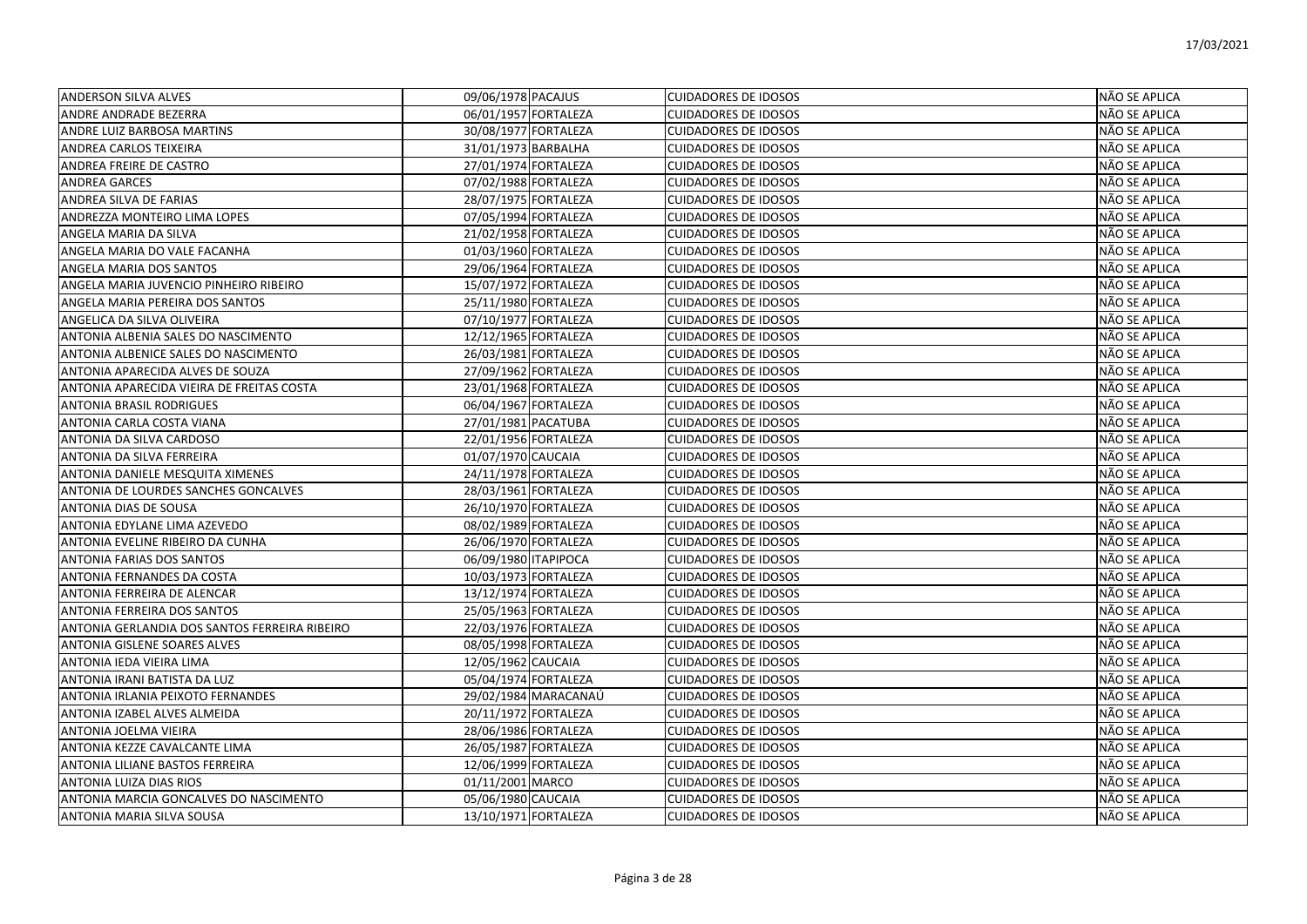| ANTONIA MASSILENE GOMES LIMA         | 20/05/1982 FORTALEZA |                              | <b>CUIDADORES DE IDOSOS</b> | <b>LACTANTE</b> |
|--------------------------------------|----------------------|------------------------------|-----------------------------|-----------------|
| IANTONIA OLIVEIRA DE ALMEIDA         | 20/04/1958 FORTALEZA |                              | <b>CUIDADORES DE IDOSOS</b> | NÃO SE APLICA   |
| ANTONIA OZANIR QLV DA SILVA          |                      | 19/07/1983 MARACANAÚ         | <b>CUIDADORES DE IDOSOS</b> | NÃO SE APLICA   |
| ANTONIA PATRICIA PEREIRA LOUREIRO    | 01/01/1977 FORTALEZA |                              | <b>CUIDADORES DE IDOSOS</b> | NÃO SE APLICA   |
| ANTONIA PEREIRA DE ARAUJO            | 09/09/1981 FORTALEZA |                              | <b>CUIDADORES DE IDOSOS</b> | NÃO SE APLICA   |
| <b>ANTONIA ZULENE RODRIGUES</b>      | 09/01/1972 FORTALEZA |                              | <b>CUIDADORES DE IDOSOS</b> | NÃO SE APLICA   |
| ANTONICE DA SILVA PINTO              | 27/05/1981 FORTALEZA |                              | <b>CUIDADORES DE IDOSOS</b> | NÃO SE APLICA   |
| ANTONILDA ALVES POLICARPO            | 08/11/1974 FORTALEZA |                              | <b>CUIDADORES DE IDOSOS</b> | NÃO SE APLICA   |
| ANTONIO AROLDO ARAUJO BARBOSA        |                      | 25/02/1965 JUAZEIRO DO NORTE | <b>CUIDADORES DE IDOSOS</b> | NÃO SE APLICA   |
| ANTONIO CARLOS FERNANDES DE SOUSA    | 05/12/1972 FORTALEZA |                              | <b>CUIDADORES DE IDOSOS</b> | NÃO SE APLICA   |
| ANTONIO FERNANDES DO NASCIMENTO      | 29/01/1964 FORTALEZA |                              | <b>CUIDADORES DE IDOSOS</b> | NÃO SE APLICA   |
| ANTONIO JOSE LIMA DE ARAUJO JUNIOR   | 06/03/1987 FORTALEZA |                              | <b>CUIDADORES DE IDOSOS</b> | NÃO SE APLICA   |
| ANTONIO RENATO MARTINS DA SILVA      | 19/05/1985 FORTALEZA |                              | <b>CUIDADORES DE IDOSOS</b> | NÃO SE APLICA   |
| <b>ANTONIO VALDECY LUIZ</b>          | 06/01/1957 FORTALEZA |                              | <b>CUIDADORES DE IDOSOS</b> | NÃO SE APLICA   |
| ANTONISIA FREIRE DA SILVA            | 18/09/1962 FORTALEZA |                              | <b>CUIDADORES DE IDOSOS</b> | NÃO SE APLICA   |
| AQUILA DINIZ DA SILVA COSTA          | 19/09/1994 FORTALEZA |                              | <b>CUIDADORES DE IDOSOS</b> | NÃO SE APLICA   |
| ARGELIA MARIA SILVA RIBEIRO          | 05/04/1988 FORTALEZA |                              | <b>CUIDADORES DE IDOSOS</b> | NÃO SE APLICA   |
| ARIELLE CRISTINA DA SILVA            | 18/02/1995 FORTALEZA |                              | <b>CUIDADORES DE IDOSOS</b> | NÃO SE APLICA   |
| ARLENE FERNANDES DA SILVA            | 09/07/1989 CRATO     |                              | <b>CUIDADORES DE IDOSOS</b> | NÃO SE APLICA   |
| ARLIANE ARLINDA MARTINS              | 03/11/1983 FORTALEZA |                              | <b>CUIDADORES DE IDOSOS</b> | NÃO SE APLICA   |
| ARTEMIZIA SOUSA PEREIRA              | 14/05/1997 FORTALEZA |                              | <b>CUIDADORES DE IDOSOS</b> | NÃO SE APLICA   |
| ARYANNE EDUARDA CARVALHO OLIVEIRA    |                      | 07/10/2000 SENADOR POMPEU    | <b>CUIDADORES DE IDOSOS</b> | NÃO SE APLICA   |
| <b>AUDERLANE SOUSA DIAS</b>          | 08/02/1976 FORTALEZA |                              | <b>CUIDADORES DE IDOSOS</b> | NÃO SE APLICA   |
| <b>AUGUSTA MARIA SOARES APOLIANO</b> | 01/07/1969 FORTALEZA |                              | <b>CUIDADORES DE IDOSOS</b> | NÃO SE APLICA   |
| <b>AURENI FELIX CORREIA</b>          | 18/11/1962 FORTALEZA |                              | <b>CUIDADORES DE IDOSOS</b> | NÃO SE APLICA   |
| <b>AURILA BARROS DA SILVA</b>        | 25/12/1970 CAUCAIA   |                              | <b>CUIDADORES DE IDOSOS</b> | NÃO SE APLICA   |
| <b>AURILENE AIRES ALENCAR</b>        | 07/05/1972 FORTALEZA |                              | <b>CUIDADORES DE IDOSOS</b> | NÃO SE APLICA   |
| <b>AURILENE ALVES TEIXEIRA</b>       |                      | 11/04/1964 PENTECOSTE        | <b>CUIDADORES DE IDOSOS</b> | NÃO SE APLICA   |
| <b>AURILENE COSTA GOMES</b>          | 24/02/1968 FORTALEZA |                              | <b>CUIDADORES DE IDOSOS</b> | NÃO SE APLICA   |
| <b>AURILENE NUNES DE VASCONCELOS</b> | 30/08/1965 CAUCAIA   |                              | <b>CUIDADORES DE IDOSOS</b> | NÃO SE APLICA   |
| AURIVANIA IZIDIO PEREIRA             | 17/11/1993 FORTALEZA |                              | <b>CUIDADORES DE IDOSOS</b> | NÃO SE APLICA   |
| AUSTRAGESILA SILVESTRE SALDANHA      | 06/03/1966 FORTALEZA |                              | <b>CUIDADORES DE IDOSOS</b> | NÃO SE APLICA   |
| <b>AYLA BATISTA PICCIOLI</b>         | 26/01/1972 FORTALEZA |                              | <b>CUIDADORES DE IDOSOS</b> | NÃO SE APLICA   |
| <b>BARBARO LISBEL RUIZ CARBO</b>     | 22/10/1979 FORTALEZA |                              | <b>CUIDADORES DE IDOSOS</b> | NÃO SE APLICA   |
| <b>BEATRIZ DUARTE GOMES</b>          | 17/12/1995 FORTALEZA |                              | <b>CUIDADORES DE IDOSOS</b> | NÃO SE APLICA   |
| BENEDITA ANALICIA MENDES DE SOUSA    | 28/02/1994 FORTALEZA |                              | <b>CUIDADORES DE IDOSOS</b> | NÃO SE APLICA   |
| BERNARDETE VIEIRA DA SILVA           | 28/08/1969 FORTALEZA |                              | <b>CUIDADORES DE IDOSOS</b> | NÃO SE APLICA   |
| BRENA CARLA GREGORIO CELESTINO       | 26/03/1994 FORTALEZA |                              | <b>CUIDADORES DE IDOSOS</b> | NÃO SE APLICA   |
| <b>BRENDA KELLY COSTA GOMES</b>      | 07/01/1993 FORTALEZA |                              | <b>CUIDADORES DE IDOSOS</b> | NÃO SE APLICA   |
| <b>BRUNA COUTO E SILVA</b>           | 25/06/1990 FORTALEZA |                              | <b>CUIDADORES DE IDOSOS</b> | NÃO SE APLICA   |
| <b>BRUNA CRUZ DE LIMA</b>            | 24/02/1994 ICÓ       |                              | <b>CUIDADORES DE IDOSOS</b> | NÃO SE APLICA   |
| BRUNA DEBORA TAVARES SILVA           | 18/10/1991 FORTALEZA |                              | <b>CUIDADORES DE IDOSOS</b> | NÃO SE APLICA   |
| <b>BRUNA GOMES ALVES</b>             | 19/01/2000 FORTALEZA |                              | <b>CUIDADORES DE IDOSOS</b> | NÃO SE APLICA   |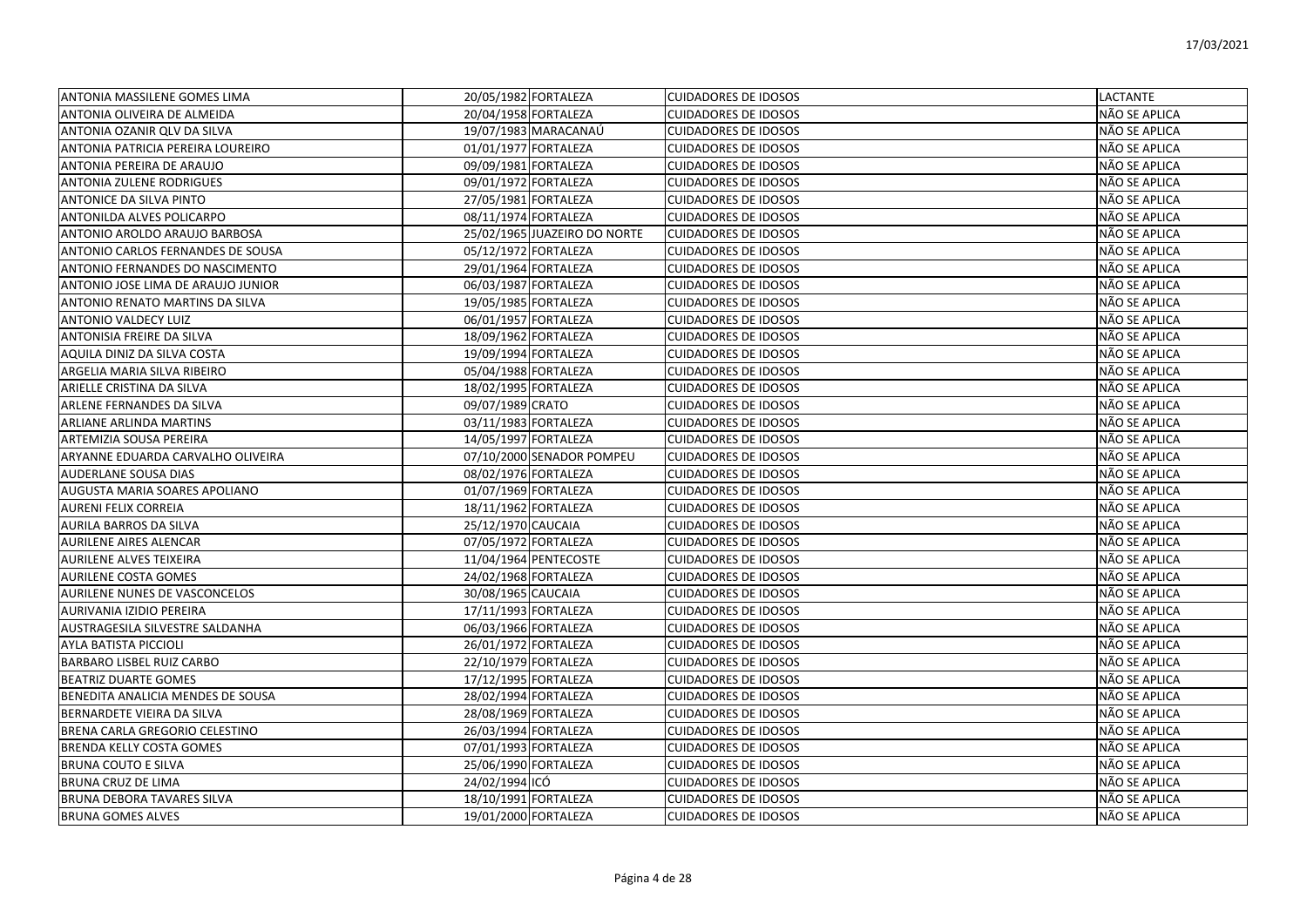| <b>BRUNA VITORIA BARROS RODRIGUES</b>         | 11/02/1999 CAUCAIA   | <b>CUIDADORES DE IDOSOS</b> | NÃO SE APLICA |
|-----------------------------------------------|----------------------|-----------------------------|---------------|
| BRUNO AZEVEDO DE OLIVEIRA                     | 20/09/1993 FORTALEZA | <b>CUIDADORES DE IDOSOS</b> | NÃO SE APLICA |
| CAMILA DE ALMEIDA DE CARVALHO                 | 20/11/1999 CAUCAIA   | <b>CUIDADORES DE IDOSOS</b> | NÃO SE APLICA |
| CAMILA SOUSA DOS SANTOS                       | 04/07/1991 FORTALEZA | <b>CUIDADORES DE IDOSOS</b> | NÃO SE APLICA |
| CARLA EVELINE MARQUES FERREIRA                | 22/03/1984 FORTALEZA | <b>CUIDADORES DE IDOSOS</b> | NÃO SE APLICA |
| CARLA SHILRDERIA SANTOS DE LIMA               | 11/03/1978 PACATUBA  | <b>CUIDADORES DE IDOSOS</b> | NÃO SE APLICA |
| CARLA TALINE RAMOS ARAUJO                     | 22/10/1988 FORTALEZA | <b>CUIDADORES DE IDOSOS</b> | NÃO SE APLICA |
| CARLOS ATILA FILGUEIRAS ALMEIDA               | 09/09/1984 BEBERIBE  | <b>CUIDADORES DE IDOSOS</b> | NÃO SE APLICA |
| CARMEM MARIA MOREIRA BEZERRA                  | 24/07/1966 FORTALEZA | <b>CUIDADORES DE IDOSOS</b> | NÃO SE APLICA |
| CARMEN LUCIA DO NASCIMENTO                    | 29/03/1969 FORTALEZA | <b>CUIDADORES DE IDOSOS</b> | NÃO SE APLICA |
| CAROL FERREIRA DA SILVA                       | 06/08/1984 CAUCAIA   | <b>CUIDADORES DE IDOSOS</b> | NÃO SE APLICA |
| CAROLINE CARVALHO MOTA                        | 01/09/1983 FORTALEZA | <b>CUIDADORES DE IDOSOS</b> | NÃO SE APLICA |
| CASSIA MARIA DE CARVALHO                      | 04/02/1972 FORTALEZA | <b>CUIDADORES DE IDOSOS</b> | NÃO SE APLICA |
| <b>CASSIO ALVES GOMES</b>                     | 16/05/1989 FORTALEZA | <b>CUIDADORES DE IDOSOS</b> | NÃO SE APLICA |
| CELENE TAVORA DE QUEIROZ                      | 07/10/1963 FORTALEZA | <b>CUIDADORES DE IDOSOS</b> | NÃO SE APLICA |
| CELIA MARIA DO VALE FACANHA                   | 09/03/1958 FORTALEZA | <b>CUIDADORES DE IDOSOS</b> | NÃO SE APLICA |
| CELIA RAQUEL DE SOUSA OLIVEIRA                | 16/10/1986 FORTALEZA | <b>CUIDADORES DE IDOSOS</b> | NÃO SE APLICA |
| CELIO RICARDO CORDEIRO MONTEZUMA              | 16/05/1970 FORTALEZA | <b>CUIDADORES DE IDOSOS</b> | NÃO SE APLICA |
| CHRISTIANE ELISABETH ANTONIA DA SILVA MARQUES | 30/06/1978 CAUCAIA   | <b>CUIDADORES DE IDOSOS</b> | NÃO SE APLICA |
| CICERA CICELINA COELHO MARTINS                | 05/11/1973 MARACANAÚ | <b>CUIDADORES DE IDOSOS</b> | NÃO SE APLICA |
| <b>CICERA CLEIDE DE FRANCA</b>                | 03/12/1972 FORTALEZA | <b>CUIDADORES DE IDOSOS</b> | NÃO SE APLICA |
| CICERA KALIANA FERREIRA DE OLIVEIRA           | 16/07/1988 FORTALEZA | <b>CUIDADORES DE IDOSOS</b> | NÃO SE APLICA |
| CICERA MARIA DE MELO PEREIRA GADELHA          | 20/11/1983 FORTALEZA | <b>CUIDADORES DE IDOSOS</b> | NÃO SE APLICA |
| CICERA VITORIA DA SILVA                       | 16/07/2000 CRATO     | <b>CUIDADORES DE IDOSOS</b> | NÃO SE APLICA |
| CIDIANNA EMANUELLY MELO DO NASCIMENTO         | 03/05/1989 FORTALEZA | <b>CUIDADORES DE IDOSOS</b> | NÃO SE APLICA |
| CILENIA MARIA FERNANDES DE FREITAS            | 12/03/1970 FORTALEZA | <b>CUIDADORES DE IDOSOS</b> | NÃO SE APLICA |
| CINTHIA FERREIRA DE ALENCAR DA COSTA          | 30/09/1986 FORTALEZA | <b>CUIDADORES DE IDOSOS</b> | NÃO SE APLICA |
| <b>CIRLIANE MOURA PINTO</b>                   | 19/01/1986 FORTALEZA | <b>CUIDADORES DE IDOSOS</b> | NÃO SE APLICA |
| CLARISSE EVANGELISTA LAURINDO                 | 07/08/1999 FORTIM    | <b>CUIDADORES DE IDOSOS</b> | NÃO SE APLICA |
| CLAUDA CARNEIO DA SILVA VIANA                 | 26/07/1970 FORTALEZA | <b>CUIDADORES DE IDOSOS</b> | NÃO SE APLICA |
| <b>CLAUDENORA DA SILVA RODRIGUES</b>          | 18/05/1973 FORTALEZA | <b>CUIDADORES DE IDOSOS</b> | NÃO SE APLICA |
| <b>CLAUDETE LOPES REBOUCAS</b>                | 03/04/1970 FORTALEZA | <b>CUIDADORES DE IDOSOS</b> | NÃO SE APLICA |
| <b>CLAUDIA FERREIRA GOMES</b>                 | 14/06/1977 FORTALEZA | <b>CUIDADORES DE IDOSOS</b> | NÃO SE APLICA |
| CLAUDIA MARIA DAMASCENO CAMPOS                | 07/02/1964 FORTALEZA | <b>CUIDADORES DE IDOSOS</b> | NÃO SE APLICA |
| CLAUDIA MARIA SALES DE FIGUEIREDO             | 18/03/1970 CRATO     | <b>CUIDADORES DE IDOSOS</b> | NÃO SE APLICA |
| CLAUDIA QUEIROZ CORREIA                       | 27/07/1960 FORTALEZA | <b>CUIDADORES DE IDOSOS</b> | NÃO SE APLICA |
| CLAUDIA RAFAELA DE SOUSA                      | 02/04/1982 FORTALEZA | <b>CUIDADORES DE IDOSOS</b> | NÃO SE APLICA |
| CLAUDIA SILVA DA SILVEIRA                     | 05/02/1969 ITAITINGA | <b>CUIDADORES DE IDOSOS</b> | NÃO SE APLICA |
| CLAUDIA VALERIA CELESTINA DA SILVA            | 07/01/1976 ACARAÚ    | <b>CUIDADORES DE IDOSOS</b> | NÃO SE APLICA |
| CLEIDE MARIA DO NASCIMENTO COSTA              | 19/09/1973 FORTALEZA | <b>CUIDADORES DE IDOSOS</b> | NÃO SE APLICA |
| <b>CLEIDIANA PEREIRA MARTINS</b>              | 17/02/1977 FORTALEZA | <b>CUIDADORES DE IDOSOS</b> | NÃO SE APLICA |
| CLEMILDA MARIA PEREIRA UCHOA                  | 27/05/1971 FORTALEZA | <b>CUIDADORES DE IDOSOS</b> | NÃO SE APLICA |
| <b>CLOTILDE DE ALMEIDA SILVA</b>              | 06/05/1958 FORTALEZA | <b>CUIDADORES DE IDOSOS</b> | NÃO SE APLICA |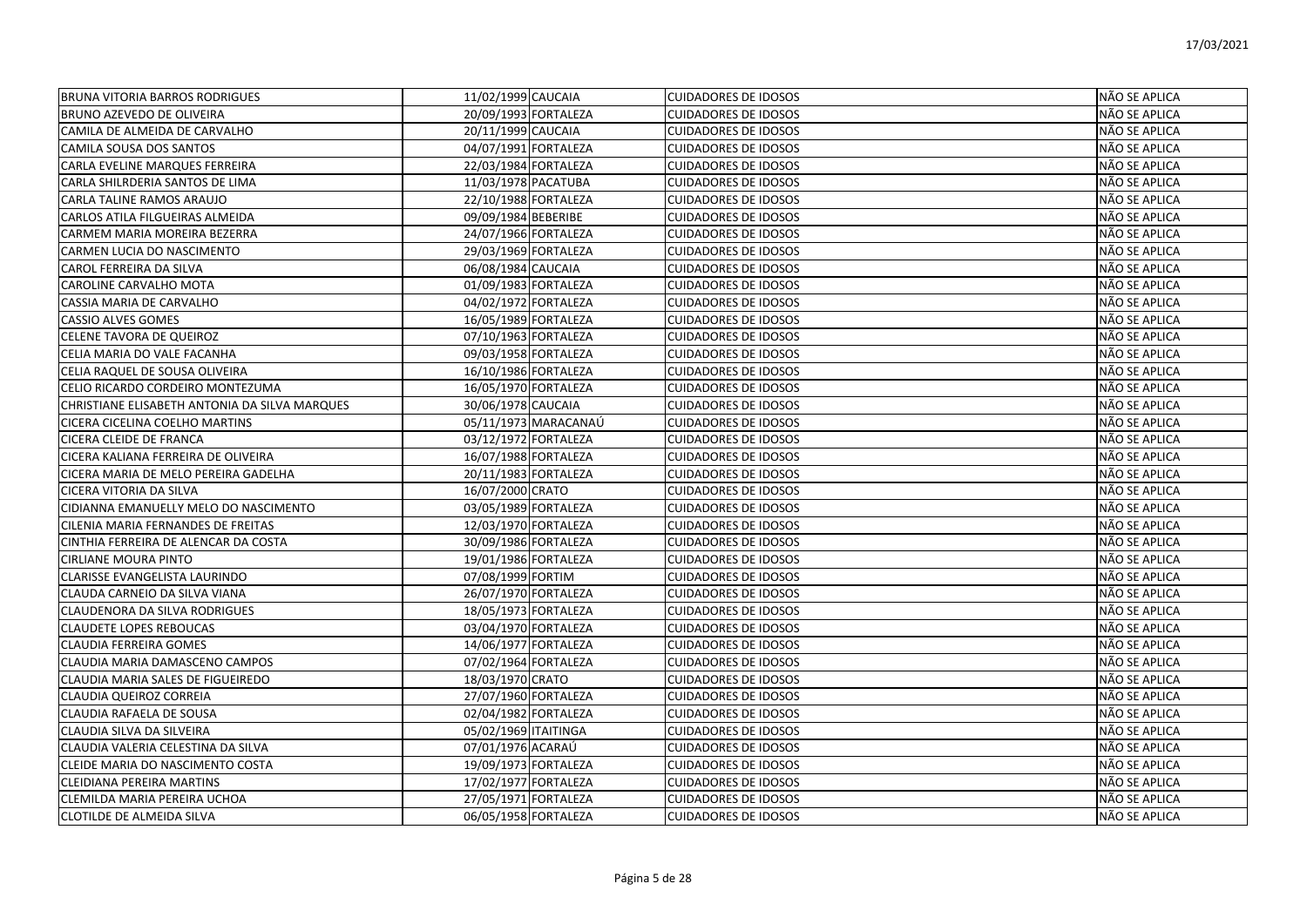| CRISLANE CEZARIO DO NASCIMENTO         | 11/10/1988 FORTALEZA      | <b>CUIDADORES DE IDOSOS</b> | NÃO SE APLICA |
|----------------------------------------|---------------------------|-----------------------------|---------------|
| CRISLYANE DA SILVA MARINHO             | 31/05/1989 FORTALEZA      | <b>CUIDADORES DE IDOSOS</b> | NÃO SE APLICA |
| CRISTIANE CHAGAS DE OLIVEIRA           | 27/05/1977 FORTALEZA      | <b>CUIDADORES DE IDOSOS</b> | NÃO SE APLICA |
| CRISTIANE PEREIRA DA SILVA             | 29/11/1973 FORTALEZA      | <b>CUIDADORES DE IDOSOS</b> | NÃO SE APLICA |
| CRISTINA NEUMANN MARQUES DE LIMA MOURA | 30/10/1968 FORTALEZA      | <b>CUIDADORES DE IDOSOS</b> | NÃO SE APLICA |
| CRISTINA UCHOA ALBUQUERQUE             | 24/07/1961 FORTALEZA      | <b>CUIDADORES DE IDOSOS</b> | NÃO SE APLICA |
| CYNTIA BARBOSA LIMA DE ARRUDA          | 02/05/1982 FORTALEZA      | <b>CUIDADORES DE IDOSOS</b> | NÃO SE APLICA |
| CYNTIA KARLA CUNHA SAMPAIO             | 23/01/1987 FORTALEZA      | <b>CUIDADORES DE IDOSOS</b> | NÃO SE APLICA |
| DACI ROCHA NOGUEIRA NIEBLAS            | 10/10/1970 FORTALEZA      | <b>CUIDADORES DE IDOSOS</b> | NÃO SE APLICA |
| <b>DALVIRENE EHRICH FREIRE</b>         | 02/12/1970 MARACANAÚ      | <b>CUIDADORES DE IDOSOS</b> | NÃO SE APLICA |
| <b>DANIEL BOTELHO</b>                  | 22/12/1983 FORTALEZA      | <b>CUIDADORES DE IDOSOS</b> | NÃO SE APLICA |
| <b>DANIELA PEREIRA DE SOUZA</b>        | 14/05/1984 SENADOR POMPEU | <b>CUIDADORES DE IDOSOS</b> | NÃO SE APLICA |
| <b>DANIELA RODRIGUES SILVA</b>         | 29/08/1985 FORTALEZA      | <b>CUIDADORES DE IDOSOS</b> | NÃO SE APLICA |
| DANIELA VIANNA COIMBRA DE OLIVEIRA     | 11/06/1980 FORTALEZA      | <b>CUIDADORES DE IDOSOS</b> | NÃO SE APLICA |
| DANIELE BRITO DE SOUSA                 | 01/12/1983 FORTALEZA      | <b>CUIDADORES DE IDOSOS</b> | NÃO SE APLICA |
| DANIELE LEITE DOS SANTOS               | 12/04/1982 FORTALEZA      | <b>CUIDADORES DE IDOSOS</b> | NÃO SE APLICA |
| DANIELE PEREIRA DA SILVA               | 17/11/1990 FORTALEZA      | <b>CUIDADORES DE IDOSOS</b> | NÃO SE APLICA |
| DANIELI PINHEIRO CANARIO               | 21/09/1981 FORTALEZA      | <b>CUIDADORES DE IDOSOS</b> | NÃO SE APLICA |
| DANIELLA TELES BRAZ PEIXOTO SAMPAIO    | 21/10/1987 FORTALEZA      | <b>CUIDADORES DE IDOSOS</b> | NÃO SE APLICA |
| DANIELLE GALVO DE CSTRO FERREIRA       | 14/10/1974 FORTALEZA      | <b>CUIDADORES DE IDOSOS</b> | NÃO SE APLICA |
| DANIELLE SOUSA CARNEIRO                | 18/11/1994 CAUCAIA        | <b>CUIDADORES DE IDOSOS</b> | NÃO SE APLICA |
| DANIELY GERMANO DE ALMEIDA             | 14/01/1987 FORTALEZA      | <b>CUIDADORES DE IDOSOS</b> | NÃO SE APLICA |
| DANYARA DIAS NUNES                     | 26/06/1987 FORTALEZA      | <b>CUIDADORES DE IDOSOS</b> | NÃO SE APLICA |
| DARLAN PEREIRA LIMA                    | 09/04/1988 FORTALEZA      | <b>CUIDADORES DE IDOSOS</b> | NÃO SE APLICA |
| DARLENE BORGES REBOUCAS                | 22/09/1984 FORTALEZA      | <b>CUIDADORES DE IDOSOS</b> | NÃO SE APLICA |
| DARLIANE DOS SANTOS PEREIRA            | 10/08/1987 FORTALEZA      | <b>CUIDADORES DE IDOSOS</b> | NÃO SE APLICA |
| DAVI FIUZA DINIZ                       | 13/04/1981 FORTALEZA      | <b>CUIDADORES DE IDOSOS</b> | NÃO SE APLICA |
| DAYANA OLIVEIRA DA SILVA               | 26/09/1984 FORTALEZA      | <b>CUIDADORES DE IDOSOS</b> | NÃO SE APLICA |
| DAYANE ALVES DE SOUSA                  | 27/04/1994 MARACANAÚ      | <b>CUIDADORES DE IDOSOS</b> | NÃO SE APLICA |
| DAYANE SALES PEREIRA                   | 27/06/1992 FORTALEZA      | <b>CUIDADORES DE IDOSOS</b> | NÃO SE APLICA |
| <b>DENISE SILVA ARAUJO</b>             | 27/06/1988 FORTALEZA      | <b>CUIDADORES DE IDOSOS</b> | NÃO SE APLICA |
| DEUSUENO DO NASCIMENTO SILVA           | 21/08/1977 FORTALEZA      | <b>CUIDADORES DE IDOSOS</b> | NÃO SE APLICA |
| DHENEFY ESTHEFANY FERREIRA LOPES       | 10/07/1998 FORTALEZA      | <b>CUIDADORES DE IDOSOS</b> | NÃO SE APLICA |
| DIANA BEVILAQUA DE VASCONCELOS         | 11/04/1977 FORTALEZA      | <b>CUIDADORES DE IDOSOS</b> | NÃO SE APLICA |
| DIANA FERREIRA DA SILVA                | 17/11/1981 FORTALEZA      | <b>CUIDADORES DE IDOSOS</b> | NÃO SE APLICA |
| DIJANE GOMES DA SILVA                  | 12/09/1969 FORTALEZA      | <b>CUIDADORES DE IDOSOS</b> | NÃO SE APLICA |
| DIKAURA LEITAO MARTINS                 | 09/03/1978 FORTALEZA      | <b>CUIDADORES DE IDOSOS</b> | NÃO SE APLICA |
| DIONEZ PEREIRA QUEIROZ                 | 19/03/1986 FORTALEZA      | <b>CUIDADORES DE IDOSOS</b> | NÃO SE APLICA |
| <b>DORACI GARCEZ SILVEIRA</b>          | 05/12/1962 FORTALEZA      | <b>CUIDADORES DE IDOSOS</b> | NÃO SE APLICA |
| DORILENE RODRIGUES DA SILVA            | 05/12/1966 FORTALEZA      | <b>CUIDADORES DE IDOSOS</b> | NÃO SE APLICA |
| EDENIA ALMEIDA MONTENEGRO              | 30/03/1973 FORTALEZA      | <b>CUIDADORES DE IDOSOS</b> | NÃO SE APLICA |
| EDIANA RIBEIRO DE SOUZA SANTOS         | 12/08/1972 FORTALEZA      | <b>CUIDADORES DE IDOSOS</b> | NÃO SE APLICA |
| <b>EDIANE DA ROCHA SILVA</b>           | 04/06/1983 FORTALEZA      | <b>CUIDADORES DE IDOSOS</b> | NÃO SE APLICA |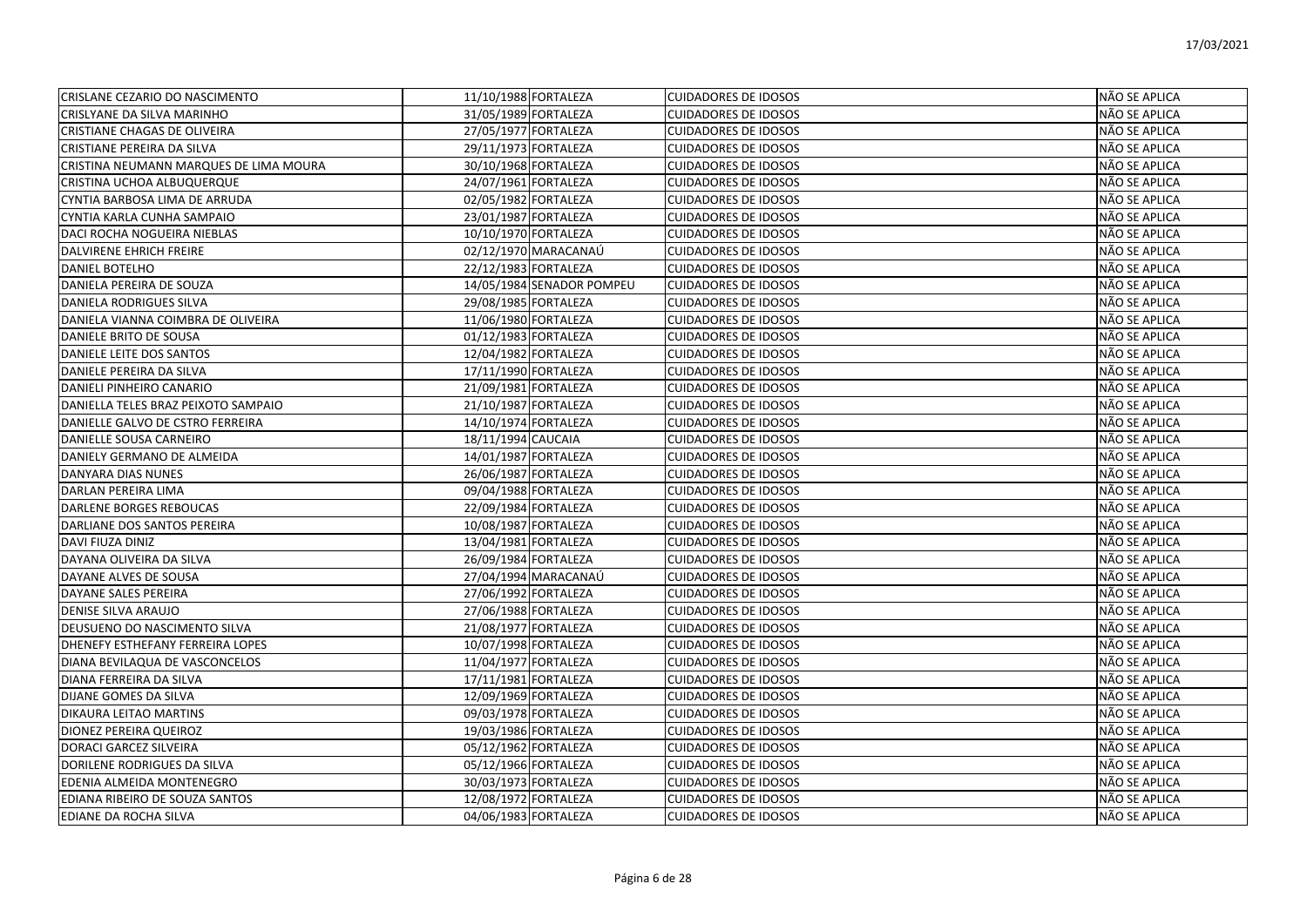| <b>EDILAINE SALES ARAGAO</b>            | 07/05/1965 MARACANAÚ  | <b>CUIDADORES DE IDOSOS</b> | NÃO SE APLICA |
|-----------------------------------------|-----------------------|-----------------------------|---------------|
| EDILNE RODRIGUES DA SILVA               | 21/06/1986 FORTALEZA  | <b>CUIDADORES DE IDOSOS</b> | NÃO SE APLICA |
| EDINAIR BARBOSA DE MELO                 | 12/09/1965 FORTALEZA  | <b>CUIDADORES DE IDOSOS</b> | NÃO SE APLICA |
| EDLAYNNE CHRISTINA DE SOUSA SANTOS      | 29/01/1993 FORTALEZA  | <b>CUIDADORES DE IDOSOS</b> | NÃO SE APLICA |
| <b>EDNA ARAUJO LOPES</b>                | 28/03/1980 FORTALEZA  | <b>CUIDADORES DE IDOSOS</b> | NÃO SE APLICA |
| EDNA CELIA ANDRADE PEIXOTO              | 15/02/1974 CAUCAIA    | <b>CUIDADORES DE IDOSOS</b> | NÃO SE APLICA |
| EDNA MARIA DO NASCIMENTO                | 05/06/1974 FORTALEZA  | <b>CUIDADORES DE IDOSOS</b> | NÃO SE APLICA |
| EDNA MARIA GOMES DA SILVA               | 28/02/1964 FORTALEZA  | <b>CUIDADORES DE IDOSOS</b> | NÃO SE APLICA |
| EDNA MARIA SOUSA DOS SANTOS DE OLIVEIRA | 01/03/1970 FORTALEZA  | <b>CUIDADORES DE IDOSOS</b> | NÃO SE APLICA |
| EDUARDA JULIANA DA SILVA                | 05/09/1985 MARACANAÚ  | <b>CUIDADORES DE IDOSOS</b> | NÃO SE APLICA |
| EDUARDO COELHO CAMPELO BEZERRA          | 06/09/1983 FORTALEZA  | <b>CUIDADORES DE IDOSOS</b> | NÃO SE APLICA |
| EDUVEL CARRASCO CONTRERAS               | 03/03/1988 UMIRIM     | <b>CUIDADORES DE IDOSOS</b> | NÃO SE APLICA |
| ELANY DA COSTA PEREIRA                  | 27/05/1988 FORTALEZA  | <b>CUIDADORES DE IDOSOS</b> | NÃO SE APLICA |
| ELENICE FARIAS CEDRO MAZARI             | 16/11/1978 FORTALEZA  | <b>CUIDADORES DE IDOSOS</b> | NÃO SE APLICA |
| ELENICE ULISSES DA SILVA                | 30/04/1981 FORTALEZA  | <b>CUIDADORES DE IDOSOS</b> | NÃO SE APLICA |
| ELENILDA ANTUNES DO NASCIMENTO          | 26/10/1963 FORTALEZA  | <b>CUIDADORES DE IDOSOS</b> | NÃO SE APLICA |
| ELIAKIM PEREIRA FREITAS                 | 12/03/1989 FORTALEZA  | <b>CUIDADORES DE IDOSOS</b> | NÃO SE APLICA |
| ELIANA CARLA FERNANDES SARAIVA          | 17/09/1976 FORTALEZA  | <b>CUIDADORES DE IDOSOS</b> | NÃO SE APLICA |
| ELIANA MARIA SOARES AMORA               | 04/04/1970 FORTALEZA  | <b>CUIDADORES DE IDOSOS</b> | NÃO SE APLICA |
| IELIANE DIAS DE CASTRO                  | 20/12/1958 FORTALEZA  | <b>CUIDADORES DE IDOSOS</b> | NÃO SE APLICA |
| ELIANE DOS SANTOS SOARES                | 28/06/1966 FORTALEZA  | <b>CUIDADORES DE IDOSOS</b> | NÃO SE APLICA |
| ELIANE MARQUES MA MACIEL                | 18/08/1985 FORTALEZA  | <b>CUIDADORES DE IDOSOS</b> | NÃO SE APLICA |
| ELIANE NASCIMENTO DE CASTRO             | 12/10/1989 FORTALEZA  | <b>CUIDADORES DE IDOSOS</b> | NÃO SE APLICA |
| ELIAS DE SOUSA SANTANA                  | 29/11/1985 FORTALEZA  | <b>CUIDADORES DE IDOSOS</b> | NÃO SE APLICA |
| ELIENE MOREIRA GONDIM                   | 21/03/1991 FORTALEZA  | <b>CUIDADORES DE IDOSOS</b> | NÃO SE APLICA |
| ELIETE DA CONCEICAO SILVA               | 15/07/1974 FORTALEZA  | <b>CUIDADORES DE IDOSOS</b> | NÃO SE APLICA |
| ELINE ALVES DA SILVA                    | 16/06/1959 FORTALEZA  | <b>CUIDADORES DE IDOSOS</b> | NÃO SE APLICA |
| ELISAMA DOS SANTOS OLIVEIRA             | 22/05/2001 MARANGUAPE | <b>CUIDADORES DE IDOSOS</b> | NÃO SE APLICA |
| ELIZABETE CORDEIRO DE SOUSA             | 28/09/1966 FORTALEZA  | <b>CUIDADORES DE IDOSOS</b> | NÃO SE APLICA |
| ELIZABETE FERNANDES DE OLIVEIRA SOUZA   | 27/01/1968 FORTALEZA  | <b>CUIDADORES DE IDOSOS</b> | NÃO SE APLICA |
| ELIZABETE MELO DE OLIVEIRA              | 13/02/1970 FORTALEZA  | <b>CUIDADORES DE IDOSOS</b> | NÃO SE APLICA |
| ELIZABETH MARY COSTA PEREIRA            | 22/02/1966 FORTALEZA  | <b>CUIDADORES DE IDOSOS</b> | NÃO SE APLICA |
| ELIZANGELA DO NASCIMENTO FERREIRA       | 08/04/1976 FORTALEZA  | <b>CUIDADORES DE IDOSOS</b> | NÃO SE APLICA |
| ELVANIA RODRIGUES NOGUEIRA MATIAS       | 22/01/1964 FORTALEZA  | <b>CUIDADORES DE IDOSOS</b> | NÃO SE APLICA |
| EMANNOELA COELHO BEZERRA CAMPELO        | 25/08/1981 FORTALEZA  | <b>CUIDADORES DE IDOSOS</b> | NÃO SE APLICA |
| EMANOEL MARCOS DA SILVA RIBEIRO         | 06/11/1994 FORTALEZA  | <b>CUIDADORES DE IDOSOS</b> | NÃO SE APLICA |
| <b>EMANUELE RODRI CAETANO</b>           | 19/05/1987 MARACANAÚ  | <b>CUIDADORES DE IDOSOS</b> | NÃO SE APLICA |
| EMILIA MARIA ARRUDA DO CARMO            | 07/08/1965 MARACANAÚ  | <b>CUIDADORES DE IDOSOS</b> | NÃO SE APLICA |
| ENEIDA MARIA DA SILVA FERNANDES         | 13/10/1960 FORTALEZA  | <b>CUIDADORES DE IDOSOS</b> | NÃO SE APLICA |
| <b>ENZO ANTONIO MARTINS MAGALHAES</b>   | 17/11/1989 FORTALEZA  | <b>CUIDADORES DE IDOSOS</b> | NÃO SE APLICA |
| ERIKA COSTA PEREIRA DOS ANJOS           | 20/02/1981 EUSÉBIO    | <b>CUIDADORES DE IDOSOS</b> | NÃO SE APLICA |
| ERIKA MUNIZ CARVALHO                    | 08/09/1980 FORTALEZA  | <b>CUIDADORES DE IDOSOS</b> | NÃO SE APLICA |
| ERIKA SAMPAIO DE SOUZA                  | 06/11/1979 FORTALEZA  | <b>CUIDADORES DE IDOSOS</b> | NÃO SE APLICA |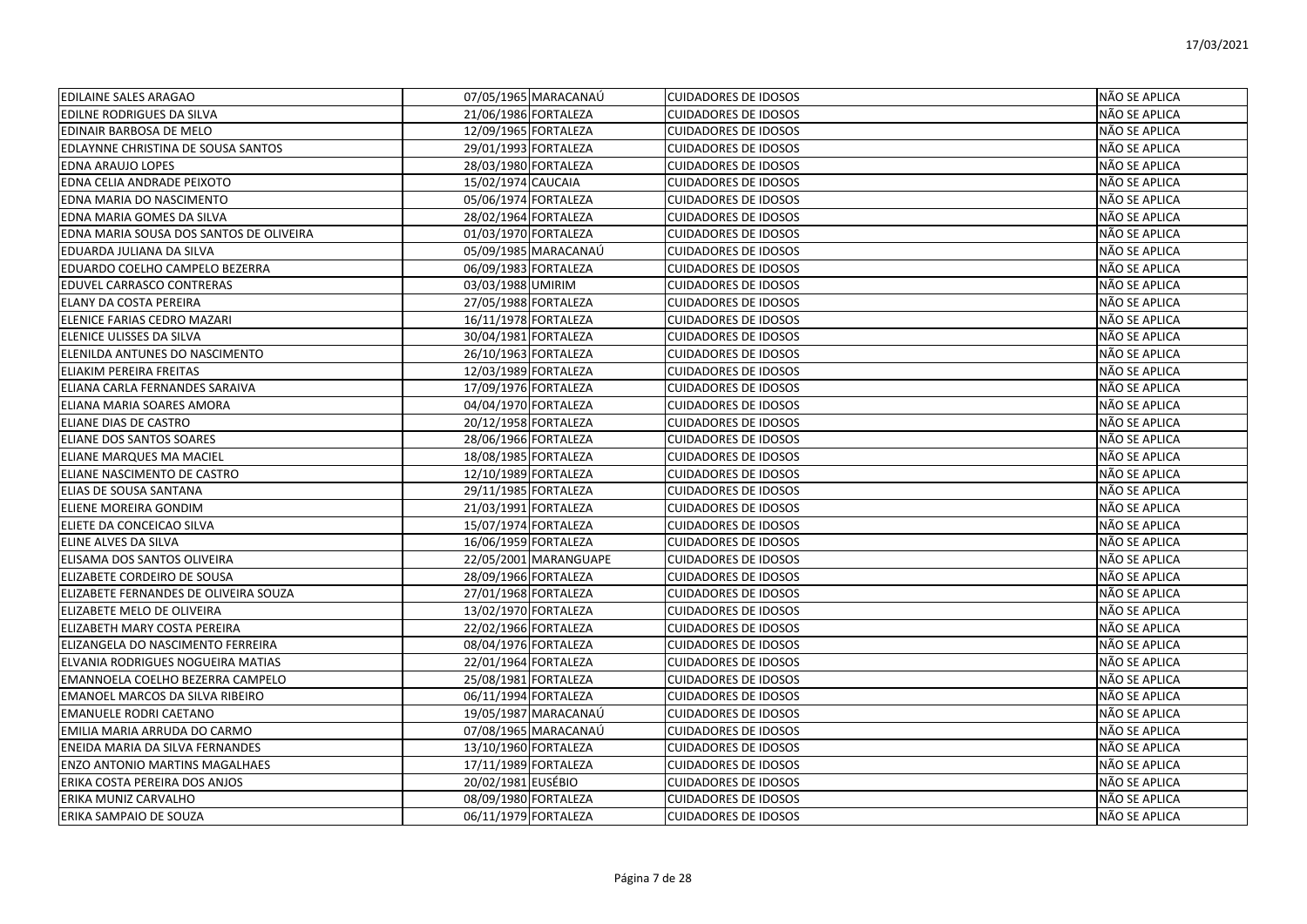| <b>ERINEIDE MOREIRA DA COSTA</b>           | 31/12/1969 JUAZEIRO DO NORTE | <b>CUIDADORES DE IDOSOS</b> | NÃO SE APLICA |
|--------------------------------------------|------------------------------|-----------------------------|---------------|
| ERIVANE ANTUNES DO NASCIMENTO              | 17/05/1968 FORTALEZA         | <b>CUIDADORES DE IDOSOS</b> | NÃO SE APLICA |
| <b>ESMERALDINA TAVARES LIMA</b>            | 27/09/1951 FORTALEZA         | <b>CUIDADORES DE IDOSOS</b> | NÃO SE APLICA |
| EUGENIA CRISTINA DE SOUZA BARBOSA          | 23/07/1966 MARANGUAPE        | <b>CUIDADORES DE IDOSOS</b> | NÃO SE APLICA |
| EUNICE MARIA TEOBALDO PINTO                | 05/05/1946 FORTALEZA         | <b>CUIDADORES DE IDOSOS</b> | NÃO SE APLICA |
| EVILANY RODRIGUES DE MEDEIROS              | 27/06/1982 FORTALEZA         | <b>CUIDADORES DE IDOSOS</b> | NÃO SE APLICA |
| EVILAZIO DANTAS PINHEIRO                   | 27/07/1978 FORTALEZA         | <b>CUIDADORES DE IDOSOS</b> | NÃO SE APLICA |
| EVILENE CAVALCANTE PAIVA                   | 23/10/1981 MARANGUAPE        | <b>CUIDADORES DE IDOSOS</b> | NÃO SE APLICA |
| FABIA FERREIRA DO NASCIMENTO               | 26/02/1977 FORTALEZA         | <b>CUIDADORES DE IDOSOS</b> | NÃO SE APLICA |
| <b>FABIANA BARBOSA DE LIMA</b>             | 31/12/1985 FORTALEZA         | <b>CUIDADORES DE IDOSOS</b> | NÃO SE APLICA |
| <b>FABIANA MARTINS ALVES</b>               | 11/03/1983 FORTALEZA         | <b>CUIDADORES DE IDOSOS</b> | NÃO SE APLICA |
| FABIANA NASCIMENTO DA SILVA                | 28/03/1981 FORTALEZA         | <b>CUIDADORES DE IDOSOS</b> | NÃO SE APLICA |
| <b>FABIOLA SILVA BARBOSA</b>               | 06/09/1970 FORTALEZA         | <b>CUIDADORES DE IDOSOS</b> | NÃO SE APLICA |
| <b>FAGNER FERREIRA DOS SANTOS</b>          | 08/06/1976 FORTALEZA         | <b>CUIDADORES DE IDOSOS</b> | NÃO SE APLICA |
| FATIMA MARCONIA CARDOSO FERREIRA           | 25/04/1972 FORTALEZA         | <b>CUIDADORES DE IDOSOS</b> | NÃO SE APLICA |
| FATIMA MARIA LIMA FARIAS                   | 23/07/1955 FORTALEZA         | <b>CUIDADORES DE IDOSOS</b> | NÃO SE APLICA |
| FCA BELIZARDA CARVALHO                     | 14/09/1954 FORTALEZA         | <b>CUIDADORES DE IDOSOS</b> | NÃO SE APLICA |
| FERNANDA DIAS DE SOUSA PEREIRA             | 06/10/1996 FORTALEZA         | <b>CUIDADORES DE IDOSOS</b> | NÃO SE APLICA |
| <b>FERNANDES ANDRADE MOREIRA</b>           | 27/06/1959 FORTALEZA         | <b>CUIDADORES DE IDOSOS</b> | NÃO SE APLICA |
| FLAVIA DO VALE SILVA                       | 30/05/1975 FORTALEZA         | <b>CUIDADORES DE IDOSOS</b> | NÃO SE APLICA |
| FLAVIA SABINO DA COSTA                     | 02/02/1979 FORTALEZA         | <b>CUIDADORES DE IDOSOS</b> | NÃO SE APLICA |
| FLAVIANA DA SILVA CARNEIRO                 | 03/03/1985 FORTALEZA         | <b>CUIDADORES DE IDOSOS</b> | NÃO SE APLICA |
| FRANCELI DA SILVA CRISPIM                  | 05/09/1970 MARACANAÚ         | <b>CUIDADORES DE IDOSOS</b> | NÃO SE APLICA |
| FRANCELIR MOREIRA DA SILVA                 | 01/07/1968 FORTALEZA         | <b>CUIDADORES DE IDOSOS</b> | NÃO SE APLICA |
| FRANCIANE PAZ DE OLIVEIRA                  | 06/09/1988 FORTALEZA         | <b>CUIDADORES DE IDOSOS</b> | NÃO SE APLICA |
| FRANCIJANE PEREIRA MARQUES CATANHEDO       | 06/07/1977 FORTALEZA         | <b>CUIDADORES DE IDOSOS</b> | NÃO SE APLICA |
| <b>FRANCILEIDE FELIX HOLANDA</b>           | 11/04/1965 CAUCAIA           | <b>CUIDADORES DE IDOSOS</b> | NÃO SE APLICA |
| <b>FRANCILENE ALVES DA SILVA</b>           | 25/05/1965 FORTALEZA         | <b>CUIDADORES DE IDOSOS</b> | NÃO SE APLICA |
| FRANCILENE BARROS DA SILVA                 | 07/05/1969 MARACANAÚ         | <b>CUIDADORES DE IDOSOS</b> | NÃO SE APLICA |
| FRANCILENE DO VALE PEIXOTO                 | 22/06/1965 FORTALEZA         | <b>CUIDADORES DE IDOSOS</b> | NÃO SE APLICA |
| FRANCILENE SILVA DE SOUSA                  | 05/08/1981 FORTALEZA         | <b>CUIDADORES DE IDOSOS</b> | NÃO SE APLICA |
| FRANCILUCIA DE SOUSA JUSTA                 | 16/04/1971 FORTALEZA         | <b>CUIDADORES DE IDOSOS</b> | NÃO SE APLICA |
| FRANCIMARY DE ALMEIDA SILVA LIMA           | 28/09/1970 FORTALEZA         | <b>CUIDADORES DE IDOSOS</b> | NÃO SE APLICA |
| FRANCINE CAVALCANTE DAMASCENO              | 20/07/1967 FORTALEZA         | <b>CUIDADORES DE IDOSOS</b> | NÃO SE APLICA |
| <b>FRANCINEIDE ALDEIZA DE LIMA</b>         | 14/02/1965 FORTALEZA         | <b>CUIDADORES DE IDOSOS</b> | NÃO SE APLICA |
| FRANCISCA ADRIANA RODRIGUES ALVES          | 03/03/1980 FORTALEZA         | <b>CUIDADORES DE IDOSOS</b> | NÃO SE APLICA |
| FRANCISCA AGLAIDE MARTINS DOS SANTOS       | 27/09/1984 FORTALEZA         | <b>CUIDADORES DE IDOSOS</b> | NÃO SE APLICA |
| FRANCISCA ALESSANDRA DE CASTRO             | 06/12/1994 FORTALEZA         | <b>CUIDADORES DE IDOSOS</b> | NÃO SE APLICA |
| FRANCISCA ALEXANDRA DE SOUZA               | 01/12/1973 FORTALEZA         | <b>CUIDADORES DE IDOSOS</b> | NÃO SE APLICA |
| FRANCISCA ANAILDA CAETANO DE SOUSA         | 21/12/1964 FORTALEZA         | <b>CUIDADORES DE IDOSOS</b> | NÃO SE APLICA |
| FRANCISCA ANDRESSA SOUSA ROCHA             | 03/08/1993 FORTALEZA         | <b>CUIDADORES DE IDOSOS</b> | NÃO SE APLICA |
| FRANCISCA ANGELA BENICIO LEITAO            | 13/06/1959 FORTALEZA         | <b>CUIDADORES DE IDOSOS</b> | NÃO SE APLICA |
| FRANCISCA BETANIA DE ALMEIDA DO NASCIMENTO | 15/07/1967 FORTALEZA         | <b>CUIDADORES DE IDOSOS</b> | NÃO SE APLICA |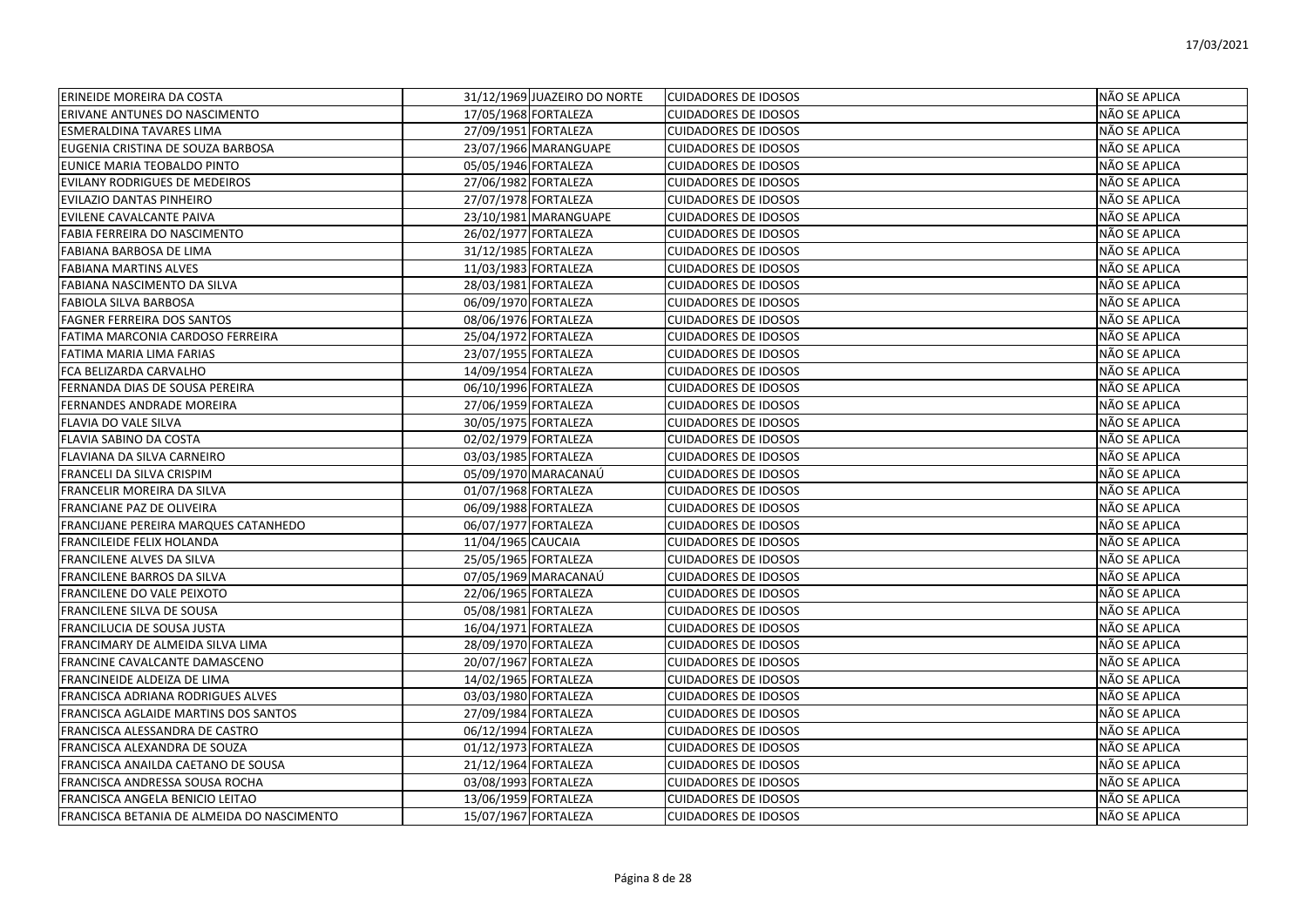| <b>FRANCISCA BEZERRA DOS SANTOS</b>           |                      | 07/09/1951 FORTALEZA | <b>CUIDADORES DE IDOSOS</b> | NÃO SE APLICA |
|-----------------------------------------------|----------------------|----------------------|-----------------------------|---------------|
| FRANCISCA CHEYLADA ROCHA SOUSA                |                      | 12/05/1971 FORTALEZA | <b>CUIDADORES DE IDOSOS</b> | NÃO SE APLICA |
| FRANCISCA CLARA BASTOS UCHOA                  |                      | 10/08/1960 FORTALEZA | <b>CUIDADORES DE IDOSOS</b> | NÃO SE APLICA |
| FRANCISCA CLAUDIA LOPES DA SILVA              |                      | 29/06/1981 FORTALEZA | <b>CUIDADORES DE IDOSOS</b> | NÃO SE APLICA |
| FRANCISCA COSMO DA SILVA                      | 29/09/1978 FORTALEZA |                      | <b>CUIDADORES DE IDOSOS</b> | NÃO SE APLICA |
| FRANCISCA DANIELE FERNANDES DE LIMA           |                      | 16/07/1997 FORTALEZA | <b>CUIDADORES DE IDOSOS</b> | NÃO SE APLICA |
| FRANCISCA DE FATIMA ROCHA DIAS                | 21/04/1952 FORTALEZA |                      | <b>CUIDADORES DE IDOSOS</b> | NÃO SE APLICA |
| FRANCISCA DE LEMOS SOARES                     | 12/08/1967 FORTALEZA |                      | <b>CUIDADORES DE IDOSOS</b> | NÃO SE APLICA |
| FRANCISCA DENISE CARNEIRO DA SILVA NASCIMENTO | 03/01/1978 FORTALEZA |                      | <b>CUIDADORES DE IDOSOS</b> | NÃO SE APLICA |
| <b>FRANCISCA EDINEUMA LOPES MOTA</b>          | 07/02/1979 FORTALEZA |                      | <b>CUIDADORES DE IDOSOS</b> | NÃO SE APLICA |
| FRANCISCA EDNA RODRIGUES CUNHA                |                      | 15/06/1996 FORTALEZA | <b>CUIDADORES DE IDOSOS</b> | NÃO SE APLICA |
| FRANCISCA ELIANE MORAIS PINHEIRO              |                      | 04/04/1965 FORTALEZA | <b>CUIDADORES DE IDOSOS</b> | NÃO SE APLICA |
| FRANCISCA ELITA FERNANDES MORAIS              | 31/03/1990 FORTALEZA |                      | <b>CUIDADORES DE IDOSOS</b> | NÃO SE APLICA |
| FRANCISCA ENEDINA DA SILVA                    | 04/04/1961 FORTALEZA |                      | <b>CUIDADORES DE IDOSOS</b> | NÃO SE APLICA |
| FRANCISCA ERBENIA BARBOSA DA SILVA            |                      | 05/10/1987 FORTALEZA | <b>CUIDADORES DE IDOSOS</b> | NÃO SE APLICA |
| FRANCISCA ERCILIA LIMA DE SOUSA               |                      | 14/09/1979 FORTALEZA | <b>CUIDADORES DE IDOSOS</b> | NÃO SE APLICA |
| FRANCISCA EVANI ASSIS DO NASCIMENTO           |                      | 19/09/1973 FORTALEZA | <b>CUIDADORES DE IDOSOS</b> | NÃO SE APLICA |
| FRANCISCA FIRMINO DA SILVA                    |                      | 28/01/1975 FORTALEZA | <b>CUIDADORES DE IDOSOS</b> | NÃO SE APLICA |
| FRANCISCA FRANCILENE RODRIGUES BEZERRA        |                      | 14/08/1976 FORTALEZA | <b>CUIDADORES DE IDOSOS</b> | NÃO SE APLICA |
| FRANCISCA FRANCILEUDA ARAUJO                  |                      | 09/02/1969 FORTALEZA | <b>CUIDADORES DE IDOSOS</b> | NÃO SE APLICA |
| FRANCISCA GABRIELA RODRIGUES SEVERINO         |                      | 21/06/1999 FORTALEZA | <b>CUIDADORES DE IDOSOS</b> | NÃO SE APLICA |
| FRANCISCA GEANE DE SOUSA FARIAS               | 04/10/1971 CAUCAIA   |                      | <b>CUIDADORES DE IDOSOS</b> | NÃO SE APLICA |
| FRANCISCA GENI GONCALVES ALMEIDA              |                      | 16/05/1964 FORTALEZA | <b>CUIDADORES DE IDOSOS</b> | NÃO SE APLICA |
| FRANCISCA GEYCIANE MENDES RODRIGUES           |                      | 01/11/1991 FORTALEZA | <b>CUIDADORES DE IDOSOS</b> | NÃO SE APLICA |
| FRANCISCA GLORIA LIMA SILVA                   |                      | 03/09/1961 FORTALEZA | <b>CUIDADORES DE IDOSOS</b> | NÃO SE APLICA |
| FRANCISCA HELENA SILVERIO FERREIRA            |                      | 10/03/1969 FORTALEZA | <b>CUIDADORES DE IDOSOS</b> | NÃO SE APLICA |
| FRANCISCA INGRID PEREIRA DE ALMEIDA           | 16/02/1991 FORTALEZA |                      | <b>CUIDADORES DE IDOSOS</b> | NÃO SE APLICA |
| <b>FRANCISCA IRANETE XIMENES</b>              |                      | 20/09/1973 FORTALEZA | <b>CUIDADORES DE IDOSOS</b> | NÃO SE APLICA |
| FRANCISCA IRISMAR DE SOUSA NOGUEIRA           | 16/09/1974 FORTALEZA |                      | <b>CUIDADORES DE IDOSOS</b> | NÃO SE APLICA |
| FRANCISCA IVANI SILVA MAGALHAES               |                      | 04/03/1972 FORTALEZA | <b>CUIDADORES DE IDOSOS</b> | NÃO SE APLICA |
| FRANCISCA IVONEIDE DANTAS DA SILVA            |                      | 01/06/1967 FORTALEZA | <b>CUIDADORES DE IDOSOS</b> | NÃO SE APLICA |
| FRANCISCA JEAN ROGERIO GOMES                  |                      | 06/07/1968 FORTALEZA | <b>CUIDADORES DE IDOSOS</b> | NÃO SE APLICA |
| FRANCISCA JEANE DE SOUSA FROTA                |                      | 14/04/1972 FORTALEZA | <b>CUIDADORES DE IDOSOS</b> | NÃO SE APLICA |
| FRANCISCA JEIZIANE DO NASCIMENTO BEZERRA      | 11/01/2001 CAUCAIA   |                      | <b>CUIDADORES DE IDOSOS</b> | NÃO SE APLICA |
| <b>FRANCISCA JOELIA BEZERRA</b>               |                      | 22/05/1974 FORTALEZA | <b>CUIDADORES DE IDOSOS</b> | NÃO SE APLICA |
| FRANCISCA JOSINEUDA DE ARAUJO                 |                      | 04/10/1966 FORTALEZA | <b>CUIDADORES DE IDOSOS</b> | NÃO SE APLICA |
| FRANCISCA JOYCE DA CONCEICAO                  | 23/04/1982 CRATEUS   |                      | <b>CUIDADORES DE IDOSOS</b> | LACTANTE      |
| <b>FRANCISCA LEDA DOS SANTOS</b>              |                      | 04/10/1970 FORTALEZA | <b>CUIDADORES DE IDOSOS</b> | NÃO SE APLICA |
| FRANCISCA LEILIANE PEREIRA GOMES              |                      | 25/08/1977 FORTALEZA | <b>CUIDADORES DE IDOSOS</b> | NÃO SE APLICA |
| FRANCISCA LIDUINA DE LIMA                     |                      | 27/09/1966 FORTALEZA | <b>CUIDADORES DE IDOSOS</b> | NÃO SE APLICA |
| <b>FRANCISCA LOPES DA CUNHA</b>               |                      | 26/10/1976 FORTALEZA | <b>CUIDADORES DE IDOSOS</b> | NÃO SE APLICA |
| FRANCISCA MARCELA FERREIRA DE SOUZA           | 11/01/1984 PACAJUS   |                      | <b>CUIDADORES DE IDOSOS</b> | NÃO SE APLICA |
| IFRANCISCA MARIA ROCHA BARROS                 | 15/02/1983 CAUCAIA   |                      | <b>CUIDADORES DE IDOSOS</b> | NÃO SE APLICA |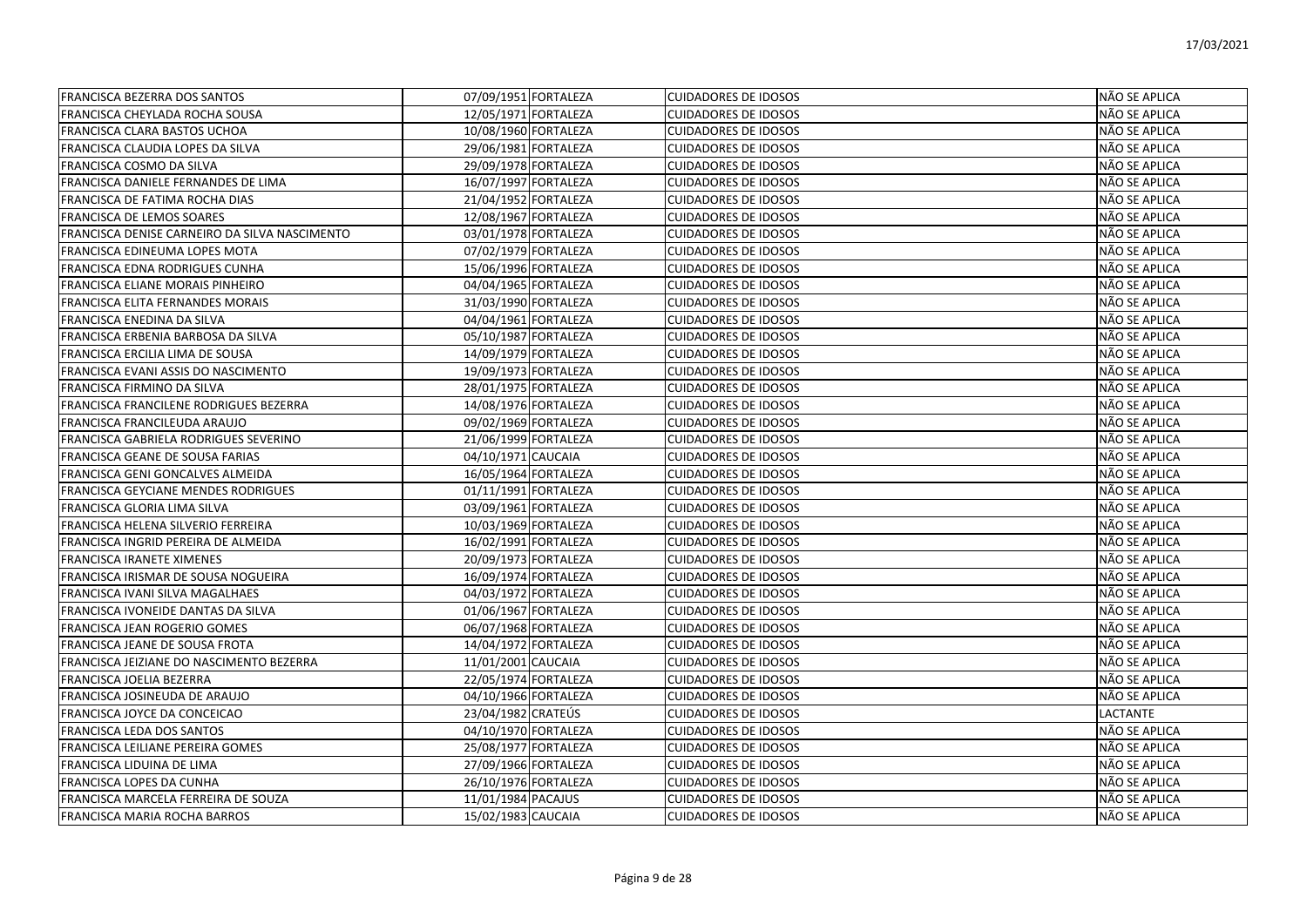| <b>FRANCISCA MARIENE LUCAS BATISTA</b>   | 20/04/1962 MARACANAÚ         | <b>CUIDADORES DE IDOSOS</b> | NÃO SE APLICA |
|------------------------------------------|------------------------------|-----------------------------|---------------|
| FRANCISCA MARQUES NUNES DE FREITAS MOTA  | 14/10/1964 FORTALEZA         | <b>CUIDADORES DE IDOSOS</b> | NÃO SE APLICA |
| <b>FRANCISCA MENDES DE SOUSA</b>         | 19/09/1968 FORTALEZA         | <b>CUIDADORES DE IDOSOS</b> | NÃO SE APLICA |
| FRANCISCA MICHELE DE MENESES             | 05/05/1983 FORTALEZA         | <b>CUIDADORES DE IDOSOS</b> | NÃO SE APLICA |
| FRANCISCA MIRIAN OLIVEIRA DE MELO        | 27/10/1993 FORTALEZA         | <b>CUIDADORES DE IDOSOS</b> | NÃO SE APLICA |
| FRANCISCA MORMA MARQUES DA SILVA         | 12/06/1971 FORTALEZA         | <b>CUIDADORES DE IDOSOS</b> | NÃO SE APLICA |
| FRANCISCA NECI FIRMINO DA SILVA          | 10/10/1972 FORTALEZA         | <b>CUIDADORES DE IDOSOS</b> | NÃO SE APLICA |
| <b>FRANCISCA NEIDE PEREIRA</b>           | 15/05/1964 FORTALEZA         | <b>CUIDADORES DE IDOSOS</b> | NÃO SE APLICA |
| FRANCISCA OZANA DE ARAUJO PINHEIRO       | 12/10/1968 FORTALEZA         | <b>CUIDADORES DE IDOSOS</b> | NÃO SE APLICA |
| FRANCISCA PAULA ANANIAS DE SOUSA         | 21/01/1987 FORTALEZA         | <b>CUIDADORES DE IDOSOS</b> | NÃO SE APLICA |
| FRANCISCA PAULA TEIXEIRA MOURAO          | 10/02/1981 FORTALEZA         | <b>CUIDADORES DE IDOSOS</b> | NÃO SE APLICA |
| FRANCISCA PEREIRA DE ALENCAR             | 18/12/1965 MARACANAÚ         | <b>CUIDADORES DE IDOSOS</b> | NÃO SE APLICA |
| <b>FRANCISCA PINHEIRO DE BARROS</b>      | 03/02/1974 FORTALEZA         | <b>CUIDADORES DE IDOSOS</b> | NÃO SE APLICA |
| FRANCISCA RAVANIELE DE SOUZA NOGUEIRA    | 02/06/1999 FORTALEZA         | <b>CUIDADORES DE IDOSOS</b> | NÃO SE APLICA |
| FRANCISCA REBECA CASTELO BRANCO SILVA    | 27/05/1999 FORTALEZA         | <b>CUIDADORES DE IDOSOS</b> | NÃO SE APLICA |
| FRANCISCA REGINA DA SILVA QUEIROZ        | 20/09/1973 FORTALEZA         | <b>CUIDADORES DE IDOSOS</b> | NÃO SE APLICA |
| FRANCISCA ROSANILDA CAPISTRANO FREITAS   | 25/09/1970 FORTALEZA         | <b>CUIDADORES DE IDOSOS</b> | NÃO SE APLICA |
| FRANCISCA ROSIMEIRE DOS REIS DE OLIVEIRA | 06/10/1984 FORTALEZA         | <b>CUIDADORES DE IDOSOS</b> | NÃO SE APLICA |
| <b>FRANCISCA SILVELENA TELES</b>         | 19/07/1969 CAUCAIA           | <b>CUIDADORES DE IDOSOS</b> | NÃO SE APLICA |
| FRANCISCA TALINE VIANA FEITAS VITORINO   | 04/10/1987 FORTALEZA         | <b>CUIDADORES DE IDOSOS</b> | NÃO SE APLICA |
| FRANCISCA TAMIRYS D SANTOS P             | 13/02/1999 JUAZEIRO DO NORTE | <b>CUIDADORES DE IDOSOS</b> | NÃO SE APLICA |
| FRANCISCA TEIXEIRA DAS CHAGAS            | 06/03/1966 FORTALEZA         | <b>CUIDADORES DE IDOSOS</b> | NÃO SE APLICA |
| FRANCISCA VALDENISE SARAIVA              | 07/09/1980 FORTALEZA         | <b>CUIDADORES DE IDOSOS</b> | NÃO SE APLICA |
| FRANCISCA VALDIZA COSTA VIEIRA           | 14/06/1965 FORTALEZA         | <b>CUIDADORES DE IDOSOS</b> | NÃO SE APLICA |
| FRANCISCA VALDIZIA LOPES                 | 04/04/1972 FORTALEZA         | <b>CUIDADORES DE IDOSOS</b> | NÃO SE APLICA |
| <b>FRANCISCA VANDICE RODRIGUES</b>       | 12/03/1995 FORTALEZA         | <b>CUIDADORES DE IDOSOS</b> | NÃO SE APLICA |
| FRANCISCA VERONICA PEREIRA OLIVEIRA      | 09/11/1980 FORTALEZA         | <b>CUIDADORES DE IDOSOS</b> | NÃO SE APLICA |
| FRANCISCA ZUILA LOPES DA SIVA            | 20/11/1960 FORTALEZA         | <b>CUIDADORES DE IDOSOS</b> | NÃO SE APLICA |
| FRANCISCO ANDRE DE AZEVEDO RIBEIRO       | 24/10/1985 FORTALEZA         | <b>CUIDADORES DE IDOSOS</b> | NÃO SE APLICA |
| FRANCISCO CARLOS LIMA MARTINS            | 21/03/1961 FORTALEZA         | <b>CUIDADORES DE IDOSOS</b> | NÃO SE APLICA |
| FRANCISCO DAS CHAGAS FERREIRA JUNIOR     | 24/08/1962 FORTALEZA         | <b>CUIDADORES DE IDOSOS</b> | NÃO SE APLICA |
| FRANCISCO DIEGO PEREIRA QUEIROZ          | 16/07/1989 FORTALEZA         | <b>CUIDADORES DE IDOSOS</b> | NÃO SE APLICA |
| <b>FRANCISCO EDSON CORREIA BRAGA</b>     | 20/02/1997 FORTALEZA         | <b>CUIDADORES DE IDOSOS</b> | NÃO SE APLICA |
| FRANCISCO EDSON PEREIRA E SILVA          | 01/02/1988 FORTALEZA         | <b>CUIDADORES DE IDOSOS</b> | NÃO SE APLICA |
| FRANCISCO EVANDRO ARAUJO COSTA           | 02/06/1998 QUIXADÁ           | <b>CUIDADORES DE IDOSOS</b> | NÃO SE APLICA |
| FRANCISCO EVANDRO DOS SANTOS FILHO       | 14/08/1993 FORTALEZA         | <b>CUIDADORES DE IDOSOS</b> | NÃO SE APLICA |
| FRANCISCO GUSTAVO ALVES DA SILVA         | 14/08/1996 FORTALEZA         | <b>CUIDADORES DE IDOSOS</b> | NÃO SE APLICA |
| FRANCISCO IZAMONES PAULINO DA SILVA      | 16/04/1959 BATURITÉ          | <b>CUIDADORES DE IDOSOS</b> | NÃO SE APLICA |
| <b>FRANCISCO LUCIO DOS SANTOS</b>        | 10/05/1957 FORTALEZA         | <b>CUIDADORES DE IDOSOS</b> | NÃO SE APLICA |
| <b>FRANCISCO PAULO DE AQUINO</b>         | 25/10/1980 FORTALEZA         | <b>CUIDADORES DE IDOSOS</b> | NÃO SE APLICA |
| FRANCISCO ROBERIO DA SILVA TEOFILO       | 18/11/1981 FORTALEZA         | <b>CUIDADORES DE IDOSOS</b> | NÃO SE APLICA |
| FRANCISCO VALDENIZ FERREIRA LOPES        | 27/02/1987 FORTALEZA         | <b>CUIDADORES DE IDOSOS</b> | NÃO SE APLICA |
| <b>FRANCISCO VICTOR ALVES MAGALHAES</b>  | 05/07/2001 RERIUTABA         | <b>CUIDADORES DE IDOSOS</b> | NÃO SE APLICA |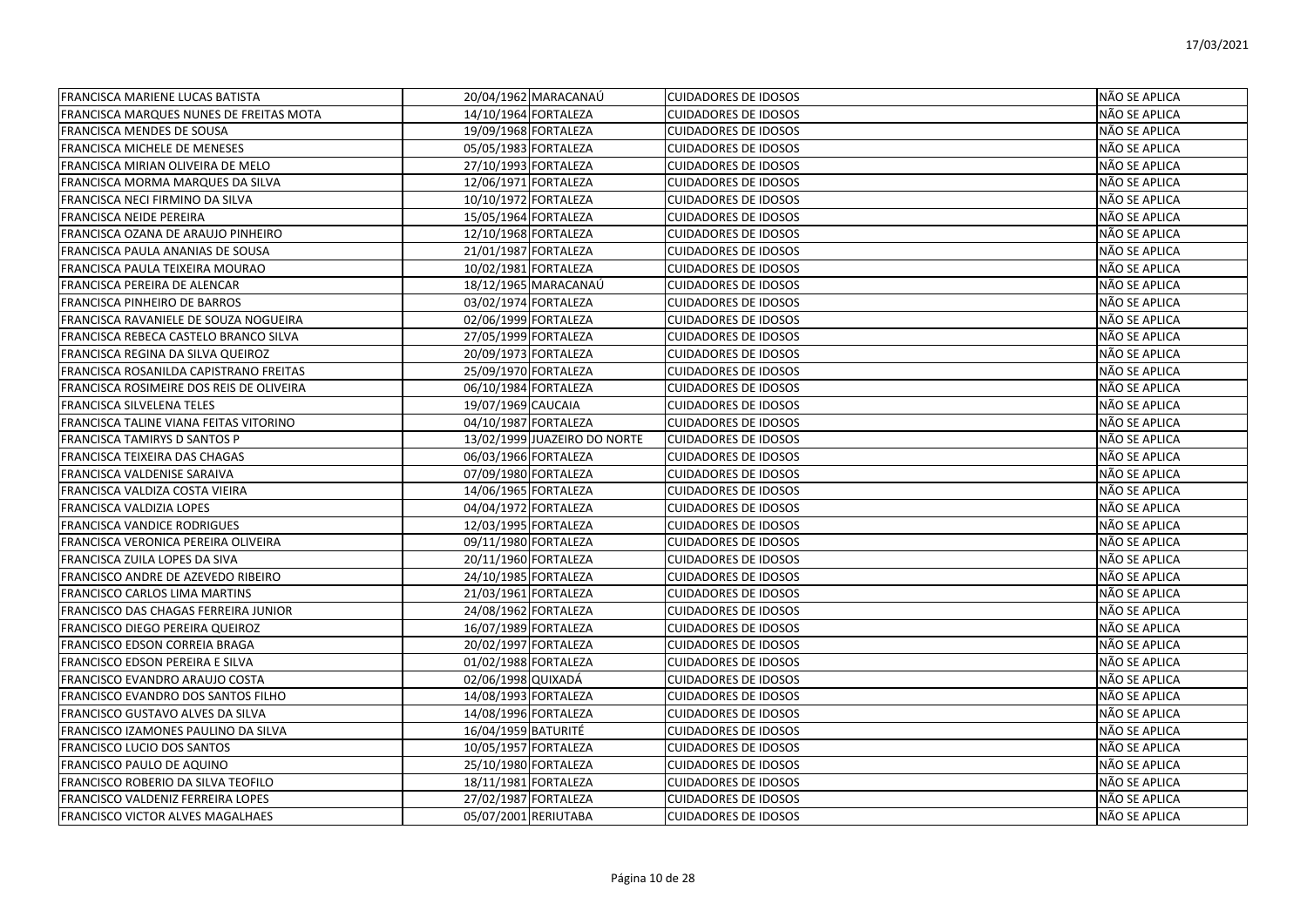| <b>FRANCISLANE MAIA BRAGA</b>            | 08/01/1989 FORTALEZA | <b>CUIDADORES DE IDOSOS</b> | NÃO SE APLICA        |
|------------------------------------------|----------------------|-----------------------------|----------------------|
| FRANCOILA DE ALMEIDA SILVA               | 04/08/1974 FORTALEZA | <b>CUIDADORES DE IDOSOS</b> | NÃO SE APLICA        |
| <b>GABRIEL FRANKLIN FEITOSA LIMA</b>     | 11/10/2000 CRATO     | <b>CUIDADORES DE IDOSOS</b> | NÃO SE APLICA        |
| <b>GABRIEL HENRIQUE ALENCAR MEDEIROS</b> | 02/10/1996 FORTALEZA | <b>CUIDADORES DE IDOSOS</b> | NÃO SE APLICA        |
| <b>GABRIEL TORRES DE OLIVEIRA</b>        | 13/06/1981 ITAPIPOCA | <b>CUIDADORES DE IDOSOS</b> | NÃO SE APLICA        |
| <b>GABRIELA DA SILVA NUNES</b>           | 16/12/1989 CRATO     | <b>CUIDADORES DE IDOSOS</b> | NÃO SE APLICA        |
| <b>GABRIELA MACIEL RIBEIRO</b>           | 27/07/1996 FORTALEZA | <b>CUIDADORES DE IDOSOS</b> | NÃO SE APLICA        |
| <b>GABRIELLA HELENA MORAES SEVERINO</b>  | 09/06/1999 FORTALEZA | <b>CUIDADORES DE IDOSOS</b> | NÃO SE APLICA        |
| <b>GEENE F CRUZ</b>                      | 19/10/1982 FORTALEZA | <b>CUIDADORES DE IDOSOS</b> | NÃO SE APLICA        |
| <b>GERARDA CLAUDIANA DE SOUZA</b>        | 26/07/1972 FORTALEZA | <b>CUIDADORES DE IDOSOS</b> | NÃO SE APLICA        |
| <b>GERCINA GOMES DA SILVA</b>            | 16/01/1967 FORTALEZA | <b>CUIDADORES DE IDOSOS</b> | NÃO SE APLICA        |
| <b>GERCINA MARIA MONTEIRO ALVES</b>      | 04/04/1980 FORTALEZA | <b>CUIDADORES DE IDOSOS</b> | NÃO SE APLICA        |
| <b>GERMANO NEVES</b>                     | 20/09/1963 FORTALEZA | <b>CUIDADORES DE IDOSOS</b> | NÃO SE APLICA        |
| <b>GERUSA DOS SANTOS BORGES</b>          | 19/12/1973 FORTALEZA | <b>CUIDADORES DE IDOSOS</b> | NÃO SE APLICA        |
| <b>GESSILENE MENDES BARROS</b>           | 14/11/1991 FORTALEZA | <b>CUIDADORES DE IDOSOS</b> | NÃO SE APLICA        |
| <b>GEVALDA SOARES DOS SANTOS</b>         | 11/09/1965 FORTALEZA | <b>CUIDADORES DE IDOSOS</b> | NÃO SE APLICA        |
| <b>GILANE DO NASCIMENTO FARIAS</b>       | 24/02/1984 FORTALEZA | <b>CUIDADORES DE IDOSOS</b> | NÃO SE APLICA        |
| <b>GILIANE RODRIGUES FELIX</b>           | 28/08/1983 FORTALEZA | <b>CUIDADORES DE IDOSOS</b> | NÃO SE APLICA        |
| <b>GISELA MARIA DE ABREU REIS</b>        | 29/12/1971 FORTALEZA | <b>CUIDADORES DE IDOSOS</b> | NÃO SE APLICA        |
| GISELE MONT ALVERNE BARRETO LIMA         | 22/06/1964 FORTALEZA | <b>CUIDADORES DE IDOSOS</b> | NÃO SE APLICA        |
| <b>GISELLE SOUSA FERNANDES</b>           | 20/09/1982 FORTALEZA | <b>CUIDADORES DE IDOSOS</b> | NÃO SE APLICA        |
| <b>GLAUCIA MARIA DE BRITO</b>            | 13/05/1984 BARBALHA  | <b>CUIDADORES DE IDOSOS</b> | NÃO SE APLICA        |
| <b>GLECE MARIA NOGUEIRA DE SOUSA</b>     | 20/07/1964 FORTALEZA | <b>CUIDADORES DE IDOSOS</b> | NÃO SE APLICA        |
| <b>GLEICY SANTOS PEREIRA MOURA</b>       | 24/05/1983 FORTALEZA | <b>CUIDADORES DE IDOSOS</b> | NÃO SE APLICA        |
| GLORIA MARIA BAGESTEIRO REIS             | 16/08/1969 IPAUMIRIM | <b>CUIDADORES DE IDOSOS</b> | NÃO SE APLICA        |
| <b>GLORIA MARIA FREITAS GOMES</b>        | 08/06/1974 FORTALEZA | <b>CUIDADORES DE IDOSOS</b> | NÃO SE APLICA        |
| HALYA VIRNA LUCAS ALVES                  | 06/10/2000 AMONTADA  | <b>CUIDADORES DE IDOSOS</b> | NÃO SE APLICA        |
| HELENA DE SOUZA PAULINO                  | 12/06/1967 TIANGUÁ   | <b>CUIDADORES DE IDOSOS</b> | NÃO SE APLICA        |
| <b>HELENA MARTINS GAMA</b>               | 11/06/1962 FORTALEZA | <b>CUIDADORES DE IDOSOS</b> | NÃO SE APLICA        |
| HELIANE DE SOUSA ROCHA                   | 28/07/1972 FORTALEZA | <b>CUIDADORES DE IDOSOS</b> | NÃO SE APLICA        |
| <b>HELKA DO PRADO CRUZ</b>               | 20/08/1978 FORTALEZA | <b>CUIDADORES DE IDOSOS</b> | NÃO SE APLICA        |
| HELUZIA DOS SANTOS SOUZA                 | 24/10/1970 FORTALEZA | <b>CUIDADORES DE IDOSOS</b> | NÃO SE APLICA        |
| <b>IARA GOMES DE OLIVEIRA</b>            | 19/10/1995 FORTALEZA | <b>CUIDADORES DE IDOSOS</b> | NÃO SE APLICA        |
| INES GOMES DA SILVA TEMOTEO              | 19/11/1968 BARBALHA  | <b>CUIDADORES DE IDOSOS</b> | <b>NÃO SE APLICA</b> |
| INES HELENA SIQUEIRA LOURENCO            | 01/05/1976 FORTALEZA | <b>CUIDADORES DE IDOSOS</b> | NÃO SE APLICA        |
| <b>INGRID ALVES FLORENCIO</b>            | 19/03/1996 FORTALEZA | <b>CUIDADORES DE IDOSOS</b> | NÃO SE APLICA        |
| <b>INGRID BRANDAO DE GOES</b>            | 30/10/1996 ITAREMA   | <b>CUIDADORES DE IDOSOS</b> | NÃO SE APLICA        |
| INGRID BRUNA MARQUES DA ROCHA            | 07/03/1991 FORTALEZA | <b>CUIDADORES DE IDOSOS</b> | NÃO SE APLICA        |
| INGRID DA SILVA SOUZA                    | 11/04/1992 FORTALEZA | <b>CUIDADORES DE IDOSOS</b> | NÃO SE APLICA        |
| INGRID MIKAELA MOREIRA DE OLIVEIRA       | 27/12/1988 CRATO     | <b>CUIDADORES DE IDOSOS</b> | NÃO SE APLICA        |
| <b>IOLANDA GONCALVES DOS SANTOS</b>      | 28/08/1964 CAUCAIA   | <b>CUIDADORES DE IDOSOS</b> | NÃO SE APLICA        |
| IRACEMA MARIA RIBEIRO RIBAS              | 02/07/1979 FORTALEZA | <b>CUIDADORES DE IDOSOS</b> | NÃO SE APLICA        |
| <b>IRACILDA BARROS DE LIMA</b>           | 04/04/1955 FORTALEZA | <b>CUIDADORES DE IDOSOS</b> | NÃO SE APLICA        |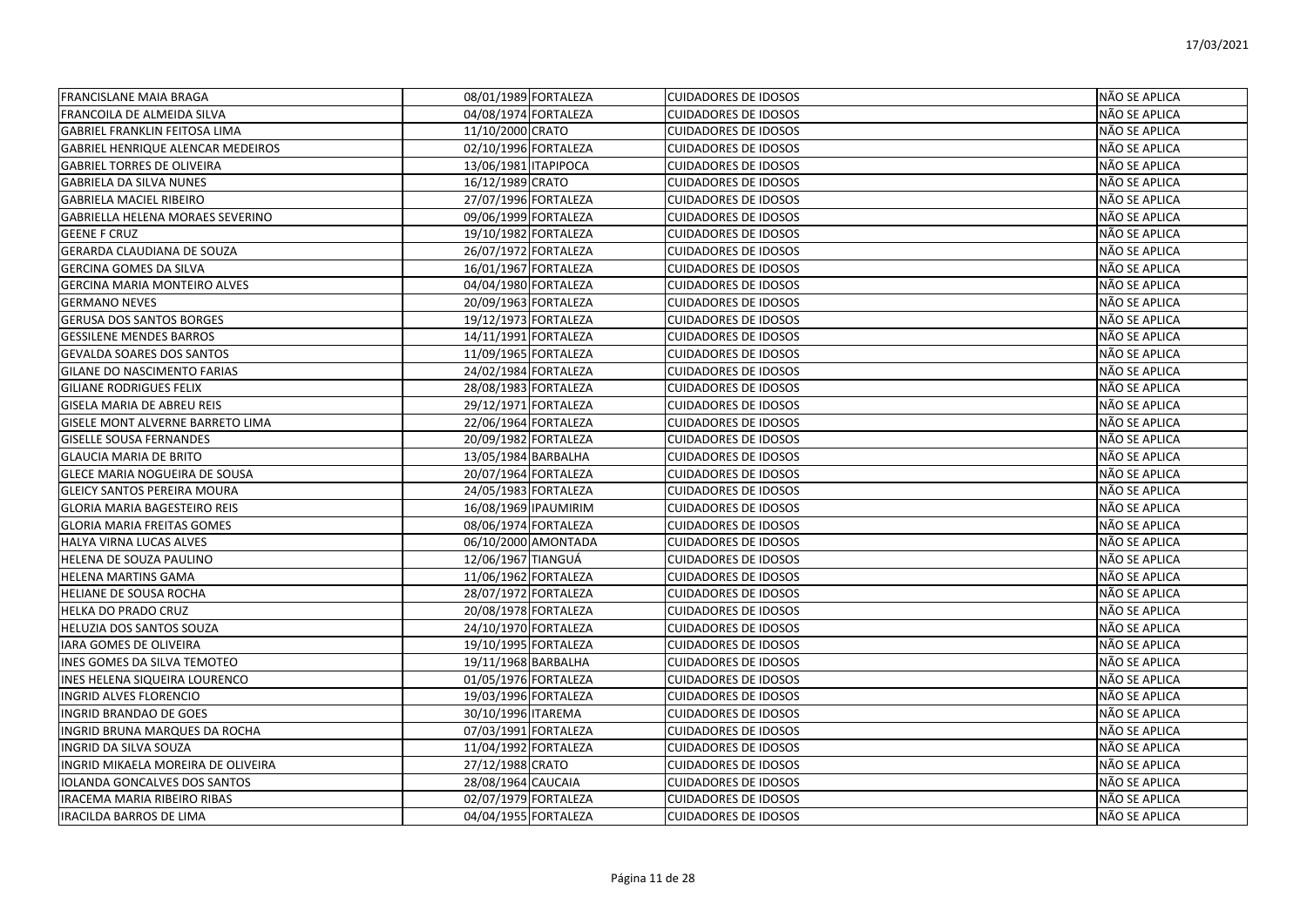| IRANEIDE CASTELO BRANCO CARVALHO          | 24/06/1967 FORTALEZA                                | <b>CUIDADORES DE IDOSOS</b> | NÃO SE APLICA        |
|-------------------------------------------|-----------------------------------------------------|-----------------------------|----------------------|
| IRANILDE DE ALMEIDA DIAS                  | 19/05/1965 FORTALEZA                                | <b>CUIDADORES DE IDOSOS</b> | NÃO SE APLICA        |
| <b>IRANY DE ALMEIDA DIAS</b>              | 10/08/1968 FORTALEZA                                | <b>CUIDADORES DE IDOSOS</b> | NÃO SE APLICA        |
| <b>IRENIRES ALVES DE SOUZA</b>            | 22/08/1972 BREJO SANTO                              | <b>CUIDADORES DE IDOSOS</b> | NÃO SE APLICA        |
| IRISVANDA ALVES CARNEIRO DE FREITAS       | 05/09/1976 FORTALEZA                                | <b>CUIDADORES DE IDOSOS</b> | NÃO SE APLICA        |
| <b>IRMA MOREIRA RIBEIRO</b>               | 25/03/1962 GUARACIABA DO NORTE CUIDADORES DE IDOSOS |                             | NÃO SE APLICA        |
| <b>ISA MARIA LIMA GALVAO</b>              | 03/04/1974 FORTALEZA                                | <b>CUIDADORES DE IDOSOS</b> | NÃO SE APLICA        |
| <b>ISAAC SOARES DOS SANTOS</b>            | 13/03/1994 FORTALEZA                                | <b>CUIDADORES DE IDOSOS</b> | NÃO SE APLICA        |
| <b>ISABEL FURTADO DA SILVA</b>            | 14/07/1974 FORTALEZA                                | <b>CUIDADORES DE IDOSOS</b> | NÃO SE APLICA        |
| <b>ISABEL PESSOA MAIA</b>                 | 19/03/1980 FORTALEZA                                | <b>CUIDADORES DE IDOSOS</b> | NÃO SE APLICA        |
| <b>ISABELLE CERQUEIRA SOUSA</b>           | 19/06/1969 FORTALEZA                                | <b>CUIDADORES DE IDOSOS</b> | NÃO SE APLICA        |
| <b>ISANE FERREIRA COSTA DONATO</b>        | 21/04/1958 FORTALEZA                                | <b>CUIDADORES DE IDOSOS</b> | NÃO SE APLICA        |
| <b>ISAURA ALVES CORREIA LIMA</b>          | 21/04/1980 CAUCAIA                                  | <b>CUIDADORES DE IDOSOS</b> | NÃO SE APLICA        |
| <b>ISMENIA SILVEIRA MARTIS</b>            | 01/03/1960 FORTALEZA                                | <b>CUIDADORES DE IDOSOS</b> | NÃO SE APLICA        |
| ISRAEL BATISTA DE ALMEIDA FERNANDES       | 02/07/1988 FORTALEZA                                | <b>CUIDADORES DE IDOSOS</b> | NÃO SE APLICA        |
| ISRAELA ARAGAO DE ANDRADE FURTADO         | 08/07/1967 FORTALEZA                                | <b>CUIDADORES DE IDOSOS</b> | NÃO SE APLICA        |
| <b>IVANEIDE RODRIGUES DE LIMA</b>         | 16/01/1971 FORTALEZA                                | <b>CUIDADORES DE IDOSOS</b> | NÃO SE APLICA        |
| IVANI SIQUEIRA DE SOUSA ALMEIDA           | 22/07/1967 FORTALEZA                                | <b>CUIDADORES DE IDOSOS</b> | NÃO SE APLICA        |
| IVANIRA COUTINHO DE SOUSA                 | 17/08/1967 FORTALEZA                                | <b>CUIDADORES DE IDOSOS</b> | NÃO SE APLICA        |
| IVERLAN DIEGO DA SILVA CLAUDIO            | 27/12/1990 FORTALEZA                                | <b>CUIDADORES DE IDOSOS</b> | NÃO SE APLICA        |
| <b>IVONE AVELINO RUFINO</b>               | 24/11/1982 FORTALEZA                                | <b>CUIDADORES DE IDOSOS</b> | NÃO SE APLICA        |
| <b>IVONEIDE GABRIEL FONSECA</b>           | 13/06/1970 FORTALEZA                                | <b>CUIDADORES DE IDOSOS</b> | NÃO SE APLICA        |
| IZABEL ALVES MENEZES VIANA                | 14/10/1965 FORTALEZA                                | <b>CUIDADORES DE IDOSOS</b> | NÃO SE APLICA        |
| IZABEL CRISTINA ARAUJO LIMA               | 22/03/1986 FORTALEZA                                | <b>CUIDADORES DE IDOSOS</b> | NÃO SE APLICA        |
| IZABEL CRISTINA GOMES DE SOUZA            | 11/05/1962 EUSÉBIO                                  | <b>CUIDADORES DE IDOSOS</b> | NÃO SE APLICA        |
| IZABEL MARIA DE MOURA DA COSTA            | 06/04/1953 PACATUBA                                 | <b>CUIDADORES DE IDOSOS</b> | NÃO SE APLICA        |
| JACIELITON MARTINS TELES DA SILVA MORAIS  | 16/08/1997 CRATO                                    | <b>CUIDADORES DE IDOSOS</b> | NÃO SE APLICA        |
| JACINTA MARQUES DA SILVA                  | 08/07/1971 FORTALEZA                                | <b>CUIDADORES DE IDOSOS</b> | NÃO SE APLICA        |
| JACQUELINE HOLANDA CAVALCANTE             | 02/06/1974 FORTALEZA                                | <b>CUIDADORES DE IDOSOS</b> | NÃO SE APLICA        |
| JACQUELINE MARTINIANO DA SILVA            | 19/05/2000 JUAZEIRO DO NORTE                        | <b>CUIDADORES DE IDOSOS</b> | NÃO SE APLICA        |
| JACQUELINE PEREIRA NEGREIROS              | 25/02/1975 FORTALEZA                                | <b>CUIDADORES DE IDOSOS</b> | NÃO SE APLICA        |
| <b>JAMILLY CASTROU</b>                    | 09/04/1989 FORTALEZA                                | <b>CUIDADORES DE IDOSOS</b> | NÃO SE APLICA        |
| JANAINA LEITE DOS SANTOS                  | 09/06/1985 FORTALEZA                                | <b>CUIDADORES DE IDOSOS</b> | NÃO SE APLICA        |
| JANAINA SOUSA DE LIMA                     | 05/09/1981 FORTALEZA                                | <b>CUIDADORES DE IDOSOS</b> | <b>LACTANTE</b>      |
| JANDER MAGALHAES TORRES                   | 06/12/1974 SOBRAL                                   | <b>CUIDADORES DE IDOSOS</b> | NÃO SE APLICA        |
| JANDIRLENE FERREIRA DE SOUSA              | 13/04/1984 FORTALEZA                                | <b>CUIDADORES DE IDOSOS</b> | NÃO SE APLICA        |
| JANETE RIBEIROCLEMENTE                    | 01/06/1984 FORTALEZA                                | <b>CUIDADORES DE IDOSOS</b> | <b>NÃO SE APLICA</b> |
| JAQUELINE MENDES MEDEIROS MARTINS         | 19/03/1970 FORTALEZA                                | <b>CUIDADORES DE IDOSOS</b> | NÃO SE APLICA        |
| JEANE MELO DA COSTA                       | 17/12/1981 FORTALEZA                                | <b>CUIDADORES DE IDOSOS</b> | NÃO SE APLICA        |
| JEANNE ALMEIDA DIAS                       | 05/09/1977 FORTALEZA                                | <b>CUIDADORES DE IDOSOS</b> | NÃO SE APLICA        |
| JEANNY BELTRAO DE SENA OLIVEIRA RODRIGUES | 16/08/1982 FORTALEZA                                | <b>CUIDADORES DE IDOSOS</b> | NÃO SE APLICA        |
| JEANNY FIUZA COSTA FROTA DE OLIVEIRA      | 25/09/1979 SOBRAL                                   | <b>CUIDADORES DE IDOSOS</b> | NÃO SE APLICA        |
| JENNIFER WLISSES DO NASCIMENTO MAXIMO     | 13/06/1994 FORTALEZA                                | <b>CUIDADORES DE IDOSOS</b> | NÃO SE APLICA        |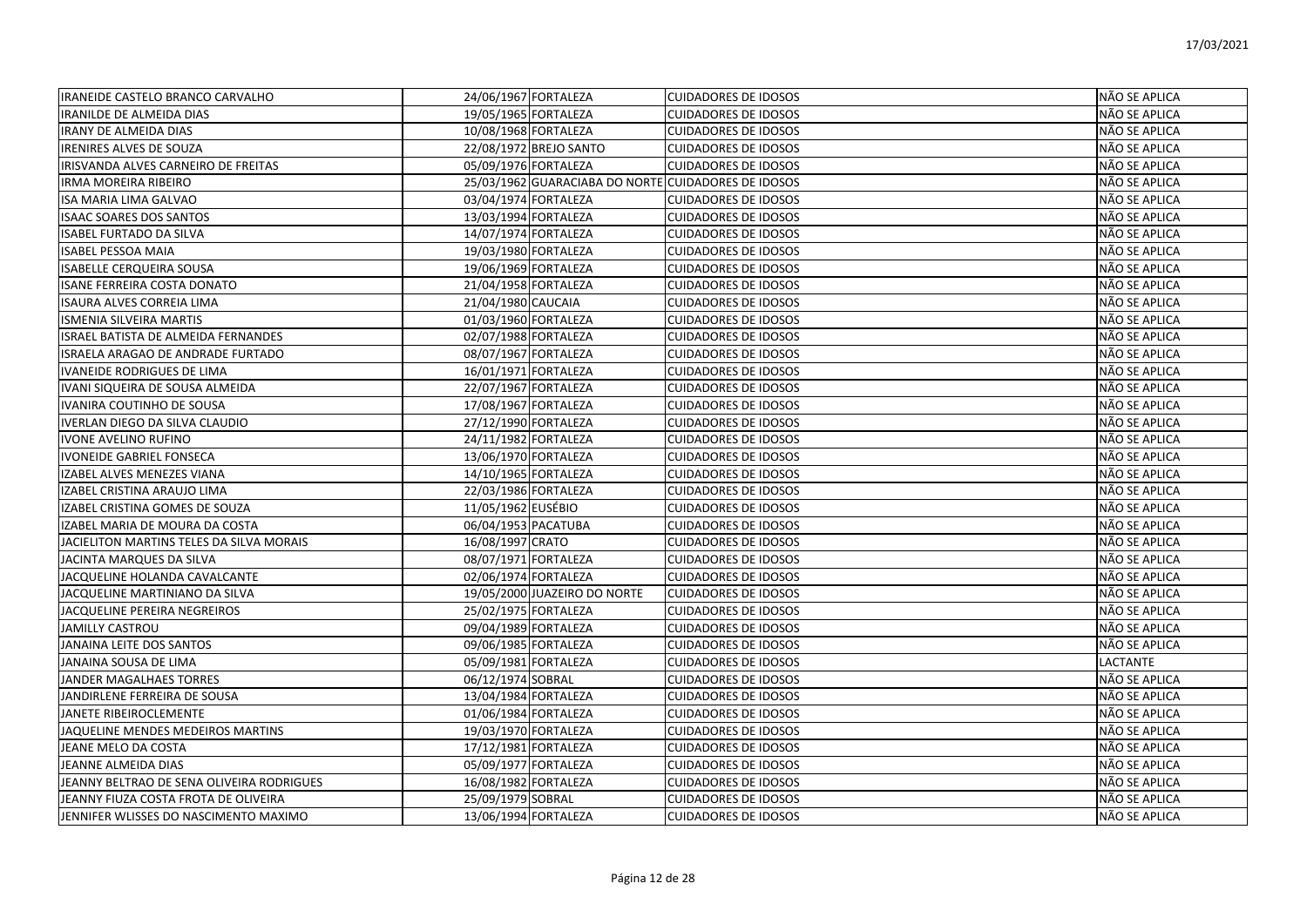| <b>JENNIFFER LIMA E SILVA</b>    | 01/07/1986 FORTALEZA | <b>CUIDADORES DE IDOSOS</b> | NÃO SE APLICA        |
|----------------------------------|----------------------|-----------------------------|----------------------|
| JEOVANIA MARIA PEREIRA           | 28/05/1968 FORTALEZA | <b>CUIDADORES DE IDOSOS</b> | NÃO SE APLICA        |
| <b>JERLANE FERNANDES</b>         | 28/06/1999 FORTALEZA | <b>CUIDADORES DE IDOSOS</b> | NÃO SE APLICA        |
| JERUZA MARIA OLIVEIRA DE ARAUJO  | 24/03/1959 FORTALEZA | <b>CUIDADORES DE IDOSOS</b> | <b>NÃO SE APLICA</b> |
| JESSICA DAIANE SOUSA DE OLIVEIRA | 09/03/1991 CAUCAIA   | <b>CUIDADORES DE IDOSOS</b> | NÃO SE APLICA        |
| <b>JESSICA DUARTE PIRES</b>      | 10/10/1995 VARJOTA   | <b>CUIDADORES DE IDOSOS</b> | NÃO SE APLICA        |
| <b>JESSICA LUANA DE OLIVEIRA</b> | 06/06/1992 FORTALEZA | <b>CUIDADORES DE IDOSOS</b> | NÃO SE APLICA        |
| JESSICA OLIVEIRA DE SOUSA        | 24/03/1990 MARACANAÚ | <b>CUIDADORES DE IDOSOS</b> | NÃO SE APLICA        |
| JOANA DARC DE ARAUJO GAMBARINI   | 13/09/1962 EUSÉBIO   | <b>CUIDADORES DE IDOSOS</b> | NÃO SE APLICA        |
| <b>JOANA DARC MARTINS</b>        | 03/03/1966 FORTALEZA | <b>CUIDADORES DE IDOSOS</b> | NÃO SE APLICA        |
| JOANA MARIA DE SOUSA SALES       | 25/10/1964 CAUCAIA   | <b>CUIDADORES DE IDOSOS</b> | NÃO SE APLICA        |
| JOAO BOSCO SAMPAIO               | 25/03/1970 FORTALEZA | <b>CUIDADORES DE IDOSOS</b> | NÃO SE APLICA        |
| <b>JOCIELIA RAMALHO</b>          | 02/07/1969 FORTALEZA | <b>CUIDADORES DE IDOSOS</b> | NÃO SE APLICA        |
| JOELMA LOPES DE SOUSA            | 10/04/1975 FORTALEZA | <b>CUIDADORES DE IDOSOS</b> | NÃO SE APLICA        |
| JOELMA MORAIS MOTA               | 21/05/1974 FORTALEZA | <b>CUIDADORES DE IDOSOS</b> | NÃO SE APLICA        |
| JOLINE GRAYCE PEREIRA MENDES     | 19/02/2000 CRATO     | <b>CUIDADORES DE IDOSOS</b> | NÃO SE APLICA        |
| JONATHAN ALVES DE OLIVEIRA       | 30/11/1986 FORTALEZA | <b>CUIDADORES DE IDOSOS</b> | NÃO SE APLICA        |
| JORGE AUGUSTO DE O PRESTES       | 21/10/1950 FORTALEZA | <b>CUIDADORES DE IDOSOS</b> | NÃO SE APLICA        |
| JOSE CLEITON DO NASCIMENTO       | 28/08/1978 FORTALEZA | <b>CUIDADORES DE IDOSOS</b> | NÃO SE APLICA        |
| JOSE EDUARDO NASCIMENTO DA SILVA | 05/06/1984 FORTALEZA | <b>CUIDADORES DE IDOSOS</b> | NÃO SE APLICA        |
| JOSE NEUDSON MENDES SOARES       | 10/02/1970 FORTALEZA | <b>CUIDADORES DE IDOSOS</b> | NÃO SE APLICA        |
| JOSEANE REGINA FARIAS DUTRA      | 20/03/1980 MARACANAÚ | <b>CUIDADORES DE IDOSOS</b> | NÃO SE APLICA        |
| JOSEFA DOS SANTOS ROSENDO        | 12/05/1957 FORTALEZA | <b>CUIDADORES DE IDOSOS</b> | NÃO SE APLICA        |
| <b>JOSEFA QUARESMA FILHA</b>     | 05/12/1975 FORTALEZA | <b>CUIDADORES DE IDOSOS</b> | NÃO SE APLICA        |
| JOSELIA MARIA PASSOS VIANA       | 11/07/1965 FORTALEZA | <b>CUIDADORES DE IDOSOS</b> | NÃO SE APLICA        |
| JOSIANA DA SILVA ARAUJO          | 20/06/1980 CASCAVEL  | <b>CUIDADORES DE IDOSOS</b> | NÃO SE APLICA        |
| JUCIANE ALVES PINTO              | 25/05/1982 FORTALEZA | <b>CUIDADORES DE IDOSOS</b> | NÃO SE APLICA        |
| JULIA DE PAULA OLIVEIRA          | 09/05/1968 FORTALEZA | <b>CUIDADORES DE IDOSOS</b> | NÃO SE APLICA        |
| JULIA PEREIRA DA SILVA NETA      | 07/07/1985 FORTALEZA | <b>CUIDADORES DE IDOSOS</b> | NÃO SE APLICA        |
| JULIANA BARBOSA NOGUEIRA         | 26/01/1981 FORTALEZA | <b>CUIDADORES DE IDOSOS</b> | NÃO SE APLICA        |
| JULIANA BORGES DE CARVALHO       | 02/12/1991 CAUCAIA   | <b>CUIDADORES DE IDOSOS</b> | NÃO SE APLICA        |
| JULIANA CALESTINO RODRIGUES      | 26/06/1984 REDENÇÃO  | <b>CUIDADORES DE IDOSOS</b> | NÃO SE APLICA        |
| JULIANA DA SILVA ARAUJO LIMA     | 24/01/1968 FORTALEZA | <b>CUIDADORES DE IDOSOS</b> | NÃO SE APLICA        |
| <b>JULIANA DE OLIVEIRA SILVA</b> | 30/11/1977 FORTALEZA | <b>CUIDADORES DE IDOSOS</b> | <b>NÃO SE APLICA</b> |
| JULIANA RODRIGUES DA SILVA       | 01/01/1995 FORTALEZA | <b>CUIDADORES DE IDOSOS</b> | NÃO SE APLICA        |
| JULIANE KERLY SILVA MARTINS      | 09/08/1992 BATURITÉ  | <b>CUIDADORES DE IDOSOS</b> | <b>NÃO SE APLICA</b> |
| <b>JURACI HORACIO DE SOUSA</b>   | 27/05/1962 FORTALEZA | <b>CUIDADORES DE IDOSOS</b> | NÃO SE APLICA        |
| <b>JURACIR SALES ALVES</b>       | 30/03/1975 FORTALEZA | <b>CUIDADORES DE IDOSOS</b> | NÃO SE APLICA        |
| KAMILA DE ALMEIDA GERMANO        | 12/06/1989 FORTALEZA | <b>CUIDADORES DE IDOSOS</b> | NÃO SE APLICA        |
| KARLA MICHELE ALVES DA SILVA     | 28/01/1978 MARACANAÚ | <b>CUIDADORES DE IDOSOS</b> | NÃO SE APLICA        |
| KARLA PATRICIA MELO CARDOSO      | 13/06/1984 FORTALEZA | <b>CUIDADORES DE IDOSOS</b> | NÃO SE APLICA        |
| <b>KARLA SAMYA MENDES GOES</b>   | 19/08/1976 FORTALEZA | <b>CUIDADORES DE IDOSOS</b> | NÃO SE APLICA        |
| KARLIANA DOS REIS TAVARES        | 01/01/1996 FORTALEZA | <b>CUIDADORES DE IDOSOS</b> | NÃO SE APLICA        |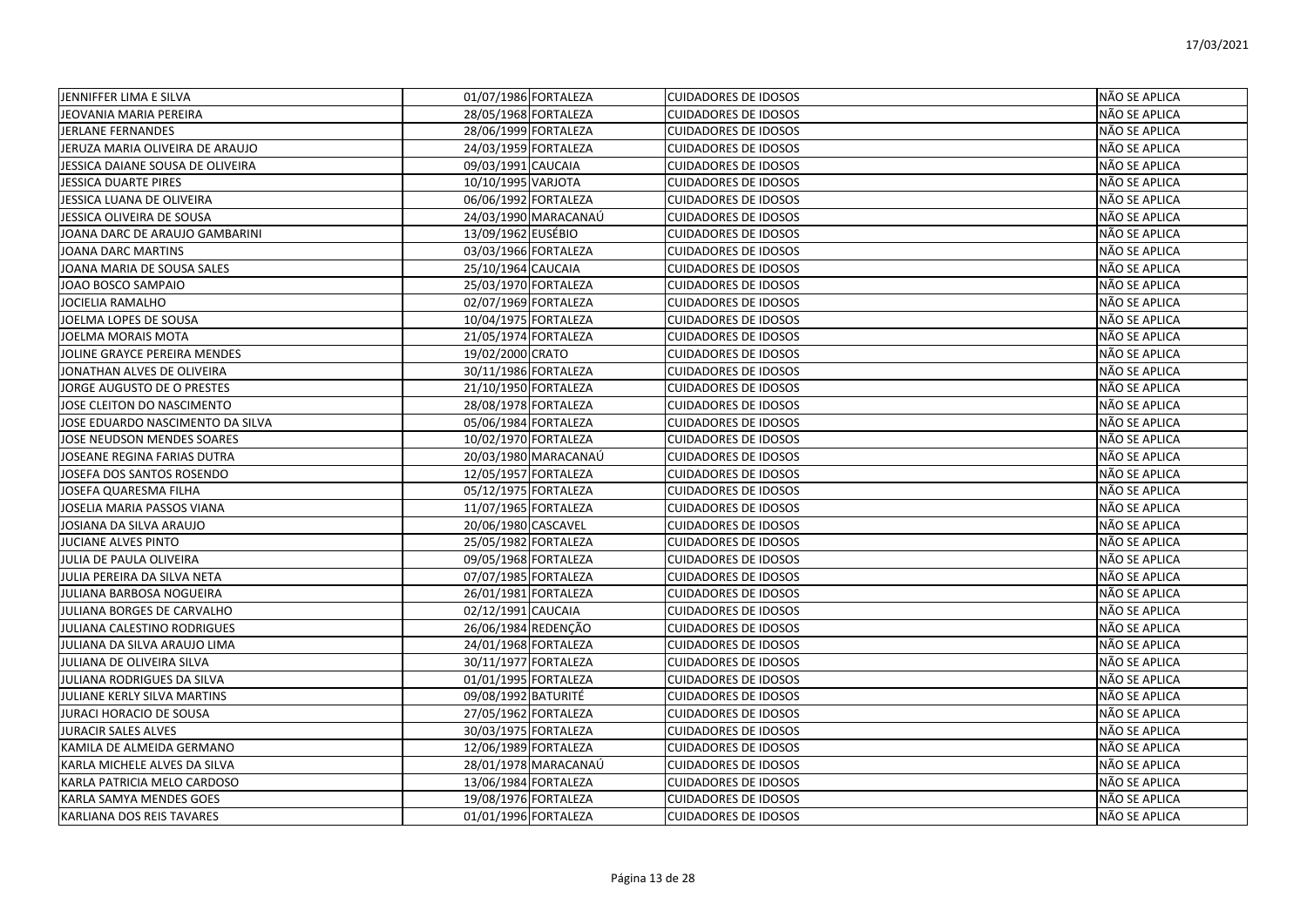| KAROL PAMERA CORDEIRO ALVES              | 21/11/1981 ITAPIPOCA |                              | <b>CUIDADORES DE IDOSOS</b> | NÃO SE APLICA   |
|------------------------------------------|----------------------|------------------------------|-----------------------------|-----------------|
| <b>KATIA BRAGA VIDAL</b>                 | 03/11/1970 FORTALEZA |                              | <b>CUIDADORES DE IDOSOS</b> | NÃO SE APLICA   |
| KATIA CELENE QUEIROZ E SILVA             | 13/04/1967 FORTALEZA |                              | <b>CUIDADORES DE IDOSOS</b> | NÃO SE APLICA   |
| KECIA CRUZ DA SILVA                      | 23/01/1994 FORTALEZA |                              | <b>CUIDADORES DE IDOSOS</b> | NÃO SE APLICA   |
| KEDMA CLICIA NUNES SALDANHA              | 27/08/1985 FORTALEZA |                              | <b>CUIDADORES DE IDOSOS</b> | NÃO SE APLICA   |
| KEILA MARGARETH MACIEL ALCANTARA DE LIMA | 25/12/1955 ICÓ       |                              | <b>CUIDADORES DE IDOSOS</b> | NÃO SE APLICA   |
| IKELENE TELES MAGALHAES DE LIRA          | 30/07/1975 FORTALEZA |                              | <b>CUIDADORES DE IDOSOS</b> | NÃO SE APLICA   |
| KELMA KELLY MARTINS DE OLIVEIRA CIRILO   |                      | 28/06/1980 FORTALEZA         | <b>CUIDADORES DE IDOSOS</b> | NÃO SE APLICA   |
| KELRI ALINE DE SOUSA MARTINS             | 04/07/1981 MADALENA  |                              | <b>CUIDADORES DE IDOSOS</b> | NÃO SE APLICA   |
| KELVE MENDONCA PEREIRA DA SILVA          |                      | 04/05/1995 JUAZEIRO DO NORTE | <b>CUIDADORES DE IDOSOS</b> | NÃO SE APLICA   |
| KENIA REGIA DE LIMA BRAGA                | 17/09/1977 FORTALEZA |                              | <b>CUIDADORES DE IDOSOS</b> | NÃO SE APLICA   |
| <b>KERCIA LOPES DA SILVA</b>             | 15/10/1981 CASCAVEL  |                              | <b>CUIDADORES DE IDOSOS</b> | NÃO SE APLICA   |
| LAHIS MENDES MARTINS                     | 29/07/2000 FORTALEZA |                              | <b>CUIDADORES DE IDOSOS</b> | NÃO SE APLICA   |
| LARISSA ARAUJO DE JESUS                  | 01/11/2000 FORTALEZA |                              | <b>CUIDADORES DE IDOSOS</b> | NÃO SE APLICA   |
| LAURA KELLY ESMERALDO MOURAO PINHEIRO    | 24/02/1984 FORTALEZA |                              | <b>CUIDADORES DE IDOSOS</b> | <b>LACTANTE</b> |
| LAURA LINO DOS SANTOS                    | 30/04/1971 TIANGUÁ   |                              | <b>CUIDADORES DE IDOSOS</b> | NÃO SE APLICA   |
| LEANDRO DO NASCIMENTO GONCALVES          | 31/08/1992 FORTALEZA |                              | <b>CUIDADORES DE IDOSOS</b> | NÃO SE APLICA   |
| LEANDRO PINHEIRO DA SILVA                | 18/07/1984 FORTALEZA |                              | <b>CUIDADORES DE IDOSOS</b> | NÃO SE APLICA   |
| LEIDIANE LOPES DE SOUZA                  | 03/03/1992 FORTALEZA |                              | <b>CUIDADORES DE IDOSOS</b> | NÃO SE APLICA   |
| LEILA CINTIA GOMES PEREIRA               | 04/04/1975 FORTALEZA |                              | <b>CUIDADORES DE IDOSOS</b> | NÃO SE APLICA   |
| LEILIANE DE ANDRADE LAURENTINO           | 17/02/1966 FORTALEZA |                              | <b>CUIDADORES DE IDOSOS</b> | NÃO SE APLICA   |
| LEILIANNE MOREIRAPEREIRA                 | 26/02/1985 FORTALEZA |                              | <b>CUIDADORES DE IDOSOS</b> | NÃO SE APLICA   |
| LEILIANNE SANTOS DE MENEZES              |                      | 24/02/1987 MARACANAÚ         | <b>CUIDADORES DE IDOSOS</b> | NÃO SE APLICA   |
| LEONARDO PATRICIO DE LIMA                | 17/12/1993 FORTALEZA |                              | <b>CUIDADORES DE IDOSOS</b> | NÃO SE APLICA   |
| LEONICE MENDES DE SENA                   | 23/04/1975 FORTALEZA |                              | <b>CUIDADORES DE IDOSOS</b> | NÃO SE APLICA   |
| LETICIA RIBEIRO SOARES                   | 04/02/1988 FORTALEZA |                              | <b>CUIDADORES DE IDOSOS</b> | NÃO SE APLICA   |
| LEVY AMARANTE RABAY                      | 23/09/1985 FORTALEZA |                              | <b>CUIDADORES DE IDOSOS</b> | NÃO SE APLICA   |
| LHAIZ MESQUITA DE ANDRADE NUNES          | 11/09/1980 FORTALEZA |                              | <b>CUIDADORES DE IDOSOS</b> | NÃO SE APLICA   |
| LIDETE COLARES ROCHA                     | 22/12/1961 FORTALEZA |                              | <b>CUIDADORES DE IDOSOS</b> | NÃO SE APLICA   |
| LIDIANE CARNEIRO DA SILVA                | 16/02/1986 FORTALEZA |                              | <b>CUIDADORES DE IDOSOS</b> | NÃO SE APLICA   |
| LIDUINA DE MELO LOBO MAIA                | 18/02/1966 FORTALEZA |                              | <b>CUIDADORES DE IDOSOS</b> | NÃO SE APLICA   |
| LIDUINA FERNANDES DO NASCIMENTO          | 23/08/1972 FORTALEZA |                              | <b>CUIDADORES DE IDOSOS</b> | NÃO SE APLICA   |
| LIDUINA RODRIGUES GONCALVES              | 07/02/1966 ARARENDÁ  |                              | <b>CUIDADORES DE IDOSOS</b> | NÃO SE APLICA   |
| LIDUINA SILVA PINTO DUARTE               | 06/11/1961 FORTALEZA |                              | <b>CUIDADORES DE IDOSOS</b> | NÃO SE APLICA   |
| LIGIA GOMES DE MORAIS                    | 18/07/1984 FORTALEZA |                              | <b>CUIDADORES DE IDOSOS</b> | NÃO SE APLICA   |
| LILIA BRAGA MAIA                         | 08/02/1963 FORTALEZA |                              | <b>CUIDADORES DE IDOSOS</b> | NÃO SE APLICA   |
| LINDA EMILLY NUNES FRANCO                | 11/05/2001 FORTIM    |                              | <b>CUIDADORES DE IDOSOS</b> | NÃO SE APLICA   |
| LINDETTE MARIA SILVEIRA FEITOSA          | 05/06/1974 FORTALEZA |                              | <b>CUIDADORES DE IDOSOS</b> | NÃO SE APLICA   |
| LINDON JOHNSON FERNANDES DE MELO         | 01/03/1965 FORTALEZA |                              | <b>CUIDADORES DE IDOSOS</b> | NÃO SE APLICA   |
| LIONETE ALVES DE SOUSA                   |                      | 28/04/1963 FORTALEZA         | <b>CUIDADORES DE IDOSOS</b> | NÃO SE APLICA   |
| LIVIA SOARES DA SILVA                    | 12/09/1995 FORTALEZA |                              | <b>CUIDADORES DE IDOSOS</b> | NÃO SE APLICA   |
| LORENA KELLY SILVA DOS SANTOS            | 10/03/1997 PACAJUS   |                              | <b>CUIDADORES DE IDOSOS</b> | NÃO SE APLICA   |
| LUAN NOBRE DE MACEDO                     | 17/11/1994 FORTALEZA |                              | <b>CUIDADORES DE IDOSOS</b> | NÃO SE APLICA   |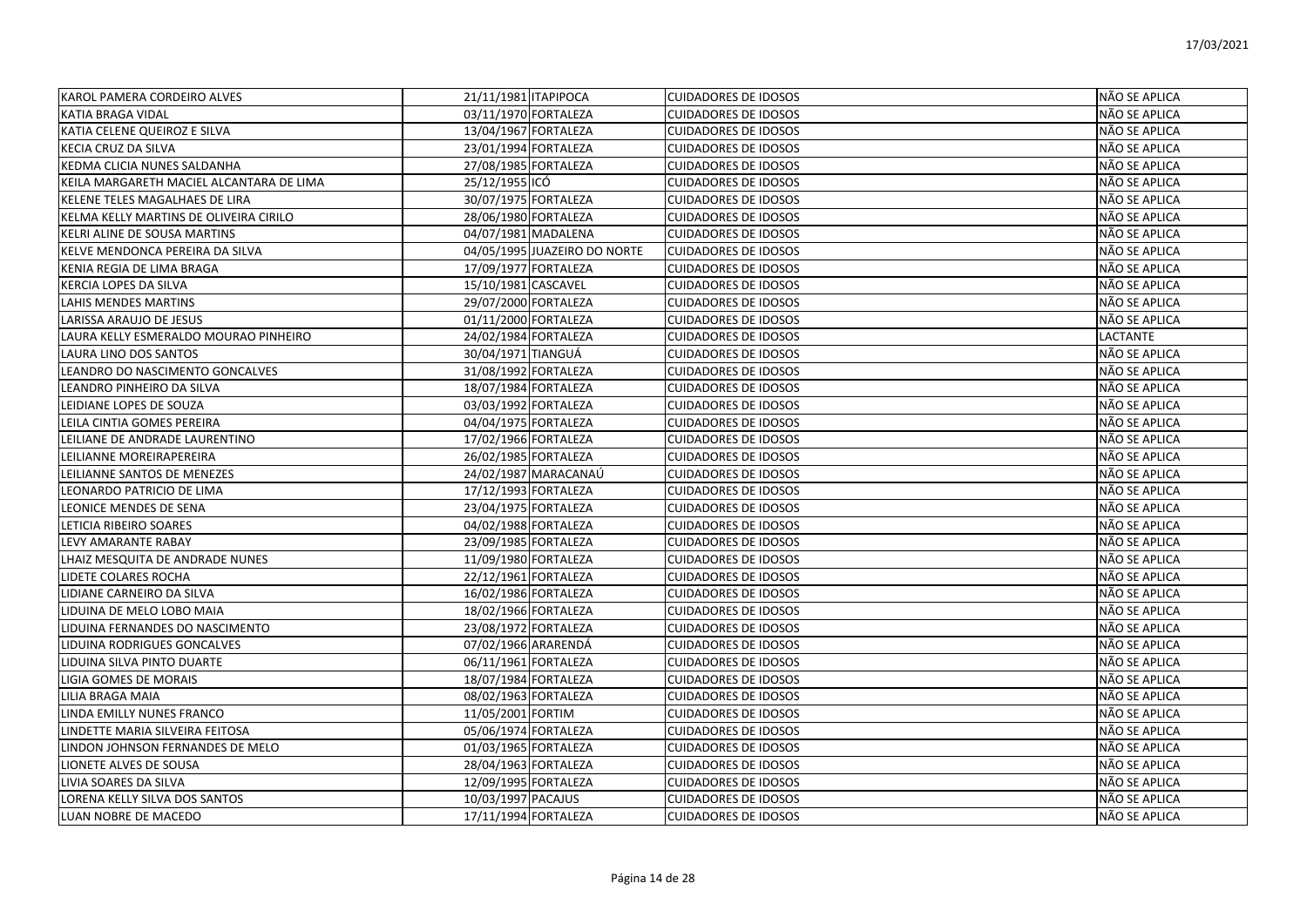| LUAN VICTOR DE ALMEIDA DE SOUSA     | 12/11/1998 CRATO     | <b>CUIDADORES DE IDOSOS</b> | NÃO SE APLICA        |
|-------------------------------------|----------------------|-----------------------------|----------------------|
| <b>LUANA REMIGIO FARIAS</b>         | 27/12/1989 FORTALEZA | <b>CUIDADORES DE IDOSOS</b> | NÃO SE APLICA        |
| LUANA SOUSA PEIXOTO DE ALENCAR      | 28/08/1993 FORTALEZA | <b>CUIDADORES DE IDOSOS</b> | NÃO SE APLICA        |
| LUCAS DE ALMEIDA AMARAL             | 18/11/1991 FORTALEZA | <b>CUIDADORES DE IDOSOS</b> | NÃO SE APLICA        |
| LUCAS YCARO AMANCIO SILVA           | 25/05/1997 ICÓ       | <b>CUIDADORES DE IDOSOS</b> | NÃO SE APLICA        |
| LUCIA CORDEIRO BEZERRA              | 23/08/1961 FORTALEZA | <b>CUIDADORES DE IDOSOS</b> | NÃO SE APLICA        |
| LUCIA DE FATIMA PATRICIO AQUINO     | 15/06/1954 FORTALEZA | <b>CUIDADORES DE IDOSOS</b> | NÃO SE APLICA        |
| UCIA DE FATIMA SARMENTO             | 09/07/1954 EUSÉBIO   | <b>CUIDADORES DE IDOSOS</b> | NÃO SE APLICA        |
| LUCIA HELENA DE OLIVEIRA SALES      | 19/06/1961 FORTALEZA | <b>CUIDADORES DE IDOSOS</b> | NÃO SE APLICA        |
| LUCIA HELENA QUARESMA               | 31/07/1976 FORTALEZA | <b>CUIDADORES DE IDOSOS</b> | NÃO SE APLICA        |
| LUCIA INEZ LIMA COUTINHO            | 12/12/1967 FORTALEZA | <b>CUIDADORES DE IDOSOS</b> | NÃO SE APLICA        |
| UCIANA ALVES DE SOUSA               | 15/12/1973 FORTALEZA | <b>CUIDADORES DE IDOSOS</b> | NÃO SE APLICA        |
| LUCIANA BRITO                       | 20/02/1969 FORTALEZA | <b>CUIDADORES DE IDOSOS</b> | NÃO SE APLICA        |
| LUCIANA CRISTINA VALENTE            | 02/03/1981 FORTALEZA | <b>CUIDADORES DE IDOSOS</b> | NÃO SE APLICA        |
| LUCIANA DA SILVA ALMEIDA            | 26/02/1981 CRATO     | <b>CUIDADORES DE IDOSOS</b> | NÃO SE APLICA        |
| UCIANA DAYANE NASCIMENTO DE JESUS   | 14/01/1996 FORTALEZA | <b>CUIDADORES DE IDOSOS</b> | LACTANTE             |
| UCIANA DE PAULO SILVA               | 09/02/1977 FORTALEZA | <b>CUIDADORES DE IDOSOS</b> | NÃO SE APLICA        |
| LUCIANA DO NASCIMENTO LIMA          | 25/08/1973 FORTALEZA | <b>CUIDADORES DE IDOSOS</b> | NÃO SE APLICA        |
| LUCIANA MARIA FACANHA MELO          | 09/07/1975 FORTALEZA | <b>CUIDADORES DE IDOSOS</b> | NÃO SE APLICA        |
| UCIANE MARIA FREITAS DA SILVA       | 04/01/1979 CAUCAIA   | <b>CUIDADORES DE IDOSOS</b> | NÃO SE APLICA        |
| LUCIANI ALVES VAZ                   | 21/03/1989 FORTALEZA | <b>CUIDADORES DE IDOSOS</b> | NÃO SE APLICA        |
| LUCICLEIDE ALVES FELIX              | 25/10/1963 FORTALEZA | <b>CUIDADORES DE IDOSOS</b> | NÃO SE APLICA        |
| LUCICLENE AGUIAR DA SILVA           | 20/11/1974 FORTALEZA | <b>CUIDADORES DE IDOSOS</b> | NÃO SE APLICA        |
| UCIENE FERNANDES DE LIMA            | 04/08/1972 FORTALEZA | <b>CUIDADORES DE IDOSOS</b> | NÃO SE APLICA        |
| UCILEIDE DO NASCIMENTO COSTA        | 03/05/1969 FORTALEZA | <b>CUIDADORES DE IDOSOS</b> | NÃO SE APLICA        |
| LUCILENE FERNANDES JUCA             | 08/12/1968 FORTALEZA | <b>CUIDADORES DE IDOSOS</b> | NÃO SE APLICA        |
| LUCILENE LEMOS VIEIRA               | 23/12/1989 FORTALEZA | <b>CUIDADORES DE IDOSOS</b> | NÃO SE APLICA        |
| LUCILENE MATINS DA SILVA            | 16/10/1966 FORTALEZA | <b>CUIDADORES DE IDOSOS</b> | NÃO SE APLICA        |
| LUCIMAR ALVES DE LIMA RODRIGUES     | 15/05/1968 FORTALEZA | <b>CUIDADORES DE IDOSOS</b> | NÃO SE APLICA        |
| LUCIMAR RIBEIRO BARBOSA MUNIZ       | 24/09/1962 FORTALEZA | <b>CUIDADORES DE IDOSOS</b> | NÃO SE APLICA        |
| UCINEIDE AGUIAR DA SILVA            | 11/07/1971 FORTALEZA | <b>CUIDADORES DE IDOSOS</b> | NÃO SE APLICA        |
| LUCINETE DE LIMA RIBEIRO            | 24/05/1967 FORTALEZA | <b>CUIDADORES DE IDOSOS</b> | NÃO SE APLICA        |
| LUDIMILA PEREIRA FERREIRA           | 28/04/1982 FORTALEZA | <b>CUIDADORES DE IDOSOS</b> | NÃO SE APLICA        |
| LUIS EDUARDO SOARES DA SILVA        | 15/06/1998 ICÓ       | <b>CUIDADORES DE IDOSOS</b> | NÃO SE APLICA        |
| LUISA DE LORENA BATISTA DE OLIVEIRA | 09/07/1955 PACATUBA  | <b>CUIDADORES DE IDOSOS</b> | NÃO SE APLICA        |
| LUIZA ARRAIS MAXIMO                 | 22/01/1957 BARBALHA  | <b>CUIDADORES DE IDOSOS</b> | NÃO SE APLICA        |
| LUIZA DE MARILAC CARNEIRO MACHADO   | 17/11/1961 FORTALEZA | <b>CUIDADORES DE IDOSOS</b> | NÃO SE APLICA        |
| LUIZA GOMES DA SILVA OLIVEIRA       | 22/11/1970 FORTALEZA | <b>CUIDADORES DE IDOSOS</b> | NÃO SE APLICA        |
| <b>LUZANIRA LOPES DA COSTA</b>      | 29/04/1963 FORTALEZA | <b>CUIDADORES DE IDOSOS</b> | NÃO SE APLICA        |
| UZINEIDE BEZERRA DA SILVA           | 13/12/1963 FORTALEZA | <b>CUIDADORES DE IDOSOS</b> | NÃO SE APLICA        |
| LUZINETE GOMES DA SILVA             | 04/02/1967 AQUIRAZ   | <b>CUIDADORES DE IDOSOS</b> | NÃO SE APLICA        |
| MADALENA MARIA GOMES DE ANDRADE     | 23/10/1960 FORTALEZA | <b>CUIDADORES DE IDOSOS</b> | NÃO SE APLICA        |
| MAGNA MARIA MARCOS ARAUJO           | 15/05/1974 FORTALEZA | <b>CUIDADORES DE IDOSOS</b> | <b>NÃO SE APLICA</b> |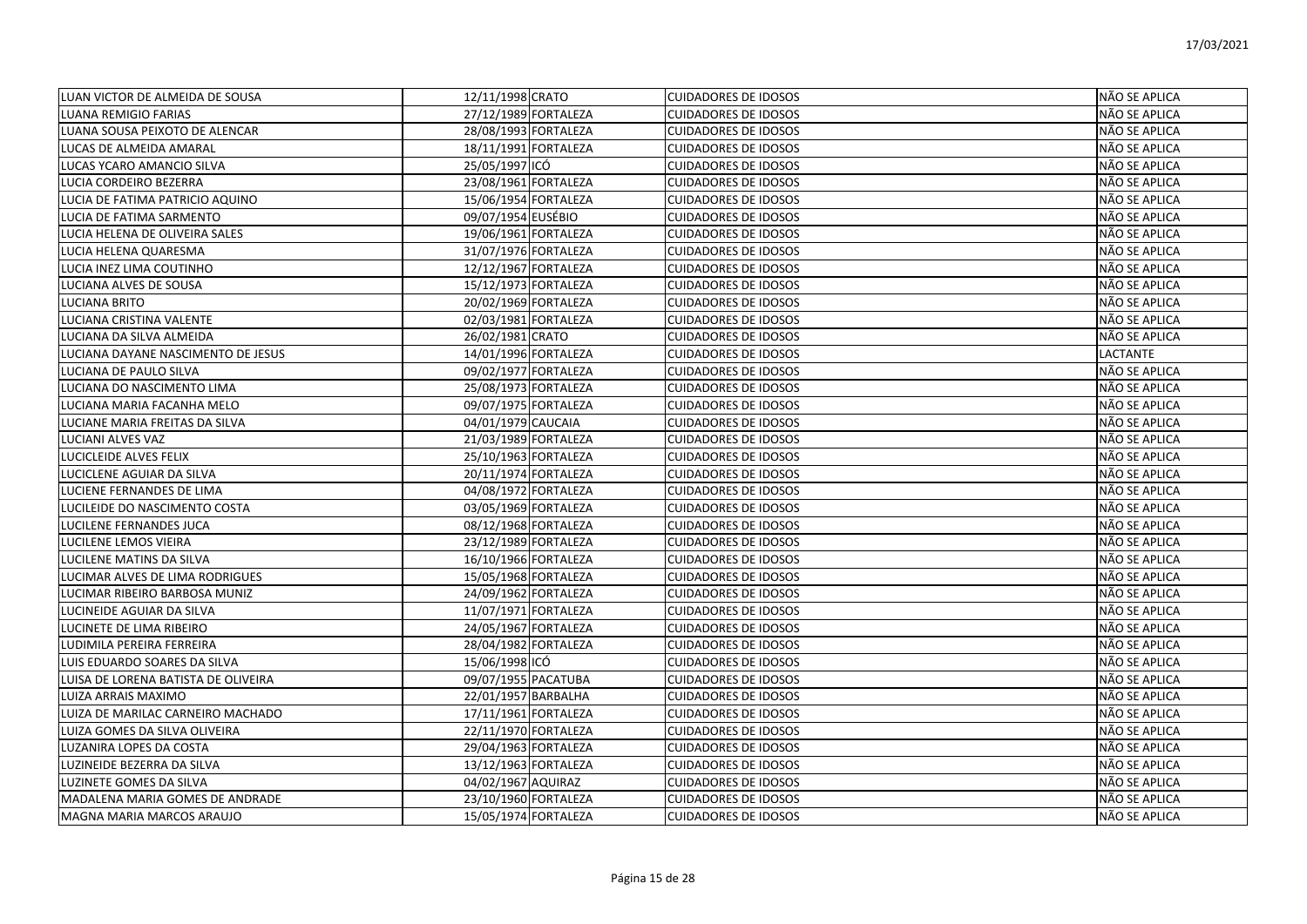| MAGUILENIA MARIA DE FREITAS OLIVEIRA       | 07/10/1974 FORTALEZA                                | <b>CUIDADORES DE IDOSOS</b> | NÃO SE APLICA |
|--------------------------------------------|-----------------------------------------------------|-----------------------------|---------------|
| MAIRA HELENA DOS SANTOS GAIA               | 04/05/1992 FORTALEZA                                | <b>CUIDADORES DE IDOSOS</b> | NÃO SE APLICA |
| MANOELA LOURENCO DOS SANTOS                | 22/01/1997 FORTALEZA                                | <b>CUIDADORES DE IDOSOS</b> | NÃO SE APLICA |
| MANUELA BEZERRA DA SILV                    | 11/09/1984 FORTALEZA                                | <b>CUIDADORES DE IDOSOS</b> | NÃO SE APLICA |
| MANUELLA KELLY DE CASTRO MOURA             | 26/10/1987 CAUCAIA                                  | <b>CUIDADORES DE IDOSOS</b> | NÃO SE APLICA |
| <b>MANUELLE MOREIRA</b>                    | 17/02/1992 FORTALEZA                                | <b>CUIDADORES DE IDOSOS</b> | NÃO SE APLICA |
| MARCELIA MARINHO LIMA DE OLIVEIRA          | 13/02/1998 FORTALEZA                                | <b>CUIDADORES DE IDOSOS</b> | NÃO SE APLICA |
| MARCIA CRISTINA RODRIGUES AEXANDRE         | 07/04/1977 FORTALEZA                                | <b>CUIDADORES DE IDOSOS</b> | NÃO SE APLICA |
| MARCIA DO CARMO FERREIRA                   | 06/02/1970 FORTALEZA                                | <b>CUIDADORES DE IDOSOS</b> | NÃO SE APLICA |
| <b>MARCIA FERREIRA FARIAS</b>              | 24/08/1974 FORTALEZA                                | <b>CUIDADORES DE IDOSOS</b> | NÃO SE APLICA |
| MARCIA MACHADO DA COSTA                    | 04/04/1981 FORTALEZA                                | <b>CUIDADORES DE IDOSOS</b> | NÃO SE APLICA |
| MARCIA MARIA MOURAO BEZERRA                | 21/05/1960 FORTALEZA                                | <b>CUIDADORES DE IDOSOS</b> | NÃO SE APLICA |
| MARCIA VANDERLENY BEZERRA DE SOUSA         | 31/12/1966 FORTALEZA                                | <b>CUIDADORES DE IDOSOS</b> | NÃO SE APLICA |
| MARCILANE MARREIRO NOGUEIRA                | 07/10/1998 FORTALEZA                                | <b>CUIDADORES DE IDOSOS</b> | NÃO SE APLICA |
| MARCILEIRICY NUNES DA SILVA                | 22/02/1991 FORTALEZA                                | <b>CUIDADORES DE IDOSOS</b> | NÃO SE APLICA |
| MARCILENE MOREIRA DE OLIVEIRA              | 26/12/1977 FORTALEZA                                | <b>CUIDADORES DE IDOSOS</b> | NÃO SE APLICA |
| <b>MARCILIO FERNANDES COSTA</b>            | 09/04/1992 ARACATI                                  | <b>CUIDADORES DE IDOSOS</b> | NÃO SE APLICA |
| MARCOS ANTONIO SOARES MARTIR               | 08/02/1969 FORTALEZA                                | <b>CUIDADORES DE IDOSOS</b> | NÃO SE APLICA |
| MARCOS ANTONIO XAVIER LIMA                 | 17/01/1967 FORTALEZA                                | <b>CUIDADORES DE IDOSOS</b> | NÃO SE APLICA |
| MARCOS AURELIO ARAUJO                      | 19/07/1987 IGUATU                                   | <b>CUIDADORES DE IDOSOS</b> | NÃO SE APLICA |
| MARCOS WILLAMS DE MENEZES MACIEIRA         | 23/03/1991 CAUCAIA                                  | <b>CUIDADORES DE IDOSOS</b> | NÃO SE APLICA |
| MARGARIDA ALVES RODRIGUES                  | 27/03/1967 FORTALEZA                                | <b>CUIDADORES DE IDOSOS</b> | NÃO SE APLICA |
| MARGARIDA MARIA RAMOS FONTENELE            | 19/06/1953 FORTALEZA                                | <b>CUIDADORES DE IDOSOS</b> | NÃO SE APLICA |
| MARIA ALANA SILVA ALVES                    | 30/10/1972 FORTALEZA                                | <b>CUIDADORES DE IDOSOS</b> | NÃO SE APLICA |
| MARIA ALDENEZ ANDRADE BATISTA              | 19/01/1964 FORTALEZA                                | <b>CUIDADORES DE IDOSOS</b> | NÃO SE APLICA |
| MARIA ALDENICE DA SILVA SOARES CRUZ        | 04/03/1990 FORTALEZA                                | <b>CUIDADORES DE IDOSOS</b> | NÃO SE APLICA |
| MARIA ANGELICA MENDES DONATO               | 06/01/1966 FORTALEZA                                | <b>CUIDADORES DE IDOSOS</b> | NÃO SE APLICA |
| MARIA ANTONIETA ALVES DA SILVA             | 28/06/1970 FORTALEZA                                | <b>CUIDADORES DE IDOSOS</b> | NÃO SE APLICA |
| MARIA APARECIDA ANGOTE CAMARGO             | 04/07/1966 FORTALEZA                                | <b>CUIDADORES DE IDOSOS</b> | NÃO SE APLICA |
| MARIA APARECIDA DE SOUSA RODRIGUES         | 30/07/1970 FORTALEZA                                | <b>CUIDADORES DE IDOSOS</b> | NÃO SE APLICA |
| MARIA APARECIDA FONTENELLE ARAUJO          | 27/08/1966 CAUCAIA                                  | <b>CUIDADORES DE IDOSOS</b> | NÃO SE APLICA |
| MARIA ARLENE LIMA SILVA                    | 13/04/1965 FORTALEZA                                | <b>CUIDADORES DE IDOSOS</b> | NÃO SE APLICA |
| MARIA ARTUMIRA ALVES PINTO                 | 02/06/1976 FORTALEZA                                | <b>CUIDADORES DE IDOSOS</b> | NÃO SE APLICA |
| MARIA AUDINEI ROSENDO PESSOA               | 10/04/1977 CAUCAIA                                  | <b>CUIDADORES DE IDOSOS</b> | NÃO SE APLICA |
| MARIA AUREA RAMALHO ALVES                  | 17/08/1956 CRATO                                    | <b>CUIDADORES DE IDOSOS</b> | NÃO SE APLICA |
| MARIA AURENICE ANDRADE CARVALHO            | 29/01/1985 FORTALEZA                                | <b>CUIDADORES DE IDOSOS</b> | NÃO SE APLICA |
| MARIA AURILIA MOURA DA SILVA               | 12/11/1982 SÃO GONÇALO DO AMAR CUIDADORES DE IDOSOS |                             | NÃO SE APLICA |
| MARIA AURINELE DE SOUSA DANTAS             | 26/09/1970 FORTALEZA                                | <b>CUIDADORES DE IDOSOS</b> | NÃO SE APLICA |
| MARIA AUXILIADORA BANDEIRA                 | 26/05/1958 FORTALEZA                                | <b>CUIDADORES DE IDOSOS</b> | NÃO SE APLICA |
| MARIA AUXILIADORA DA SILVA SOUSA           | 24/04/1986 FORTALEZA                                | <b>CUIDADORES DE IDOSOS</b> | NÃO SE APLICA |
| MARIA AUXILIADORA NORONHA GURGEL DO AMARAL | 01/10/1962 FORTALEZA                                | <b>CUIDADORES DE IDOSOS</b> | NÃO SE APLICA |
| MARIA BARBOSA DA SILVA LOPES               | 09/08/1975 PACATUBA                                 | <b>CUIDADORES DE IDOSOS</b> | NÃO SE APLICA |
| <b>MARIA BEA</b>                           | 10/05/1997 MARACANAÚ                                | <b>CUIDADORES DE IDOSOS</b> | NÃO SE APLICA |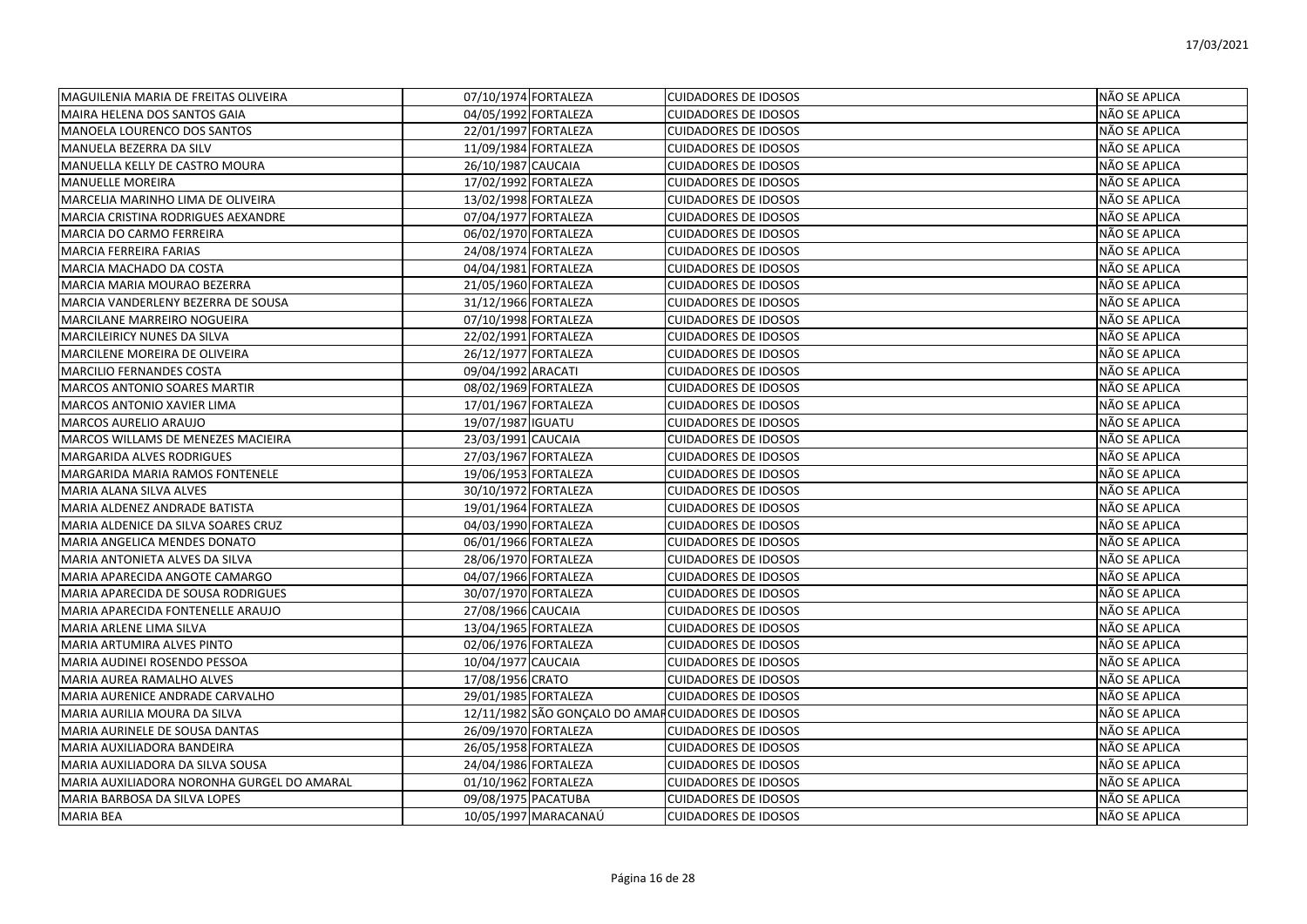| MARIA BERNADETE DE CARVALHO BEZERRA          |                      | 11/06/1961 PEDRA BRANCA | <b>CUIDADORES DE IDOSOS</b> | NÃO SE APLICA   |
|----------------------------------------------|----------------------|-------------------------|-----------------------------|-----------------|
| MARIA CAMILA MAIA DE QUEIROZ COSTA           | 05/07/1996 PACATUBA  |                         | <b>CUIDADORES DE IDOSOS</b> | NÃO SE APLICA   |
| MARIA CARLEANE COSTA BARRETO                 |                      | 08/12/1973 FORTALEZA    | <b>CUIDADORES DE IDOSOS</b> | NÃO SE APLICA   |
| MARIA CASSIANA DA COSTA LOPES                |                      | 28/06/1964 FORTALEZA    | <b>CUIDADORES DE IDOSOS</b> | NÃO SE APLICA   |
| MARIA CELIA DA SILVA FONSECA                 |                      | 15/01/1965 FORTALEZA    | <b>CUIDADORES DE IDOSOS</b> | NÃO SE APLICA   |
| MARIA CELINA ROCHA DA SILVA                  |                      | 07/01/1964 FORTALEZA    | <b>CUIDADORES DE IDOSOS</b> | NÃO SE APLICA   |
| MARIA CELMA DE ALMEIDA                       | 22/11/1961 FORTALEZA |                         | <b>CUIDADORES DE IDOSOS</b> | NÃO SE APLICA   |
| MARIA CHEYLA BARBOSA DE SOUSA                |                      | 12/08/1996 FORTALEZA    | <b>CUIDADORES DE IDOSOS</b> | NÃO SE APLICA   |
| <b>MARIA CINTIA DOS SANTOS</b>               |                      | 18/12/1977 FORTALEZA    | <b>CUIDADORES DE IDOSOS</b> | NÃO SE APLICA   |
| MARIA CIRONEIDE GURGEL BARRETO DE OLIVEIRA   | 04/11/1969 FORTALEZA |                         | <b>CUIDADORES DE IDOSOS</b> | NÃO SE APLICA   |
| MARIA CLARISSE DE SOUSA COSTA                | 31/05/1986 FORTALEZA |                         | <b>CUIDADORES DE IDOSOS</b> | NÃO SE APLICA   |
| MARIA CLAUDEMISA ALVES DOS SANTOS            | 14/01/1986 CAUCAIA   |                         | <b>CUIDADORES DE IDOSOS</b> | NÃO SE APLICA   |
| MARIA CLAUDIA GUIMARAES                      |                      | 28/04/1970 FORTALEZA    | <b>CUIDADORES DE IDOSOS</b> | NÃO SE APLICA   |
| MARIA CLEOMAR DO CARMO                       |                      | 17/11/1980 FORTALEZA    | <b>CUIDADORES DE IDOSOS</b> | NÃO SE APLICA   |
| MARIA CLEONICE EUGENIO ALCANTARA             | 24/05/1961 CAUCAIA   |                         | <b>CUIDADORES DE IDOSOS</b> | NÃO SE APLICA   |
| MARIA CONCEICAO DE FREITAS DA SILVA BEZERRA  |                      | 20/11/1952 FORTALEZA    | <b>CUIDADORES DE IDOSOS</b> | NÃO SE APLICA   |
| MARIA CRISTIANE FERNANDES DE SOUZA           |                      | 20/05/1979 FORTALEZA    | <b>CUIDADORES DE IDOSOS</b> | NÃO SE APLICA   |
| MARIA CRISTIANE SILVA PINHEIRO               |                      | 08/04/1979 FORTALEZA    | <b>CUIDADORES DE IDOSOS</b> | NÃO SE APLICA   |
| MARIA DA CONCEICAO BARBOSA DE SOUZA          |                      | 06/10/1968 FORTALEZA    | <b>CUIDADORES DE IDOSOS</b> | NÃO SE APLICA   |
| MARIA DA CONCEICAO BEZERRA ANDRADE           |                      | 29/11/1960 FORTALEZA    | <b>CUIDADORES DE IDOSOS</b> | NÃO SE APLICA   |
| MARIA DA CONCEICAO CASTRO FARIAS             |                      | 08/12/1964 FORTALEZA    | <b>CUIDADORES DE IDOSOS</b> | NÃO SE APLICA   |
| MARIA DA CONCEICAO DE PAULA OLIVEIRA         |                      | 22/03/1971 FORTALEZA    | <b>CUIDADORES DE IDOSOS</b> | NÃO SE APLICA   |
| MARIA DA CONCEICAO DOS SANTOS FROTA          |                      | 07/10/1966 FORTALEZA    | <b>CUIDADORES DE IDOSOS</b> | NÃO SE APLICA   |
| MARIA DA CONCEICAO FERNANDES DE SOUSA        | 25/01/1963 FORTALEZA |                         | <b>CUIDADORES DE IDOSOS</b> | NÃO SE APLICA   |
| MARIA DA CONCEICAO GONSALVES MATIAS          |                      | 04/02/1979 FORTALEZA    | <b>CUIDADORES DE IDOSOS</b> | NÃO SE APLICA   |
| MARIA DA CONCEICAO JUSTINO DE SOUSA DA SILVA | 08/12/1974 FORTALEZA |                         | <b>CUIDADORES DE IDOSOS</b> | NÃO SE APLICA   |
| MARIA DA CONCEICAO VASCONCELOS TAVARES       | 01/01/1965 SOBRAL    |                         | <b>CUIDADORES DE IDOSOS</b> | NÃO SE APLICA   |
| MARIA DA NATIVIDADE RODRIGUES DA SILVA       | 21/06/1966 FORTALEZA |                         | <b>CUIDADORES DE IDOSOS</b> | NÃO SE APLICA   |
| MARIA DA PAZ COSTA SANTANA                   | 02/09/1996 FORTALEZA |                         | <b>CUIDADORES DE IDOSOS</b> | NÃO SE APLICA   |
| MARIA DA SILVA MACHADO                       |                      | 10/03/1963 FORTALEZA    | <b>CUIDADORES DE IDOSOS</b> | NÃO SE APLICA   |
| MARIA DANIELE GOMES DE OLIVEIRA              |                      | 15/10/1988 FORTALEZA    | <b>CUIDADORES DE IDOSOS</b> | NÃO SE APLICA   |
| <b>MARIA DANIELE TOME</b>                    |                      | 23/06/1979 FORTALEZA    | <b>CUIDADORES DE IDOSOS</b> | NÃO SE APLICA   |
| <b>MARIA DARLENE SOUZA</b>                   |                      | 06/09/1988 FORTALEZA    | <b>CUIDADORES DE IDOSOS</b> | <b>GESTANTE</b> |
| MARIA DAS CANDEIAS PEREIRA DA SILVA          |                      | 02/02/1975 FORTALEZA    | <b>CUIDADORES DE IDOSOS</b> | NÃO SE APLICA   |
| MARIA DAS DORES DA SILVA MORAES              |                      | 10/04/1955 FORTALEZA    | <b>CUIDADORES DE IDOSOS</b> | NÃO SE APLICA   |
| MARIA DAS DORES DO NASCIMENTO                |                      | 21/05/1960 FORTALEZA    | <b>CUIDADORES DE IDOSOS</b> | NÃO SE APLICA   |
| MARIA DAS DORES VASCONCELOS                  |                      | 16/02/1975 FORTALEZA    | <b>CUIDADORES DE IDOSOS</b> | NÃO SE APLICA   |
| <b>MARIA DAS G MORAES VASCONCELOS</b>        |                      | 05/05/1954 FORTALEZA    | <b>CUIDADORES DE IDOSOS</b> | NÃO SE APLICA   |
| MARIA DAS GRACAS ALVES OLIVEIRA              |                      | 01/09/1963 FORTALEZA    | <b>CUIDADORES DE IDOSOS</b> | NÃO SE APLICA   |
| MARIA DAS GRACAS BARBOSA MARTINS             |                      | 16/03/1958 FORTALEZA    | <b>CUIDADORES DE IDOSOS</b> | NÃO SE APLICA   |
| MARIA DAS GRACAS CORREIA LOPES DE SOUSA      |                      | 30/08/1966 FORTALEZA    | <b>CUIDADORES DE IDOSOS</b> | NÃO SE APLICA   |
| MARIA DAS GRACAS DE LIMA                     |                      | 12/05/1950 FORTALEZA    | <b>CUIDADORES DE IDOSOS</b> | NÃO SE APLICA   |
| MARIA DAS GRACAS DE LIMA PEREIRA             | 17/05/1986 FORTALEZA |                         | <b>CUIDADORES DE IDOSOS</b> | NÃO SE APLICA   |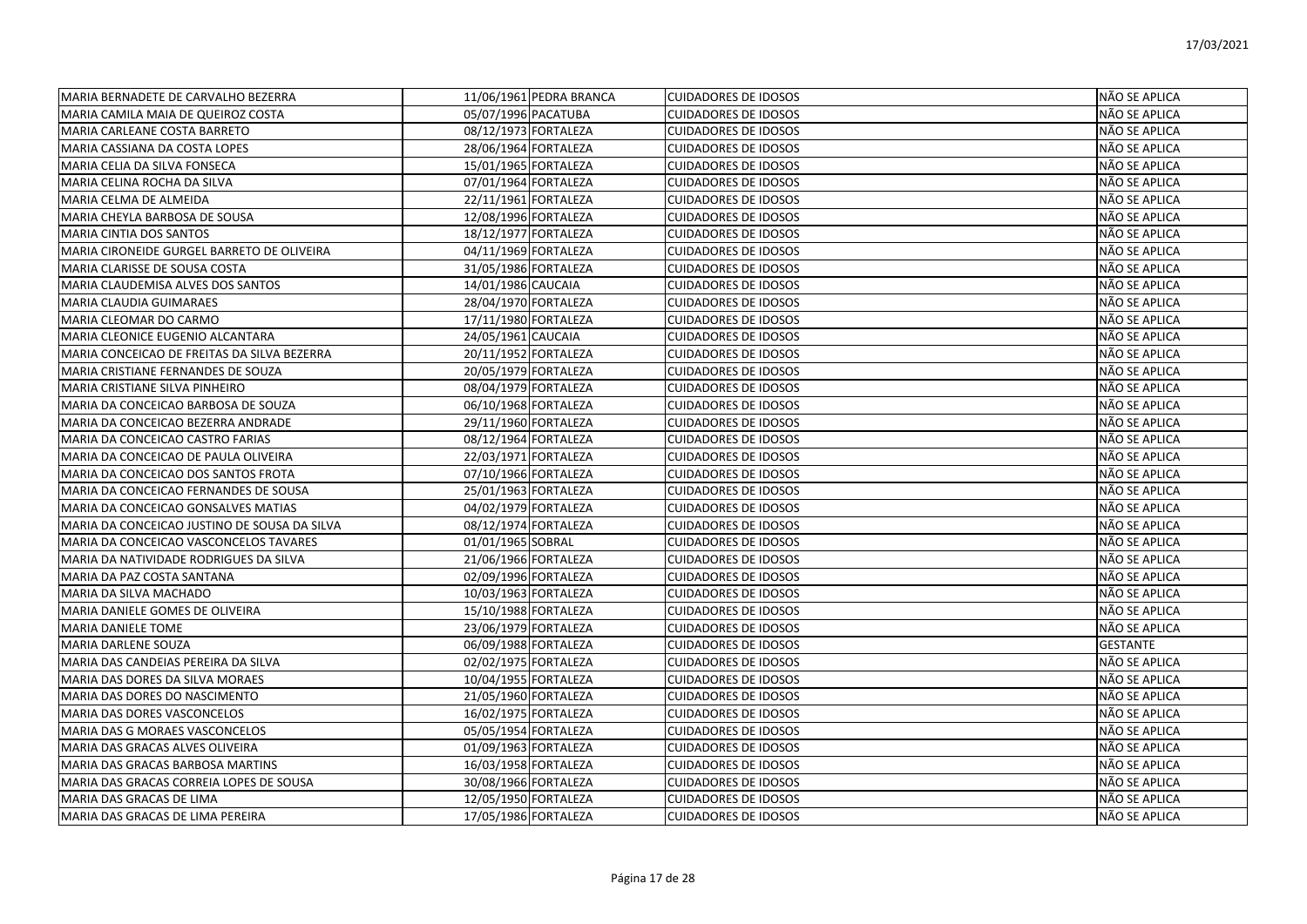| MARIA DAS GRACAS DE MORAIS                  | 21/07/1972 FORTALEZA | <b>CUIDADORES DE IDOSOS</b> | NÃO SE APLICA        |
|---------------------------------------------|----------------------|-----------------------------|----------------------|
| MARIA DAS GRACAS FELIX HOLANDA              | 20/08/1975 FORTALEZA | <b>CUIDADORES DE IDOSOS</b> | NÃO SE APLICA        |
| MARIA DAS GRACAS MAGALHAES E SILVA          | 01/06/1988 FORTALEZA | <b>CUIDADORES DE IDOSOS</b> | NÃO SE APLICA        |
| MARIA DE FATIMA ALVES                       | 05/01/1960 FORTALEZA | <b>CUIDADORES DE IDOSOS</b> | NÃO SE APLICA        |
| MARIA DE FATIMA CANDIDO CORDEIRO            | 25/03/1949 FORTALEZA | <b>CUIDADORES DE IDOSOS</b> | NÃO SE APLICA        |
| MARIA DE FATIMA DA SILVA LOPES              | 22/03/1966 FORTALEZA | <b>CUIDADORES DE IDOSOS</b> | NÃO SE APLICA        |
| MARIA DE FATIMA DANTAS DE SOUSA             | 11/08/1984 FORTALEZA | <b>CUIDADORES DE IDOSOS</b> | NÃO SE APLICA        |
| MARIA DE FATIMA DE OLIVEIRA SILVA DIAS      | 28/02/1957 FORTALEZA | <b>CUIDADORES DE IDOSOS</b> | NÃO SE APLICA        |
| MARIA DE FATIMA GOMES VITOR                 | 22/05/1967 FORTALEZA | <b>CUIDADORES DE IDOSOS</b> | NÃO SE APLICA        |
| MARIA DE FATIMA GREGORIO FERNANDES          | 22/02/1956 FORTALEZA | <b>CUIDADORES DE IDOSOS</b> | NÃO SE APLICA        |
| MARIA DE FATIMA GRIGORIO DA SILVA           | 05/03/1960 FORTALEZA | <b>CUIDADORES DE IDOSOS</b> | NÃO SE APLICA        |
| MARIA DE FATIMA LEMOS LIMA                  | 22/02/1959 FORTALEZA | <b>CUIDADORES DE IDOSOS</b> | NÃO SE APLICA        |
| MARIA DE FATIMA LIMA DO NASCIMENTO          | 10/04/1961 FORTALEZA | <b>CUIDADORES DE IDOSOS</b> | NÃO SE APLICA        |
| <b>MARIA DE FATIMA MENEZES</b>              | 09/08/1961 FORTALEZA | <b>CUIDADORES DE IDOSOS</b> | NÃO SE APLICA        |
| MARIA DE FATIMA NETO                        | 05/12/1982 CAUCAIA   | <b>CUIDADORES DE IDOSOS</b> | NÃO SE APLICA        |
| MARIA DE FATIMA SOARES DOS SANTOS           | 29/10/1972 FORTALEZA | <b>CUIDADORES DE IDOSOS</b> | NÃO SE APLICA        |
| MARIA DE JESUS BEZERRA DA SILVA             | 06/12/1977 FORTALEZA | <b>CUIDADORES DE IDOSOS</b> | <b>NÃO SE APLICA</b> |
| MARIA DE LOURDES CELESTINO DA SILVA         | 23/05/1956 FORTALEZA | <b>CUIDADORES DE IDOSOS</b> | NÃO SE APLICA        |
| MARIA DE LOURDES LOPES                      | 29/05/1974 FORTALEZA | <b>CUIDADORES DE IDOSOS</b> | NÃO SE APLICA        |
| MARIA DE LOURDES MENDES DE ARAUJO RAMOS     | 10/08/1966 FORTALEZA | <b>CUIDADORES DE IDOSOS</b> | NÃO SE APLICA        |
| MARIA DENISE TORRES DE LIMA                 | 14/12/1987 CAUCAIA   | <b>CUIDADORES DE IDOSOS</b> | NÃO SE APLICA        |
| MARIA DO AMPARO PORFIRIO SILVA              | 14/04/1978 FORTALEZA | <b>CUIDADORES DE IDOSOS</b> | NÃO SE APLICA        |
| MARIA DO CARMO DA COSTA OLIVEIRA            | 07/11/1966 MARACANAÚ | <b>CUIDADORES DE IDOSOS</b> | NÃO SE APLICA        |
| MARIA DO CARMO FERREIRA GOMES               | 28/09/1976 FORTALEZA | <b>CUIDADORES DE IDOSOS</b> | NÃO SE APLICA        |
| MARIA DO CARMO LOPES DE SOUSA NETA          | 12/01/1979 FORTALEZA | <b>CUIDADORES DE IDOSOS</b> | NÃO SE APLICA        |
| MARIA DO CARMO VASCONCELOS DE LIMA          | 27/02/1968 FORTALEZA | <b>CUIDADORES DE IDOSOS</b> | NÃO SE APLICA        |
| MARIA DO LIVRAMENTO ALVES DE CASTRO         | 17/04/1968 FORTALEZA | <b>CUIDADORES DE IDOSOS</b> | NÃO SE APLICA        |
| MARIA DO LIVRAMENTO DA SILVA                | 09/03/1968 FORTALEZA | <b>CUIDADORES DE IDOSOS</b> | NÃO SE APLICA        |
| MARIA DO LIVRAMENTO DOS SANTOS SILVA        | 13/06/1996 FORTALEZA | <b>CUIDADORES DE IDOSOS</b> | NÃO SE APLICA        |
| MARIA DO PERPETUO SOCORRO DE SILVA MONTEIRO | 02/01/1984 CAUCAIA   | <b>CUIDADORES DE IDOSOS</b> | <b>NÃO SE APLICA</b> |
| MARIA DO ROSARIO MORAES DE CARVALHO         | 17/01/1983 FORTALEZA | <b>CUIDADORES DE IDOSOS</b> | NÃO SE APLICA        |
| MARIA DO SOCORRO ALVES ROZENO DA SILVA      | 05/06/1973 FORTALEZA | <b>CUIDADORES DE IDOSOS</b> | NÃO SE APLICA        |
| MARIA DO SOCORRO BARBOSA DA SILVA           | 17/09/1953 FORTALEZA | <b>CUIDADORES DE IDOSOS</b> | NÃO SE APLICA        |
| MARIA DO SOCORRO DA CONCEICAO SILVA         | 25/12/1973 EUSÉBIO   | <b>CUIDADORES DE IDOSOS</b> | NÃO SE APLICA        |
| MARIA DO SOCORRO DA SILVA                   | 10/04/1966 FORTALEZA | <b>CUIDADORES DE IDOSOS</b> | NÃO SE APLICA        |
| MARIA DO SOCORRO DE ANDRADE OLIVEIRA        | 27/09/1956 CAUCAIA   | <b>CUIDADORES DE IDOSOS</b> | NÃO SE APLICA        |
| MARIA DO SOCORRO ELIAS ALBUQUERQUE          | 24/07/1955 FORTALEZA | <b>CUIDADORES DE IDOSOS</b> | NÃO SE APLICA        |
| MARIA DO SOCORRO FONTENELE DANTAS           | 09/06/1975 FORTALEZA | <b>CUIDADORES DE IDOSOS</b> | NÃO SE APLICA        |
| MARIA DO SOCORRO GOMES ALMEIDA              | 13/05/1966 FORTALEZA | <b>CUIDADORES DE IDOSOS</b> | NÃO SE APLICA        |
| MARIA DO SOCORRO MARTINIANO GOMES           | 28/11/1958 FORTALEZA | <b>CUIDADORES DE IDOSOS</b> | NÃO SE APLICA        |
| MARIA DO SOCORRO MENDES DE LIMA             | 18/07/1967 FORTALEZA | <b>CUIDADORES DE IDOSOS</b> | NÃO SE APLICA        |
| MARIA DO SOCORRO MENDONCA DA SILVA          | 24/08/1974 FORTALEZA | <b>CUIDADORES DE IDOSOS</b> | NÃO SE APLICA        |
| MARIA DO SOCORRO OLIVEIRA DE SOUZA          | 05/05/1962 FORTALEZA | <b>CUIDADORES DE IDOSOS</b> | <b>NÃO SE APLICA</b> |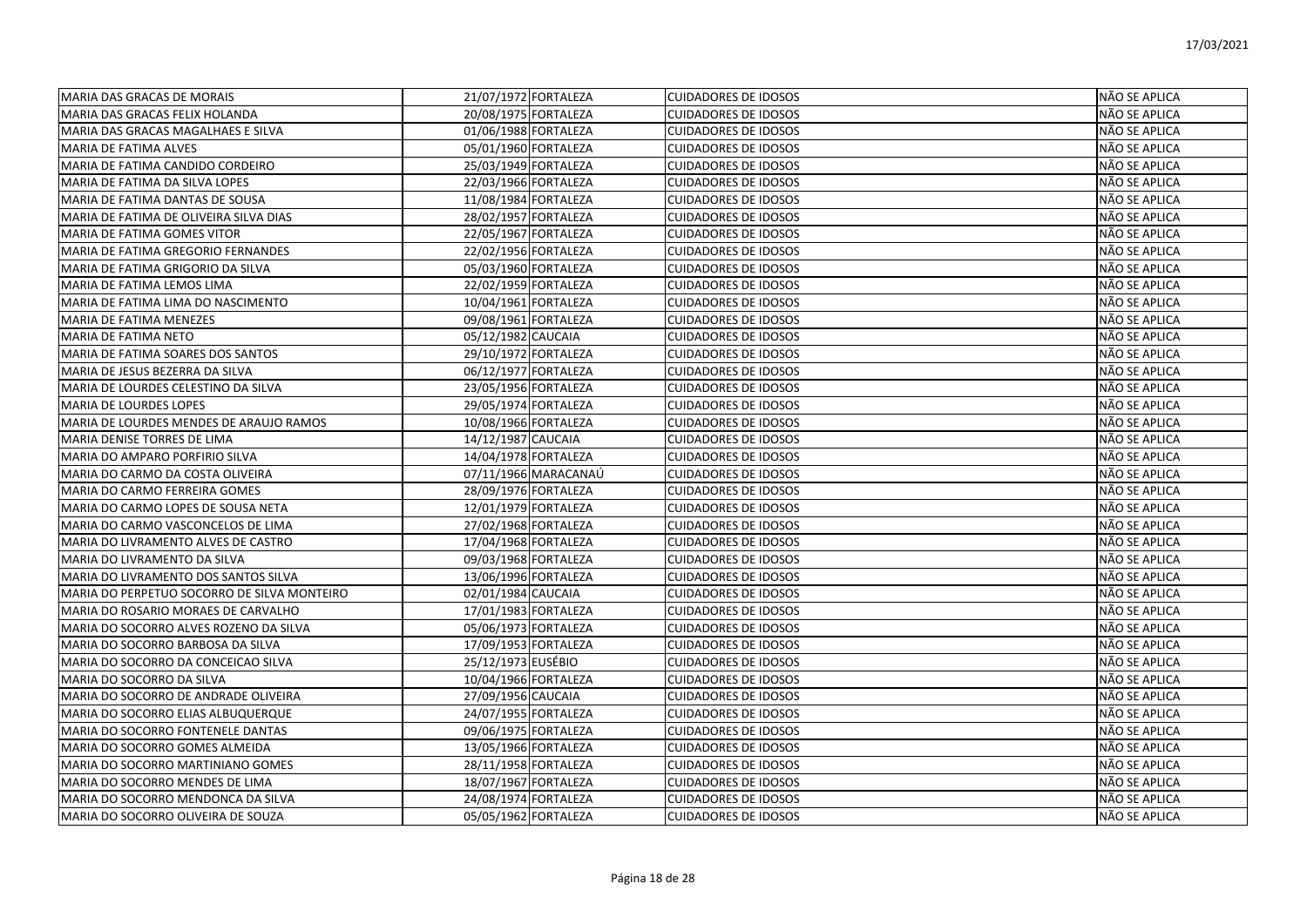| MARIA DO SOCORRO PEREIRA SANTANA        | 06/03/1974 FORTALEZA  | <b>CUIDADORES DE IDOSOS</b> | NÃO SE APLICA        |
|-----------------------------------------|-----------------------|-----------------------------|----------------------|
| MARIA DO SOCORRO SANTOS                 | 15/07/1960 BEBERIBE   | <b>CUIDADORES DE IDOSOS</b> | NÃO SE APLICA        |
| MARIA DO SOCORRO VIEIRA DE ALMEIDA      | 15/07/1971 FORTALEZA  | <b>CUIDADORES DE IDOSOS</b> | NÃO SE APLICA        |
| MARIA DOLORES RODRIGUES                 | 23/05/1974 FORTALEZA  | <b>CUIDADORES DE IDOSOS</b> | NÃO SE APLICA        |
| MARIA DOS SANTOS ALVES                  | 17/04/1968 FORTALEZA  | <b>CUIDADORES DE IDOSOS</b> | NÃO SE APLICA        |
| MARIA DOS SANTOS BARROS PINHEIRO        | 23/09/1972 CAUCAIA    | <b>CUIDADORES DE IDOSOS</b> | NÃO SE APLICA        |
| MARIA DULCE GUIMARAES MARQUES           | 25/01/1960 FORTALEZA  | <b>CUIDADORES DE IDOSOS</b> | NÃO SE APLICA        |
| MARIA E DE OLIVEIRA COELHO              | 16/07/1964 FORTALEZA  | <b>CUIDADORES DE IDOSOS</b> | NÃO SE APLICA        |
| MARIA EDILENE NASCIMENTO DA SILVA       | 10/05/1965 FORTALEZA  | <b>CUIDADORES DE IDOSOS</b> | NÃO SE APLICA        |
| MARIA EDINEIDE DE SOUSA CARVALHO        | 26/02/1960 FORTALEZA  | <b>CUIDADORES DE IDOSOS</b> | NÃO SE APLICA        |
| MARIA EDINEUZA DE LIMA SANTOS           | 16/04/1973 FORTALEZA  | <b>CUIDADORES DE IDOSOS</b> | NÃO SE APLICA        |
| <b>MARIA EDITE MARQUES</b>              | 06/02/1966 CAUCAIA    | <b>CUIDADORES DE IDOSOS</b> | NÃO SE APLICA        |
| MARIA EDNA PAIVA DO NASCIMENTO          | 10/10/1977 MARACANAÚ  | <b>CUIDADORES DE IDOSOS</b> | NÃO SE APLICA        |
| MARIA EDUANIR DE OLIVEIRA PAMPLPNA BEDE | 12/06/1957 FORTALEZA  | <b>CUIDADORES DE IDOSOS</b> | NÃO SE APLICA        |
| MARIA EDUARDA DO NASCIMENTO SOUSA       | 08/10/1999 MARANGUAPE | <b>CUIDADORES DE IDOSOS</b> | NÃO SE APLICA        |
| MARIA ELENIR DE OLIVEIRA MENDES         | 15/05/1962 FORTALEZA  | <b>CUIDADORES DE IDOSOS</b> | NÃO SE APLICA        |
| MARIA ELIDORIA DE OLIVEIRA              | 02/01/1962 FORTALEZA  | <b>CUIDADORES DE IDOSOS</b> | NÃO SE APLICA        |
| MARIA ELIENE CARVALHO DE SOUSA          | 17/11/1972 FORTALEZA  | <b>CUIDADORES DE IDOSOS</b> | NÃO SE APLICA        |
| MARIA ELIETE MONTEIRO DE SOUSA          | 04/11/1964 FORTALEZA  | <b>CUIDADORES DE IDOSOS</b> | NÃO SE APLICA        |
| MARIA ELIZABETE DE ANDRADE BRAGA        | 20/12/1969 FORTALEZA  | <b>CUIDADORES DE IDOSOS</b> | NÃO SE APLICA        |
| MARIA ELIZABETH NOBRE                   | 10/12/1962 FORTALEZA  | <b>CUIDADORES DE IDOSOS</b> | NÃO SE APLICA        |
| MARIA ELIZIANE AZEVEDO CARIOCA          | 01/01/1966 FORTALEZA  | <b>CUIDADORES DE IDOSOS</b> | NÃO SE APLICA        |
| MARIA ELZILENE TEIXEIRA DE SOUSA ALVES  | 15/12/1991 FORTALEZA  | <b>CUIDADORES DE IDOSOS</b> | NÃO SE APLICA        |
| MARIA ENIDE DA SILVA SANTOS             | 01/07/1968 FORTALEZA  | <b>CUIDADORES DE IDOSOS</b> | NÃO SE APLICA        |
| MARIA ERICA GREGORIO FERNANDES          | 06/12/1988 FORTALEZA  | <b>CUIDADORES DE IDOSOS</b> | NÃO SE APLICA        |
| MARIA ERILANE GREGORIO FERNANDES        | 06/04/1983 FORTALEZA  | <b>CUIDADORES DE IDOSOS</b> | NÃO SE APLICA        |
| MARIA ESMERALDA HOLANDA DE SOUSA        | 25/02/1962 FORTALEZA  | <b>CUIDADORES DE IDOSOS</b> | NÃO SE APLICA        |
| MARIA ESTRELA DE SOUSA                  | 19/09/1973 FORTALEZA  | <b>CUIDADORES DE IDOSOS</b> | NÃO SE APLICA        |
| MARIA EUGENIA ALVES DOS REIS            | 13/11/1975 FORTALEZA  | <b>CUIDADORES DE IDOSOS</b> | NÃO SE APLICA        |
| MARIA EVELINE DOS SANTOS                | 25/12/1994 FORTALEZA  | <b>CUIDADORES DE IDOSOS</b> | NÃO SE APLICA        |
| MARIA EVILA MOURA DE ALMEIDA            | 01/10/1990 CAUCAIA    | <b>CUIDADORES DE IDOSOS</b> | NÃO SE APLICA        |
| MARIA FRANCINEIDE DA SILVA              | 08/01/1992 FORTALEZA  | <b>CUIDADORES DE IDOSOS</b> | NÃO SE APLICA        |
| MARIA GILCIENE DOS SANTOS CHAGAS        | 11/06/1982 JUCÁS      | <b>CUIDADORES DE IDOSOS</b> | NÃO SE APLICA        |
| MARIA GIRLENE MARTINS DE SOUSA SILVA    | 13/05/1977 FORTALEZA  | <b>CUIDADORES DE IDOSOS</b> | <b>NÃO SE APLICA</b> |
| MARIA GISELLE CORDEIRO MATIAS           | 22/08/1994 FORTALEZA  | <b>CUIDADORES DE IDOSOS</b> | NÃO SE APLICA        |
| MARIA GLEICIANE DOS SANTOS F            | 12/07/1986 FORTALEZA  | <b>CUIDADORES DE IDOSOS</b> | NÃO SE APLICA        |
| <b>MARIA GOMES BEZERRA</b>              | 23/06/1950 FORTALEZA  | <b>CUIDADORES DE IDOSOS</b> | NÃO SE APLICA        |
| MARIA GOMES DE ARAUJO                   | 30/07/1961 BARBALHA   | <b>CUIDADORES DE IDOSOS</b> | NÃO SE APLICA        |
| MARIA GRETHER DA COSTA                  | 18/09/1980 FORTALEZA  | <b>CUIDADORES DE IDOSOS</b> | NÃO SE APLICA        |
| MARIA HELENA DA SILVA                   | 19/04/1964 FORTALEZA  | <b>CUIDADORES DE IDOSOS</b> | NÃO SE APLICA        |
| MARIA HELENA DA SILVA SANTOS            | 08/10/1963 FORTALEZA  | <b>CUIDADORES DE IDOSOS</b> | NÃO SE APLICA        |
| MARIA HELENA NOGUEIRA DA SILVA          | 14/01/1962 FORTALEZA  | <b>CUIDADORES DE IDOSOS</b> | NÃO SE APLICA        |
| MARIA HELENI QUEIROZ SILVA              | 02/11/1967 FORTALEZA  | <b>CUIDADORES DE IDOSOS</b> | NÃO SE APLICA        |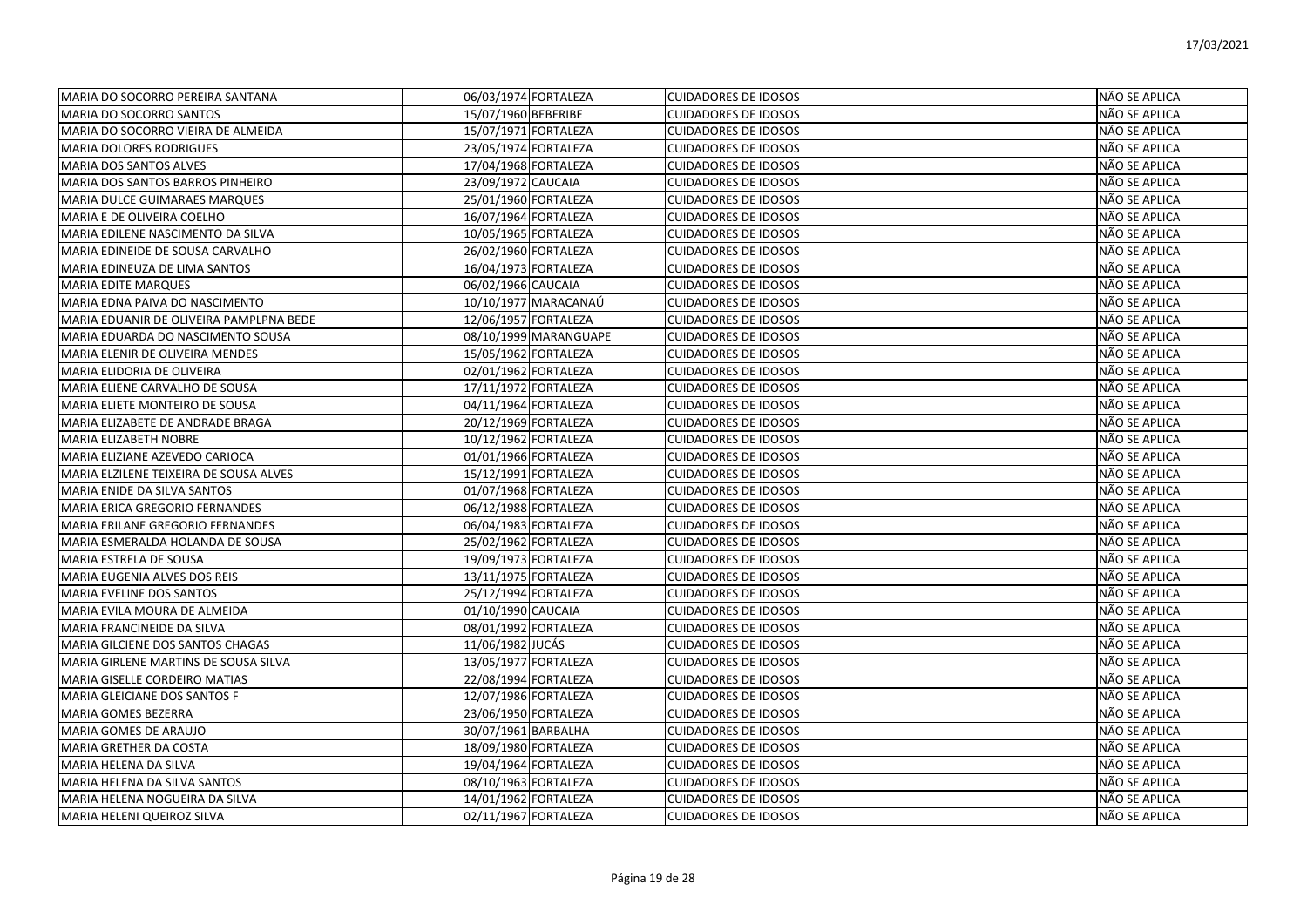| MARIA IDEUZIMAR DE CASTRO            | 17/05/1962 FORTALEZA       | <b>CUIDADORES DE IDOSOS</b> | <b>NÃO SE APLICA</b> |
|--------------------------------------|----------------------------|-----------------------------|----------------------|
| IMARIA IMACULADA DE SOUZA PEREIRA    | 18/08/1958 FORTALEZA       | <b>CUIDADORES DE IDOSOS</b> | NÃO SE APLICA        |
| MARIA INEZ BARROS BARBOSA            | 14/07/1970 FORTALEZA       | <b>CUIDADORES DE IDOSOS</b> | NÃO SE APLICA        |
| MARIA IONES SOUZA DOS SANTOS         | 30/10/1987 FORTALEZA       | <b>CUIDADORES DE IDOSOS</b> | <b>NÃO SE APLICA</b> |
| <b>MARIA IRANIR DE FREITAS</b>       | 19/04/1982 FORTALEZA       | <b>CUIDADORES DE IDOSOS</b> | NÃO SE APLICA        |
| MARIA IRINETE DA SILVA RIBEIRO       | 02/03/1968 CAUCAIA         | <b>CUIDADORES DE IDOSOS</b> | NÃO SE APLICA        |
| İMARIA IRINEUMA GOMES PEREIRA        | 11/09/1980 FORTALEZA       | <b>CUIDADORES DE IDOSOS</b> | NÃO SE APLICA        |
| MARIA IRLENE SOUSA PEREIRA           | 28/02/1971 FORTALEZA       | <b>CUIDADORES DE IDOSOS</b> | NÃO SE APLICA        |
| <b>MARIA ISANETE DA COSTA</b>        | 21/12/1963 FORTALEZA       | <b>CUIDADORES DE IDOSOS</b> | NÃO SE APLICA        |
| MARIA IVANEIDE DOS SANTOS NASCIMENTO | 22/05/1969 CAUCAIA         | <b>CUIDADORES DE IDOSOS</b> | NÃO SE APLICA        |
| MARIA IVONETE DA SILVA CASTELO       | 08/01/1976 FORTALEZA       | <b>CUIDADORES DE IDOSOS</b> | NÃO SE APLICA        |
| MARIA JAQUELINE PONCIANO DE MORAES   | 12/03/1997 FORTALEZA       | <b>CUIDADORES DE IDOSOS</b> | NÃO SE APLICA        |
| MARIA JOANA DARC FERREIRA            | 03/08/1977 FORTALEZA       | <b>CUIDADORES DE IDOSOS</b> | NÃO SE APLICA        |
| MARIA JOCILEIDE FRANCA XAVIER        | 28/03/1968 MARANGUAPE      | <b>CUIDADORES DE IDOSOS</b> | NÃO SE APLICA        |
| MARIA JOCILENE MOREIRA DE MATOS      | 18/10/1981 FORTALEZA       | <b>CUIDADORES DE IDOSOS</b> | NÃO SE APLICA        |
| MARIA JOELMA DA SILVA MARIANO        | 09/09/1993 FORTALEZA       | <b>CUIDADORES DE IDOSOS</b> | NÃO SE APLICA        |
| <b>MARIA JOSE AGAPITO SILVA</b>      | 11/03/1965 FORTALEZA       | <b>CUIDADORES DE IDOSOS</b> | NÃO SE APLICA        |
| MARIA JOSE DA SILVA CARDOSO          | 06/09/1973 FORTALEZA       | <b>CUIDADORES DE IDOSOS</b> | NÃO SE APLICA        |
| MARIA JOSE DE OLIVEIRA               | 17/09/1961 FORTALEZA       | <b>CUIDADORES DE IDOSOS</b> | NÃO SE APLICA        |
| IMARIA JOSE GOMES                    | 30/06/1959 FORTALEZA       | <b>CUIDADORES DE IDOSOS</b> | NÃO SE APLICA        |
| MARIA JOSE PEREIRA DOS REIS          | 21/09/1973 FORTALEZA       | <b>CUIDADORES DE IDOSOS</b> | NÃO SE APLICA        |
| MARIA JOSE PROFIRIO DE SOUSA         | 25/11/1981 FORTALEZA       | <b>CUIDADORES DE IDOSOS</b> | NÃO SE APLICA        |
| MARIA JOSE SILVA FERREIRA            | 03/05/1969 FORTALEZA       | <b>CUIDADORES DE IDOSOS</b> | NÃO SE APLICA        |
| MARIA JOSEDONASCIMENTODASILVA        | 20/03/1966 FORTALEZA       | <b>CUIDADORES DE IDOSOS</b> | NÃO SE APLICA        |
| MARIA JOSEILDA SOUZA SOARES          | 09/09/1978 FORTALEZA       | <b>CUIDADORES DE IDOSOS</b> | NÃO SE APLICA        |
| MARIA JOSIMAR SARAIVA DO NASCIMENTO  | 24/06/1965 FORTALEZA       | <b>CUIDADORES DE IDOSOS</b> | NÃO SE APLICA        |
| MARIA JUCILENE DE SOUSA CANDIDO      | 05/03/1997 FORTALEZA       | <b>CUIDADORES DE IDOSOS</b> | NÃO SE APLICA        |
| <b>MARIA LEIDE COSTA</b>             | 20/11/1970 QUITERIANÓPOLIS | <b>CUIDADORES DE IDOSOS</b> | NÃO SE APLICA        |
| MARIA LETICE SANTOS DE FREITAS       | 12/01/1958 FORTALEZA       | <b>CUIDADORES DE IDOSOS</b> | NÃO SE APLICA        |
| MARIA LIDUINA FILIPE ARAUJO          | 15/05/1970 FORTALEZA       | <b>CUIDADORES DE IDOSOS</b> | NÃO SE APLICA        |
| MARIA LIDUINA MACIEL DE SOUSA        | 29/05/1965 FORTALEZA       | <b>CUIDADORES DE IDOSOS</b> | NÃO SE APLICA        |
| MARIA LIONETE ALVES DA SILVA         | 02/06/1966 FORTALEZA       | <b>CUIDADORES DE IDOSOS</b> | NÃO SE APLICA        |
| MARIA LIREUDA MARAVILHA DE AZEVEDO   | 17/03/1958 FORTALEZA       | <b>CUIDADORES DE IDOSOS</b> | NÃO SE APLICA        |
| MARIA LUANA DE SOUSA CORREIA         | 01/12/1993 CAUCAIA         | <b>CUIDADORES DE IDOSOS</b> | <b>NÃO SE APLICA</b> |
| MARIA LUCIA DA SILVA PEREIRA         | 05/09/1955 FORTALEZA       | <b>CUIDADORES DE IDOSOS</b> | NÃO SE APLICA        |
| IMARIA LUCIA SOUZA SOARES            | 30/08/1963 FORTALEZA       | <b>CUIDADORES DE IDOSOS</b> | <b>NÃO SE APLICA</b> |
| MARIA LUCIENE FERREIRA DA SILVA      | 26/04/1964 FORTALEZA       | <b>CUIDADORES DE IDOSOS</b> | NÃO SE APLICA        |
| MARIA LUCIENE MARCALDE ALMEIDA       | 24/12/1968 MARACANAÚ       | <b>CUIDADORES DE IDOSOS</b> | NÃO SE APLICA        |
| MARIA LUCILENE DE ARAUJO LIMA        | 10/07/1983 FORTALEZA       | <b>CUIDADORES DE IDOSOS</b> | NÃO SE APLICA        |
| MARIA LUCINEIDE SOUZA DE ALMEIDA     | 23/05/1963 FORTALEZA       | <b>CUIDADORES DE IDOSOS</b> | NÃO SE APLICA        |
| MARIA LUZIA DE OLIVEIRA              | 14/04/1967 FORTALEZA       | <b>CUIDADORES DE IDOSOS</b> | NÃO SE APLICA        |
| MARIA LUZIRENE LOPES ALVES           | 11/07/1982 FORTALEZA       | <b>CUIDADORES DE IDOSOS</b> | NÃO SE APLICA        |
| MARIA LUZIRENE MORAIS ARAUJO         | 16/11/1981 FORTALEZA       | <b>CUIDADORES DE IDOSOS</b> | NÃO SE APLICA        |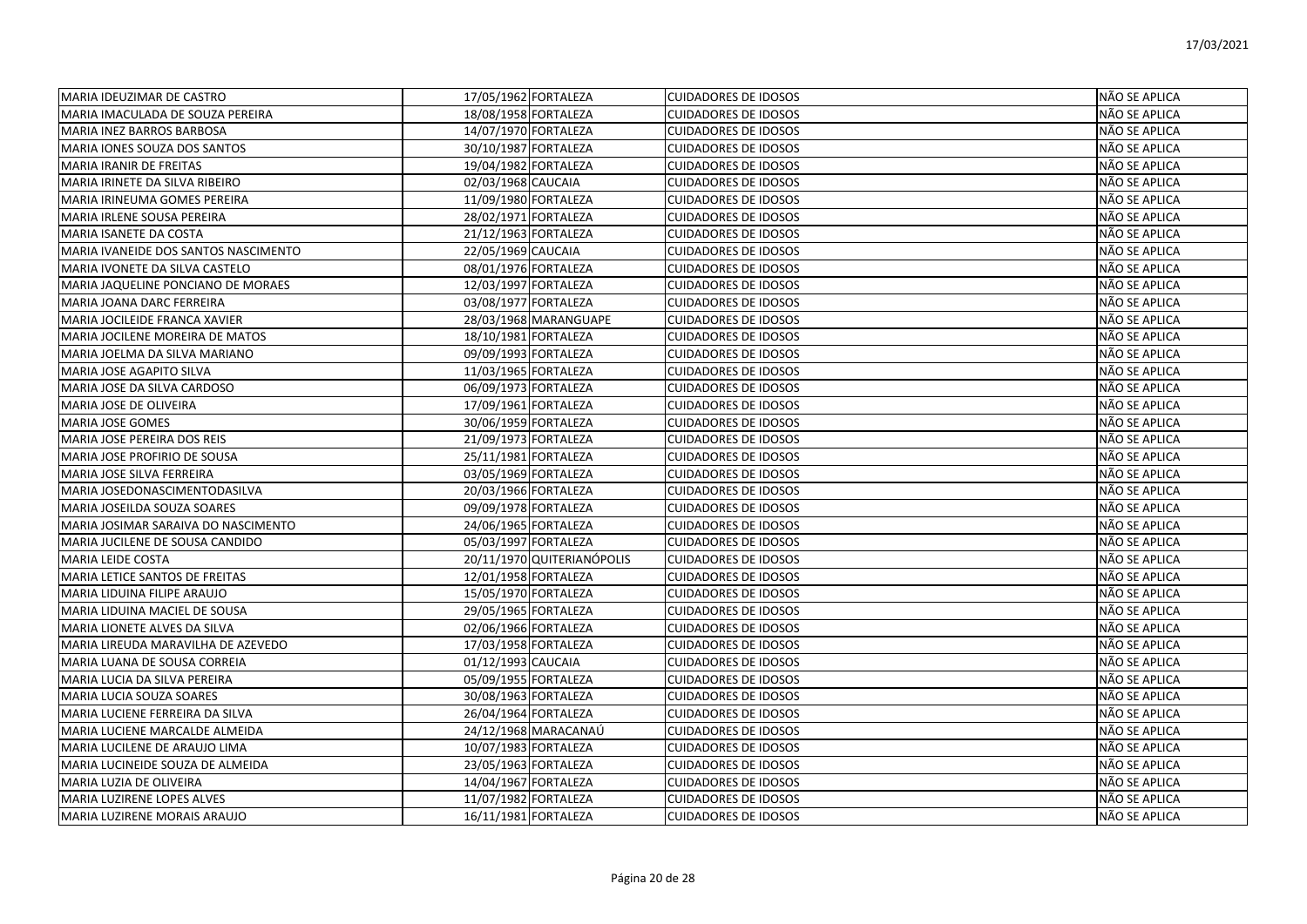| MARIA MARLEIDE DE SOUSA                  | 29/03/1965 FORTALEZA |                              | <b>CUIDADORES DE IDOSOS</b> | NÃO SE APLICA |
|------------------------------------------|----------------------|------------------------------|-----------------------------|---------------|
| MARIA MAXSHWEILLA DOS SANTOS DE OLIVEIRA | 01/10/1986 FORTALEZA |                              | <b>CUIDADORES DE IDOSOS</b> | LACTANTE      |
| MARIA MEIRILENE DE SANTIAGO              | 15/08/1964 FORTALEZA |                              | <b>CUIDADORES DE IDOSOS</b> | NÃO SE APLICA |
| MARIA MEONEIS SILVA DE SOUZA             | 26/04/1968 FORTALEZA |                              | <b>CUIDADORES DE IDOSOS</b> | NÃO SE APLICA |
| MARIA MIRELLE FERREIRA DOS SANTOS        | 02/02/1996 IGUATU    |                              | <b>CUIDADORES DE IDOSOS</b> | NÃO SE APLICA |
| MARIA NAILA LUCIANO PEREIRA              | 29/07/1977 FORTALEZA |                              | <b>CUIDADORES DE IDOSOS</b> | NÃO SE APLICA |
| MARIA NATALICIA DA PAZ SILVA SOUZA       | 17/12/1980 CAUCAIA   |                              | <b>CUIDADORES DE IDOSOS</b> | NÃO SE APLICA |
| MARIA NAZIRA MAIA LEITE                  | 10/11/1962 FORTALEZA |                              | <b>CUIDADORES DE IDOSOS</b> | NÃO SE APLICA |
| MARIA NILDETE FREIRE DA SILVA ROCHA      | 24/03/1966 FORTALEZA |                              | <b>CUIDADORES DE IDOSOS</b> | NÃO SE APLICA |
| MARIA NUBIA DE SOUSA GOIANO              | 30/07/1966 FORTALEZA |                              | <b>CUIDADORES DE IDOSOS</b> | NÃO SE APLICA |
| <b>MARIA ODELIA LIMA FARIAS</b>          | 07/02/1983 FORTALEZA |                              | <b>CUIDADORES DE IDOSOS</b> | NÃO SE APLICA |
| MARIA ODETE DA SILVA MOURA BRITO         | 07/12/1977 FORTALEZA |                              | <b>CUIDADORES DE IDOSOS</b> | NÃO SE APLICA |
| MARIA OTAVIA CARVALHO DE SOUZA COSTA     | 30/04/1953 FORTALEZA |                              | <b>CUIDADORES DE IDOSOS</b> | NÃO SE APLICA |
| MARIA OZENI FAUSTINO DA SILVA            | 05/04/1965 CAUCAIA   |                              | <b>CUIDADORES DE IDOSOS</b> | NÃO SE APLICA |
| MARIA OZENIRA LIMA COSTA                 | 25/04/1962 FORTALEZA |                              | <b>CUIDADORES DE IDOSOS</b> | NÃO SE APLICA |
| MARIA RAIMUNDA DA SILVA                  | 06/04/1964 FORTALEZA |                              | <b>CUIDADORES DE IDOSOS</b> | NÃO SE APLICA |
| MARIA REGILANE DOS SANTOS LOPES          | 12/12/1973 PACATUBA  |                              | <b>CUIDADORES DE IDOSOS</b> | NÃO SE APLICA |
| MARIA RENIRA PONTES CAVALCANTE           | 16/04/1970 FORTALEZA |                              | <b>CUIDADORES DE IDOSOS</b> | NÃO SE APLICA |
| MARIA ROGELMA FERREIRA VIEIRA            | 23/12/1987 PALMÁCIA  |                              | <b>CUIDADORES DE IDOSOS</b> | NÃO SE APLICA |
| MARIA ROSANGELA DOS SANTOS PEREIRA       | 22/05/1981 FORTALEZA |                              | <b>CUIDADORES DE IDOSOS</b> | NÃO SE APLICA |
| MARIA ROSANGELA FERREIRA BORGES          | 11/07/1973 CAUCAIA   |                              | <b>CUIDADORES DE IDOSOS</b> | NÃO SE APLICA |
| MARIA ROSANGELA MOREIRA MESQUITA         | 16/06/1959 FORTALEZA |                              | <b>CUIDADORES DE IDOSOS</b> | NÃO SE APLICA |
| MARIA ROSELENA FERREIRA MOREIRA          | 18/07/1973 FORTALEZA |                              | <b>CUIDADORES DE IDOSOS</b> | NÃO SE APLICA |
| MARIA ROSENIR COSTA DE SOUSA             | 05/12/1983 FORTALEZA |                              | <b>CUIDADORES DE IDOSOS</b> | NÃO SE APLICA |
| MARIA ROSIANE AMORIM DA SILVA            | 27/08/1986 FORTALEZA |                              | <b>CUIDADORES DE IDOSOS</b> | NÃO SE APLICA |
| MARIA ROSIANE OLIVEIRA SILVA             | 28/07/1981 FORTALEZA |                              | <b>CUIDADORES DE IDOSOS</b> | NÃO SE APLICA |
| MARIA ROSILENE DA SILVA LIMA             | 04/02/1965 FORTALEZA |                              | <b>CUIDADORES DE IDOSOS</b> | NÃO SE APLICA |
| MARIA ROZENY SOUSA LIMA                  | 06/09/1969 FORTALEZA |                              | <b>CUIDADORES DE IDOSOS</b> | NÃO SE APLICA |
| MARIA ROZIRENE DA SILVA SENA             | 25/07/1981 FORTALEZA |                              | <b>CUIDADORES DE IDOSOS</b> | NÃO SE APLICA |
| MARIA SALETE SILVA DE SANTANA            | 07/02/1961 FORTALEZA |                              | <b>CUIDADORES DE IDOSOS</b> | NÃO SE APLICA |
| MARIA SAMILE GOMES DE SOUSA              | 12/03/1993 CAMOCIM   |                              | <b>CUIDADORES DE IDOSOS</b> | LACTANTE      |
| MARIA SIMONE POSSIDONIO DE SOUZA         | 23/01/1989 FORTALEZA |                              | <b>CUIDADORES DE IDOSOS</b> | NÃO SE APLICA |
| <b>MARIA SOARES FERREIRA</b>             | 12/02/1961 FORTALEZA |                              | <b>CUIDADORES DE IDOSOS</b> | NÃO SE APLICA |
| MARIA SOCORRO GONCALVES DA SILVA         |                      | 20/03/1964 JUAZEIRO DO NORTE | <b>CUIDADORES DE IDOSOS</b> | NÃO SE APLICA |
| <b>MARIA SOCORRO MARTINS</b>             | 10/08/1962 FORTALEZA |                              | <b>CUIDADORES DE IDOSOS</b> | NÃO SE APLICA |
| MARIA SOCORRO MOREIRA DA SILVA           | 23/04/1972 FORTALEZA |                              | <b>CUIDADORES DE IDOSOS</b> | NÃO SE APLICA |
| MARIA SOLANGE GOMES DA SILVA             | 12/02/1965 FORTALEZA |                              | <b>CUIDADORES DE IDOSOS</b> | NÃO SE APLICA |
| MARIA SONIA DANTAS CALDAS                | 25/03/1968 FORTALEZA |                              | <b>CUIDADORES DE IDOSOS</b> | NÃO SE APLICA |
| MARIA SUELI BATISTA DA SILVA             | 31/07/1979 FORTALEZA |                              | <b>CUIDADORES DE IDOSOS</b> | NÃO SE APLICA |
| MARIA SUELIR TEIXEIRA DE ARAUJO          | 04/02/1970 FORTALEZA |                              | <b>CUIDADORES DE IDOSOS</b> | NÃO SE APLICA |
| MARIA SUELY LOPES PINTO                  | 26/12/1979 FORTALEZA |                              | <b>CUIDADORES DE IDOSOS</b> | NÃO SE APLICA |
| MARIA TAMARA DA COSTA SILVA              | 21/04/1996 FORTALEZA |                              | <b>CUIDADORES DE IDOSOS</b> | NÃO SE APLICA |
| <b>MARIA TAVARES DE LIMA</b>             | 17/12/1968 FORTALEZA |                              | <b>CUIDADORES DE IDOSOS</b> | NÃO SE APLICA |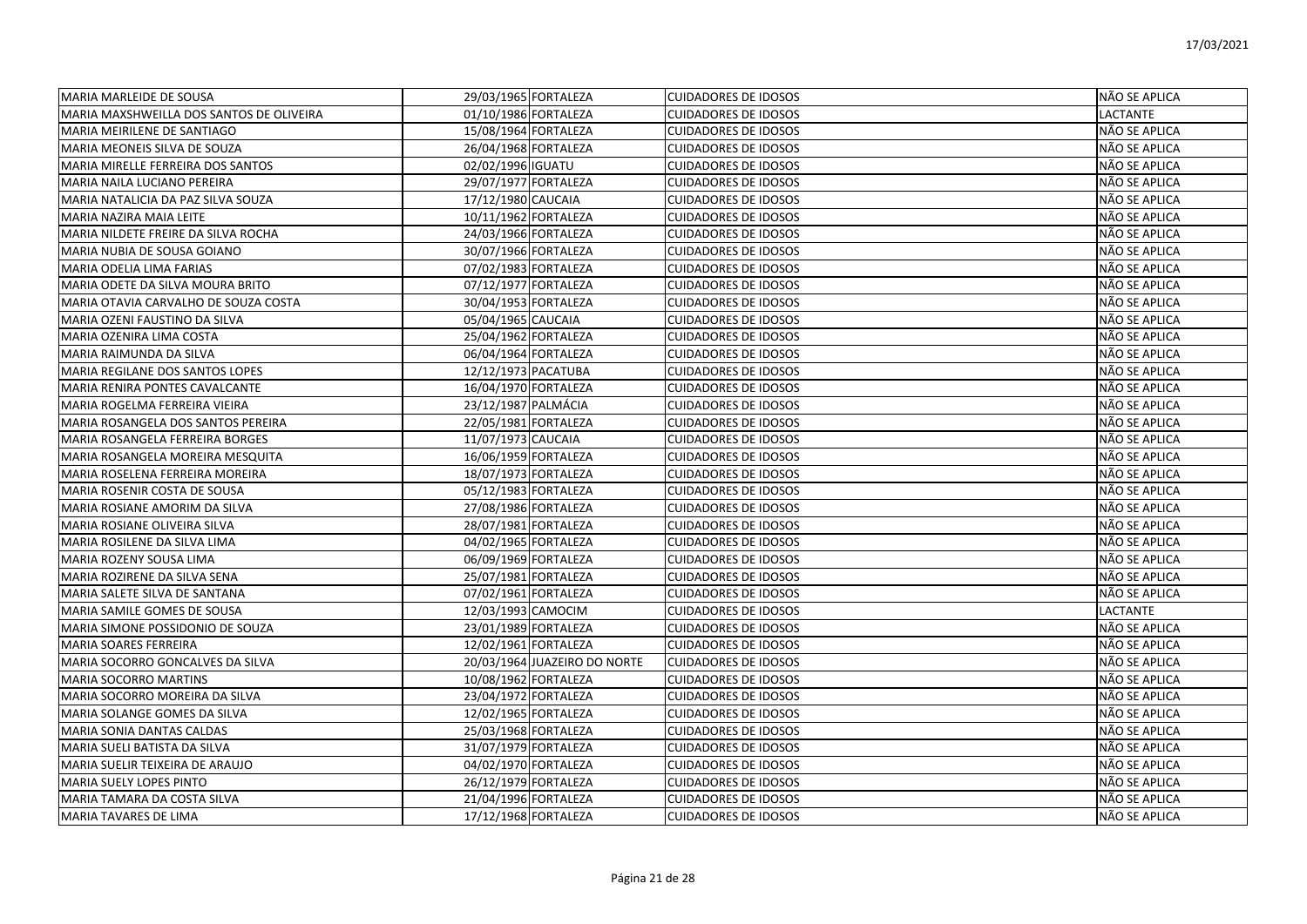| MARIA TERESA MACHADO ARCANJO            | 18/07/1964 FORTALEZA         | <b>CUIDADORES DE IDOSOS</b> | NÃO SE APLICA |
|-----------------------------------------|------------------------------|-----------------------------|---------------|
| <b>MARIA TEREZA FRANCO MARTINS</b>      | 03/09/1952 FORTALEZA         | <b>CUIDADORES DE IDOSOS</b> | NÃO SE APLICA |
| <b>MARIA THAYANE MONTE ALVES</b>        | 29/02/1996 CAUCAIA           | <b>CUIDADORES DE IDOSOS</b> | NÃO SE APLICA |
| MARIA VALCILENE DE OLIVEIRA             | 03/06/1970 FORTALEZA         | <b>CUIDADORES DE IDOSOS</b> | NÃO SE APLICA |
| MARIA VALDENICE MOREIRA GOMES           | 15/07/1969 FORTALEZA         | <b>CUIDADORES DE IDOSOS</b> | NÃO SE APLICA |
| MARIA VALDIANA DA SILVA                 | 02/05/1977 FORTALEZA         | <b>CUIDADORES DE IDOSOS</b> | NÃO SE APLICA |
| MARIA VALDIENE PIRES GUERRA             | 21/06/1982 ITATIRA           | <b>CUIDADORES DE IDOSOS</b> | NÃO SE APLICA |
| MARIA VALDILENY DAMASCENO NUNES PEREIRA | 06/06/1963 FORTALEZA         | <b>CUIDADORES DE IDOSOS</b> | NÃO SE APLICA |
| MARIA VANUSA ALVES DOS SANTOS SILVA     | 24/01/1984 FORTALEZA         | <b>CUIDADORES DE IDOSOS</b> | NÃO SE APLICA |
| MARIA VERA LUCIA ALVES DE FREITAS       | 27/01/1981 CAUCAIA           | <b>CUIDADORES DE IDOSOS</b> | NÃO SE APLICA |
| MARIA VERONICA BEVILAQUA GUILHERME      | 07/03/1955 MARACANAÚ         | <b>CUIDADORES DE IDOSOS</b> | NÃO SE APLICA |
| MARIA VIRGINIA DE ARAUJO CARVALHO       | 18/06/1964 FORTALEZA         | <b>CUIDADORES DE IDOSOS</b> | NÃO SE APLICA |
| MARIA ZENEIDE FERREIRA DOS SANTOS       | 06/12/1960 APUIARÉS          | <b>CUIDADORES DE IDOSOS</b> | NÃO SE APLICA |
| MARIA ZENILDA DE SOUZA ARAUJO           | 08/05/1968 GUAIÚBA           | <b>CUIDADORES DE IDOSOS</b> | NÃO SE APLICA |
| MARIA ZITA DE ALMEIDA MAGALHAES         | 12/07/1966 FORTALEZA         | <b>CUIDADORES DE IDOSOS</b> | NÃO SE APLICA |
| MARIA ZULEIDE ALBUQUERQUE DA SILVA      | 21/04/1963 FORTALEZA         | <b>CUIDADORES DE IDOSOS</b> | NÃO SE APLICA |
| MARIANA LIMA DOS REIS VIANA             | 22/03/1990 FORTALEZA         | <b>CUIDADORES DE IDOSOS</b> | NÃO SE APLICA |
| <b>MARIANE MONTEIRO DA SILVA</b>        | 15/07/1988 MARACANAÚ         | <b>CUIDADORES DE IDOSOS</b> | NÃO SE APLICA |
| <b>MARILAC MARINHO GONCALVES</b>        | 10/04/1974 FORTALEZA         | <b>CUIDADORES DE IDOSOS</b> | NÃO SE APLICA |
| MARILEIDE GONCALVES DE SOUSA            | 25/03/1966 FORTALEZA         | <b>CUIDADORES DE IDOSOS</b> | NÃO SE APLICA |
| MARILENE ARAUJO DE CASTRO               | 13/07/1974 FORTALEZA         | <b>CUIDADORES DE IDOSOS</b> | NÃO SE APLICA |
| MARILENE DE OLIVEIRA DAMIAO             | 11/05/1974 FORTALEZA         | <b>CUIDADORES DE IDOSOS</b> | NÃO SE APLICA |
| MARILENE MORAIS DA SILVA OLIVEIRA       | 20/03/1986 LIMOEIRO DO NORTE | <b>CUIDADORES DE IDOSOS</b> | NÃO SE APLICA |
| <b>MARILENE PEREIRA DOS SANTOS</b>      | 18/05/1970 FORTALEZA         | <b>CUIDADORES DE IDOSOS</b> | NÃO SE APLICA |
| <b>MARILIA SANTOS GOMES</b>             | 17/05/1992 FORTALEZA         | <b>CUIDADORES DE IDOSOS</b> | NÃO SE APLICA |
| MARILZA MENEZES ARAUJO ALVES            | 22/09/1963 EUSÉBIO           | <b>CUIDADORES DE IDOSOS</b> | NÃO SE APLICA |
| MARINA ALBUQUERQUE FERREIRA             | 24/01/1998 FORTALEZA         | <b>CUIDADORES DE IDOSOS</b> | NÃO SE APLICA |
| MARINALVA ALVES ARAUJO                  | 24/04/1968 FORTALEZA         | <b>CUIDADORES DE IDOSOS</b> | NÃO SE APLICA |
| MARINEIDE PEREIRA DA SILVA              | 29/07/1964 FORTALEZA         | <b>CUIDADORES DE IDOSOS</b> | NÃO SE APLICA |
| MARINEZ DE JESUS COSTA                  | 24/12/1971 FORTALEZA         | <b>CUIDADORES DE IDOSOS</b> | NÃO SE APLICA |
| MARISA CARVALHO SILVA                   | 17/07/1969 FORTALEZA         | <b>CUIDADORES DE IDOSOS</b> | NÃO SE APLICA |
| <b>MARISTER CORDEIRO OLIVEIRA</b>       | 23/04/1966 FORTALEZA         | <b>CUIDADORES DE IDOSOS</b> | NÃO SE APLICA |
| MARLETE OLIVEIRA DE MENEZES             | 17/03/1974 FORTALEZA         | <b>CUIDADORES DE IDOSOS</b> | NÃO SE APLICA |
| MARLI ALVES DA SILVA                    | 06/03/1978 FORTALEZA         | <b>CUIDADORES DE IDOSOS</b> | NÃO SE APLICA |
| <b>MARLICE VIEIRA DE CASTRO</b>         | 22/04/1958 FORTALEZA         | <b>CUIDADORES DE IDOSOS</b> | NÃO SE APLICA |
| MARTA MARIA MORAIS DE SOUZA             | 13/11/1972 FORTALEZA         | <b>CUIDADORES DE IDOSOS</b> | NÃO SE APLICA |
| <b>MARTA MARTINS FERREIRA</b>           | 18/08/1976 FORTALEZA         | <b>CUIDADORES DE IDOSOS</b> | NÃO SE APLICA |
| MARTA MESQUITA DE ARAUJO                | 19/11/1969 FORTALEZA         | <b>CUIDADORES DE IDOSOS</b> | NÃO SE APLICA |
| MARTA VERONICA DE AZEVEDO               | 08/06/1963 FORTALEZA         | <b>CUIDADORES DE IDOSOS</b> | NÃO SE APLICA |
| MARYLANDE ALENCARDASILVA                | 13/09/1979 FORTALEZA         | <b>CUIDADORES DE IDOSOS</b> | NÃO SE APLICA |
| MATEUS TAVARES DOS SANTOS CARVALHO      | 05/04/1994 FORTALEZA         | <b>CUIDADORES DE IDOSOS</b> | NÃO SE APLICA |
| MATHEUS DE OLIVEIRA ARAUJO              | 28/03/1996 FORTALEZA         | <b>CUIDADORES DE IDOSOS</b> | NÃO SE APLICA |
| MATHEUS GUNTHER WIRTZBIKI FERREIRA      | 15/02/1991 FORTALEZA         | <b>CUIDADORES DE IDOSOS</b> | NÃO SE APLICA |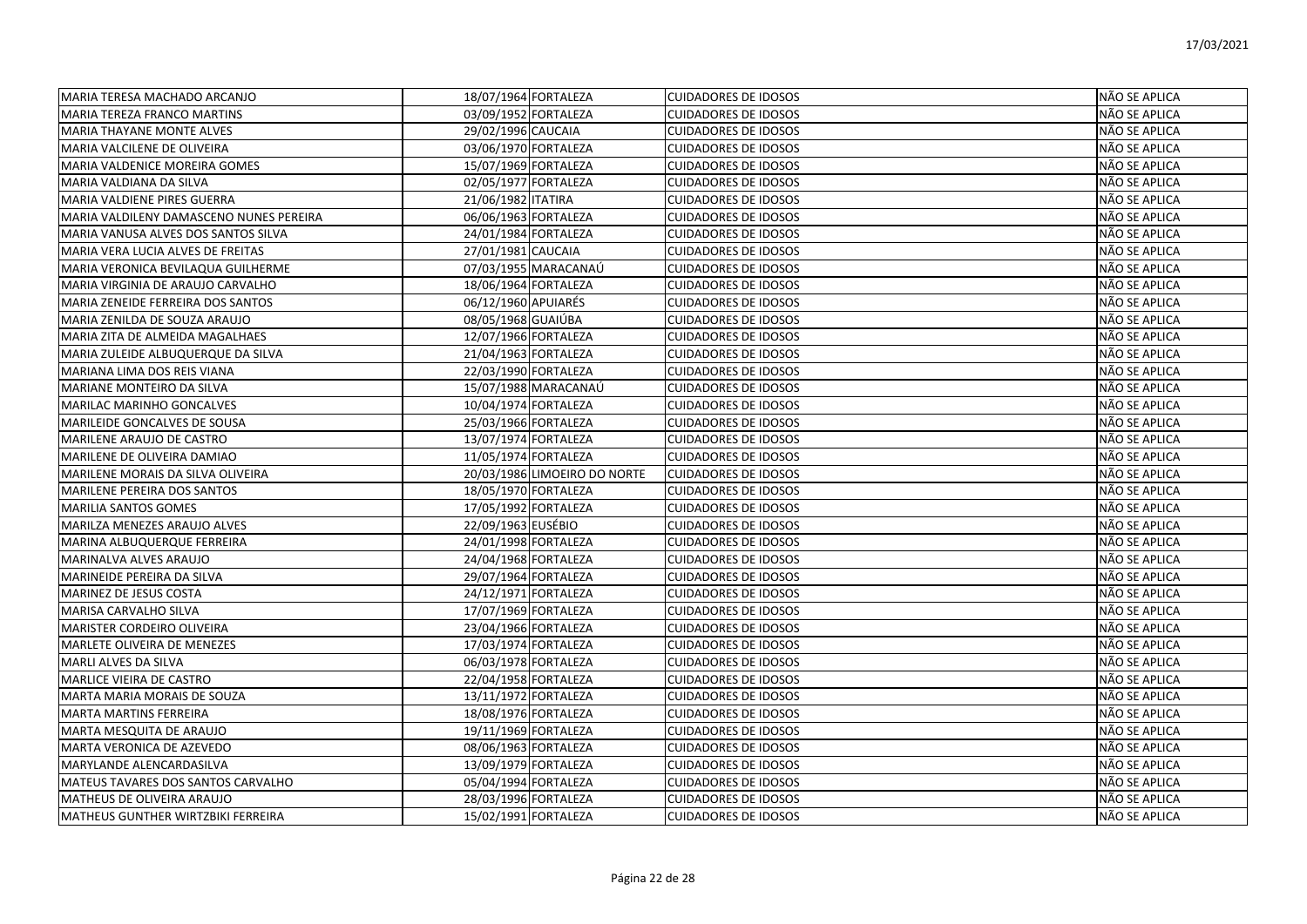| MAUREEN ARAGAO LIBERATO DE BRITO      | 02/03/1965 FORTALEZA                                | <b>CUIDADORES DE IDOSOS</b> | NÃO SE APLICA   |
|---------------------------------------|-----------------------------------------------------|-----------------------------|-----------------|
| MAYARA DE LIMA FERNANDES              | 23/08/1996 HORIZONTE                                | <b>CUIDADORES DE IDOSOS</b> | NÃO SE APLICA   |
| MAYKON DOUGLAS DA SILVA NASCIMENTO    | 19/05/1993 FORTALEZA                                | <b>CUIDADORES DE IDOSOS</b> | NÃO SE APLICA   |
| <b>MEIRE SALES BASTOS</b>             | 07/11/1964 FORTALEZA                                | <b>CUIDADORES DE IDOSOS</b> | NÃO SE APLICA   |
| MEIRIANE RODRIGUES DA SILVA           | 03/06/1981 FORTALEZA                                | <b>CUIDADORES DE IDOSOS</b> | NÃO SE APLICA   |
| MICHELE DOS SANTOS SOUSA              | 23/03/1977 CAUCAIA                                  | <b>CUIDADORES DE IDOSOS</b> | NÃO SE APLICA   |
| MICHELLE GABRIEL BARROS               | 23/08/1980 FORTALEZA                                | <b>CUIDADORES DE IDOSOS</b> | NÃO SE APLICA   |
| MICHELLE TEIXEIRA MARTINS             | 25/05/1983 FORTALEZA                                | <b>CUIDADORES DE IDOSOS</b> | NÃO SE APLICA   |
| MICHELLI SILVA DE ALENCAR             | 29/09/1978 FORTALEZA                                | <b>CUIDADORES DE IDOSOS</b> | NÃO SE APLICA   |
| MIGUEL DANTE VASCONCELOS              | 18/02/1970 FORTALEZA                                | <b>CUIDADORES DE IDOSOS</b> | NÃO SE APLICA   |
| MIGUELINA SILVIA DA COSTA PRAXEDES    | 05/02/1975 FORTALEZA                                | <b>CUIDADORES DE IDOSOS</b> | NÃO SE APLICA   |
| MIKAEL SHUMACHER DA SILVA DANIEL      | 25/11/1996 FORTALEZA                                | <b>CUIDADORES DE IDOSOS</b> | NÃO SE APLICA   |
| MIKKAEL MEDEIROS FEITOZA              | 25/12/1994 GUARACIABA DO NORTE CUIDADORES DE IDOSOS |                             | NÃO SE APLICA   |
| MILDA MESQUITA MELO                   | 09/10/1979 FORTALEZA                                | <b>CUIDADORES DE IDOSOS</b> | NÃO SE APLICA   |
| MIRIAN MAXIMIANO DA SILVA             | 01/05/1981 FORTALEZA                                | <b>CUIDADORES DE IDOSOS</b> | NÃO SE APLICA   |
| MOENE DULCE PEIXOTO GOMES             | 10/11/1973 FORTALEZA                                | <b>CUIDADORES DE IDOSOS</b> | NÃO SE APLICA   |
| MONICA MARIA CRUZ DA SILVA CAVALCANTE | 28/12/1977 AQUIRAZ                                  | <b>CUIDADORES DE IDOSOS</b> | NÃO SE APLICA   |
| NADIA MARIA MOREIRA CAMPOS            | 09/08/1976 FORTALEZA                                | <b>CUIDADORES DE IDOSOS</b> | NÃO SE APLICA   |
| NAGELA BEZERRA SIQUEIRA               | 21/06/1997 CRATEÚS                                  | <b>CUIDADORES DE IDOSOS</b> | NÃO SE APLICA   |
| NAGILA BEATRIZ SANTOS DE OLIVEIRA     | 05/05/1980 FORTALEZA                                | <b>CUIDADORES DE IDOSOS</b> | NÃO SE APLICA   |
| NAHYANNE RAMOS ALVES XEREZ            | 13/12/1995 FORTALEZA                                | <b>CUIDADORES DE IDOSOS</b> | NÃO SE APLICA   |
| NARLA REGO DE ARAUJO DE OLIVEIRA      | 27/06/1986 FORTALEZA                                | <b>CUIDADORES DE IDOSOS</b> | NÃO SE APLICA   |
| NATALI PEREIRA MARTINS                | 30/04/1994 FORTALEZA                                | <b>CUIDADORES DE IDOSOS</b> | NÃO SE APLICA   |
| NATALIA ALVES DE SOUZA                | 03/01/1991 FORTALEZA                                | <b>CUIDADORES DE IDOSOS</b> | NÃO SE APLICA   |
| NATALIA BIANCA DECASTRONASCIMENTO     | 18/10/1998 FORTALEZA                                | <b>CUIDADORES DE IDOSOS</b> | NÃO SE APLICA   |
| NATALIA DA SILVA FREITAS              | 02/07/1998 FORTALEZA                                | <b>CUIDADORES DE IDOSOS</b> | <b>LACTANTE</b> |
| NATALIA DA SILVA SOUSA                | 25/11/1986 FORTALEZA                                | <b>CUIDADORES DE IDOSOS</b> | NÃO SE APLICA   |
| NATALIA NOBRE DANTAS                  | 21/08/1985 FORTALEZA                                | <b>CUIDADORES DE IDOSOS</b> | NÃO SE APLICA   |
| NATANA DE OLIVEIRA                    | 30/04/1993 FORTALEZA                                | <b>CUIDADORES DE IDOSOS</b> | NÃO SE APLICA   |
| NATHANA RAYZA RODRIGUES PEREIRA       | 09/05/1993 FORTALEZA                                | <b>CUIDADORES DE IDOSOS</b> | NÃO SE APLICA   |
| <b>NAYANE DE SOUSA ALVES</b>          | 27/04/1997 FORTALEZA                                | <b>CUIDADORES DE IDOSOS</b> | NÃO SE APLICA   |
| NAYANNE CRISTINNE DE SOUSA AMARO      | 15/10/1990 FORTALEZA                                | <b>CUIDADORES DE IDOSOS</b> | NÃO SE APLICA   |
| NAYARA ALVES BARROS                   | 02/06/1992 FORTALEZA                                | <b>CUIDADORES DE IDOSOS</b> | NÃO SE APLICA   |
| NAYARA DE LIMA ALMEIDA                | 14/03/1990 CAUCAIA                                  | <b>CUIDADORES DE IDOSOS</b> | NÃO SE APLICA   |
| NAYARA RAPHAELA FIDELIS COSMO         | 13/06/1992 FORTALEZA                                | <b>CUIDADORES DE IDOSOS</b> | NÃO SE APLICA   |
| NEILA MARIA OLIVEIRA DA CONCEICAO     | 17/07/1976 CAUCAIA                                  | <b>CUIDADORES DE IDOSOS</b> | NÃO SE APLICA   |
| NEIVA OLIVEIRA DE SOUZA               | 06/11/1980 FORTALEZA                                | <b>CUIDADORES DE IDOSOS</b> | NÃO SE APLICA   |
| <b>NELI PAULA DOS SANTOS</b>          | 01/01/1963 FORTALEZA                                | <b>CUIDADORES DE IDOSOS</b> | NÃO SE APLICA   |
| NORMA CRISTINA DORIA SA               | 15/03/1970 FORTALEZA                                | <b>CUIDADORES DE IDOSOS</b> | NÃO SE APLICA   |
| NORMA MARY PEREIRA DE SOUSA           | 21/04/1954 FORTALEZA                                | <b>CUIDADORES DE IDOSOS</b> | NÃO SE APLICA   |
| ONASSIS VIEIRA DA ROCHA               | 01/12/1976 FORTALEZA                                | <b>CUIDADORES DE IDOSOS</b> | NÃO SE APLICA   |
| OSCARINA DE FREITAS BEZERRA E SILVA   | 25/08/1978 FORTALEZA                                | <b>CUIDADORES DE IDOSOS</b> | NÃO SE APLICA   |
| OSMARINA PEREIRA DA SILVA             | 20/08/1966 FORTALEZA                                | <b>CUIDADORES DE IDOSOS</b> | NÃO SE APLICA   |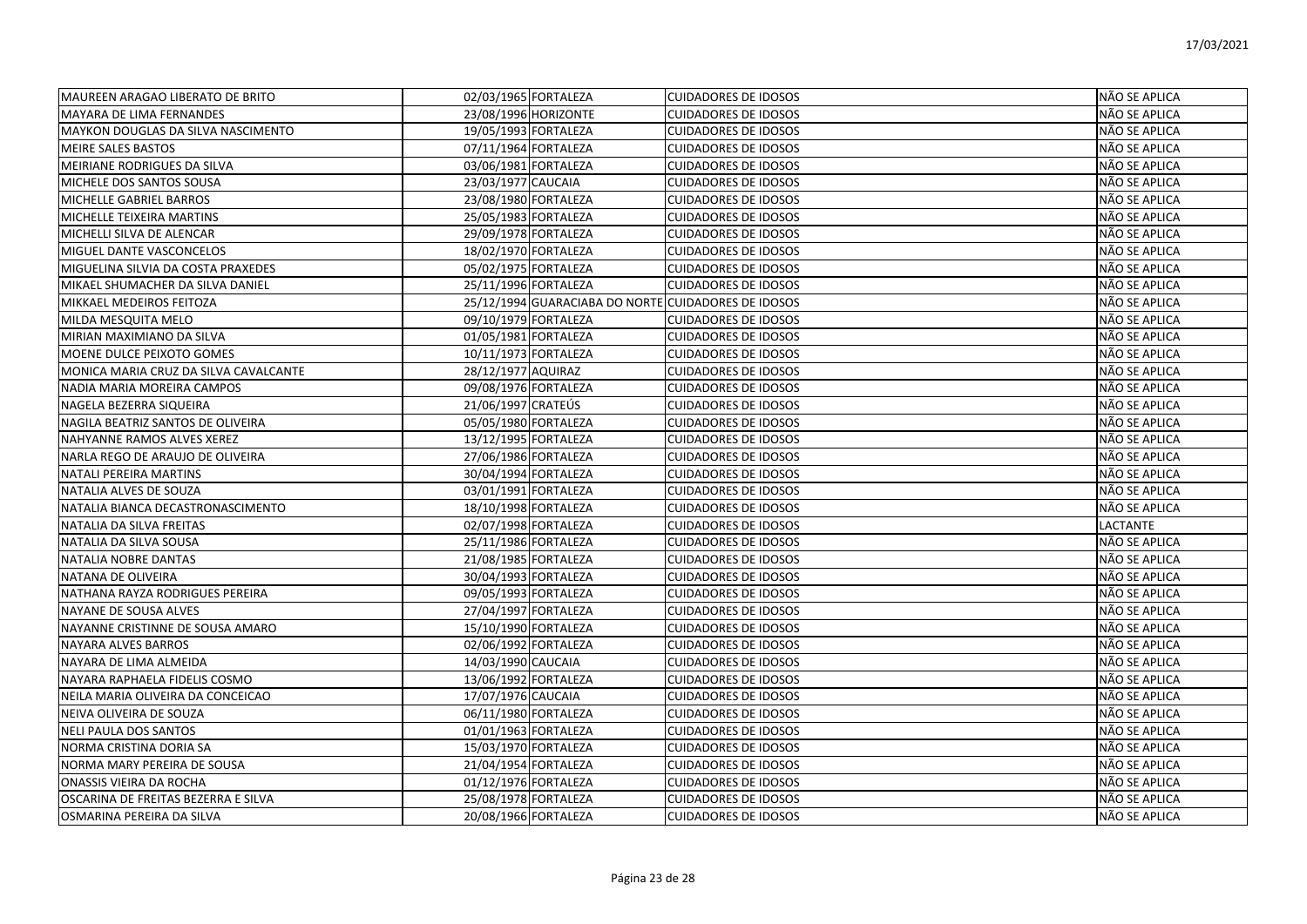| OZANA MARIA BARROSO FERREIRA            | 31/01/1991 FORTALEZA    | <b>CUIDADORES DE IDOSOS</b> | NÃO SE APLICA        |
|-----------------------------------------|-------------------------|-----------------------------|----------------------|
| OZANIRA NOBREDA SILVA                   | 13/01/1960 FORTALEZA    | <b>CUIDADORES DE IDOSOS</b> | NÃO SE APLICA        |
| OZENIZA DOS SANTOS PEREIRA              | 13/08/1973 FORTALEZA    | <b>CUIDADORES DE IDOSOS</b> | NÃO SE APLICA        |
| PAMELA DE CASTRO FRANCA                 | 10/05/1989 FORTALEZA    | <b>CUIDADORES DE IDOSOS</b> | NÃO SE APLICA        |
| PATRICIA ALVES GOMES                    | 12/10/1971 FORTALEZA    | <b>CUIDADORES DE IDOSOS</b> | NÃO SE APLICA        |
| PATRICIA CARLA DO NASCIMENTO LIMA       | 06/04/1987 FORTALEZA    | <b>CUIDADORES DE IDOSOS</b> | NÃO SE APLICA        |
| PATRICIA DRIELY GOMES BARROS            | 07/03/1986 FORTALEZA    | <b>CUIDADORES DE IDOSOS</b> | <b>LACTANTE</b>      |
| PAULA REGINA DE OLIVEIRA SALES          | 06/09/1973 FORTALEZA    | <b>CUIDADORES DE IDOSOS</b> | NÃO SE APLICA        |
| PAULA ROBERTA MAIA PACHECO              | 15/08/1985 FORTALEZA    | <b>CUIDADORES DE IDOSOS</b> | NÃO SE APLICA        |
| PAULO CESAR LINHARES GOMES E SILVA      | 28/08/1969 FORTALEZA    | <b>CUIDADORES DE IDOSOS</b> | NÃO SE APLICA        |
| PEDRO IGOR VIANA PINHEIRO               | 01/07/1993 FORTALEZA    | <b>CUIDADORES DE IDOSOS</b> | NÃO SE APLICA        |
| PHILIPPE FELIX FERREIRA                 | 06/06/1983 FORTALEZA    | <b>CUIDADORES DE IDOSOS</b> | NÃO SE APLICA        |
| <b>PRISCILA BESERRA SANTOS</b>          | 15/01/1995 ICAPUÍ       | <b>CUIDADORES DE IDOSOS</b> | NÃO SE APLICA        |
| PRISCILA CARVALHO DO NASCIMENTO         | 31/01/1993 FORTALEZA    | <b>CUIDADORES DE IDOSOS</b> | NÃO SE APLICA        |
| PRISCILA VICENTE TAVARES                | 07/07/1989 FORTALEZA    | <b>CUIDADORES DE IDOSOS</b> | NÃO SE APLICA        |
| QUITERIA ARLENE GALDINO ALMEIDA         | 25/05/1963 FORTALEZA    | <b>CUIDADORES DE IDOSOS</b> | NÃO SE APLICA        |
| RAFAELA COSTA DA SILVA                  | 31/01/1998 MISSÃO VELHA | <b>CUIDADORES DE IDOSOS</b> | NÃO SE APLICA        |
| RAFAELLA BARBOSA NERY                   | 20/08/1982 FORTALEZA    | <b>CUIDADORES DE IDOSOS</b> | NÃO SE APLICA        |
| RAIANE NASCIMENTO DE SOUSA              | 23/12/1995 EUSÉBIO      | <b>CUIDADORES DE IDOSOS</b> | NÃO SE APLICA        |
| RAIMUNDA DOS SANTOS MESQUITA DUTRA      | 26/11/1974 CAUCAIA      | <b>CUIDADORES DE IDOSOS</b> | NÃO SE APLICA        |
| RAIMUNDA DULCE DO NASCIMENTO DE SOUZA   | 10/03/1961 FORTALEZA    | <b>CUIDADORES DE IDOSOS</b> | NÃO SE APLICA        |
| RAIMUNDA HOLANDA DOS SANTOS             | 15/04/1969 FORTALEZA    | <b>CUIDADORES DE IDOSOS</b> | NÃO SE APLICA        |
| RAIMUNDA LUCIA RODRIGUES DE ALBUQUERQUE | 27/10/1963 MARACANAÚ    | <b>CUIDADORES DE IDOSOS</b> | NÃO SE APLICA        |
| RAIMUNDA MUNDALHA DE SOUZA              | 05/08/1969 FORTALEZA    | <b>CUIDADORES DE IDOSOS</b> | NÃO SE APLICA        |
| RAIMUNDA NONATA AGUIAR DO NASCIMENTO    | 15/05/1955 FORTALEZA    | <b>CUIDADORES DE IDOSOS</b> | <b>NÃO SE APLICA</b> |
| RAIMUNDA OLIVEIRA RODRIGUES             | 17/02/1953 FORTALEZA    | <b>CUIDADORES DE IDOSOS</b> | NÃO SE APLICA        |
| RAIMUNDO LINDEMBERG PEREIRA DE MORAIS   | 13/12/1996 FORTALEZA    | <b>CUIDADORES DE IDOSOS</b> | NÃO SE APLICA        |
| RAIMUNDO NONATO COSTA BARRETO           | 24/11/1976 FORTALEZA    | <b>CUIDADORES DE IDOSOS</b> | NÃO SE APLICA        |
| RAIMUNDO NONATO DE OLIVEIRA NETO        | 06/01/1996 CRATO        | <b>CUIDADORES DE IDOSOS</b> | NÃO SE APLICA        |
| RAIMUNICE HELCIA FACANHA ARAUJO         | 21/02/1962 FORTALEZA    | <b>CUIDADORES DE IDOSOS</b> | NÃO SE APLICA        |
| RAQUEL HOLANDA DA SILVA                 | 12/04/1991 FORTALEZA    | <b>CUIDADORES DE IDOSOS</b> | NÃO SE APLICA        |
| RAUL MACEDO FIGUEIREDO SILVA            | 21/07/2000 MISSÃO VELHA | <b>CUIDADORES DE IDOSOS</b> | NÃO SE APLICA        |
| RAY VICTOR PEREIRA DE QUEIROZ           | 12/05/1993 FORTALEZA    | <b>CUIDADORES DE IDOSOS</b> | NÃO SE APLICA        |
| REBECCA MARIA DA SILVA AGUIAR           | 21/03/2000 FORTALEZA    | <b>CUIDADORES DE IDOSOS</b> | NÃO SE APLICA        |
| REGILANE MOREIRA BARBOSA                | 31/07/1985 FORTALEZA    | <b>CUIDADORES DE IDOSOS</b> | NÃO SE APLICA        |
| REGINA ALVES DA SILVA                   | 11/07/1970 FORTALEZA    | <b>CUIDADORES DE IDOSOS</b> | NÃO SE APLICA        |
| REGINA CLAUDIA MACIEL DOS REIS          | 04/06/1969 FORTALEZA    | <b>CUIDADORES DE IDOSOS</b> | NÃO SE APLICA        |
| REGINA CLAUDIA SALES CAVALCANTE         | 18/02/1963 FORTALEZA    | <b>CUIDADORES DE IDOSOS</b> | NÃO SE APLICA        |
| REGINA LUCIA COSTA DAMACENO             | 02/08/1957 FORTALEZA    | <b>CUIDADORES DE IDOSOS</b> | NÃO SE APLICA        |
| REGINA MARIA DE PAIVA ALVES             | 08/09/1976 FORTALEZA    | <b>CUIDADORES DE IDOSOS</b> | <b>LACTANTE</b>      |
| REGISLANE BEZERRA DA SILVA              | 02/07/2001 FORTALEZA    | <b>CUIDADORES DE IDOSOS</b> | NÃO SE APLICA        |
| REGISLENE DA MOTA SILVA                 | 28/01/1995 FORTALEZA    | <b>CUIDADORES DE IDOSOS</b> | NÃO SE APLICA        |
| <b>REJANE DIAS LIMA</b>                 | 22/05/1980 FORTALEZA    | <b>CUIDADORES DE IDOSOS</b> | <b>NÃO SE APLICA</b> |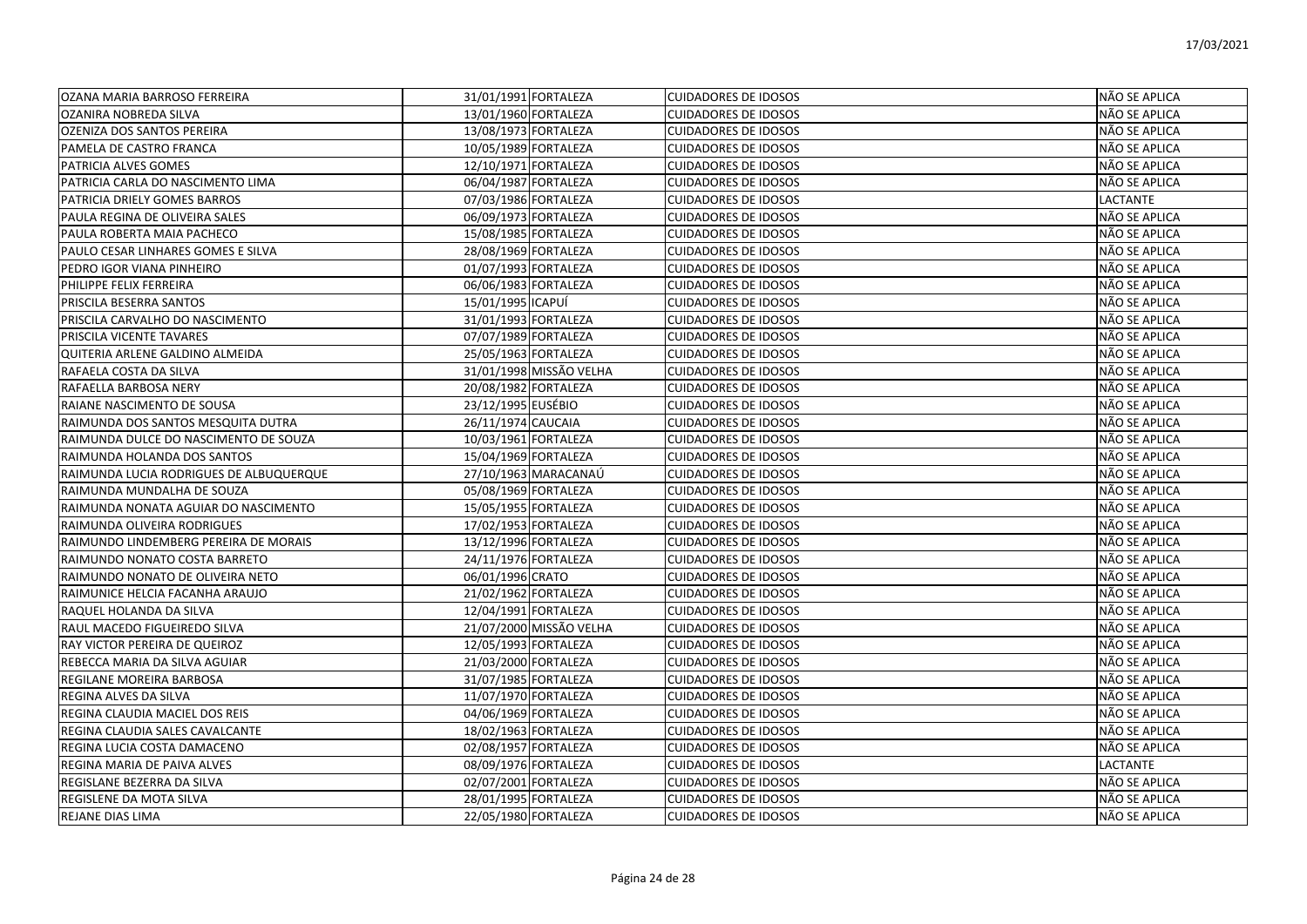| REJANE EYRE FERREIRA CARVALHO                | 16/08/1965 FORTALEZA | <b>CUIDADORES DE IDOSOS</b> | NÃO SE APLICA |
|----------------------------------------------|----------------------|-----------------------------|---------------|
| REJANE MONTEIRO LIMA LOPES                   | 17/02/1968 FORTALEZA | <b>CUIDADORES DE IDOSOS</b> | NÃO SE APLICA |
| <b>REJANE RODRIGUES DA SILVA</b>             | 19/03/1970 FORTALEZA | <b>CUIDADORES DE IDOSOS</b> | NÃO SE APLICA |
| RENATA KARINA FELIPE                         | 29/11/1989 FORTALEZA | <b>CUIDADORES DE IDOSOS</b> | NÃO SE APLICA |
| RICHARD NIXON SOUZA                          | 17/05/1972 FORTALEZA | <b>CUIDADORES DE IDOSOS</b> | NÃO SE APLICA |
| RITA DE CASSIA ALMEIDA NASCIMENTO LIMA       | 14/07/1964 FORTALEZA | <b>CUIDADORES DE IDOSOS</b> | NÃO SE APLICA |
| RITA DE CASSIA DA SILVA ALVES                | 22/08/1979 FORTALEZA | <b>CUIDADORES DE IDOSOS</b> | NÃO SE APLICA |
| RITA DE CASSIA DE LIMA DOS SANTOS            | 21/04/1992 CAUCAIA   | <b>CUIDADORES DE IDOSOS</b> | NÃO SE APLICA |
| RITA DE CASSIA GOMES DA SILVA                | 22/05/1979 FORTALEZA | <b>CUIDADORES DE IDOSOS</b> | NÃO SE APLICA |
| RITA DE SOUZA MARTINS                        | 21/03/1953 FORTALEZA | <b>CUIDADORES DE IDOSOS</b> | NÃO SE APLICA |
| RITA MARIA SOUSA RIBEIRO                     | 26/01/1967 FORTALEZA | <b>CUIDADORES DE IDOSOS</b> | NÃO SE APLICA |
| RITACASSIA OLIVEIRA CAMARA                   | 21/10/1979 FORTALEZA | <b>CUIDADORES DE IDOSOS</b> | NÃO SE APLICA |
| RIVENIA MEDEIROS CAMPOS                      | 24/12/1971 FORTALEZA | <b>CUIDADORES DE IDOSOS</b> | NÃO SE APLICA |
| ROCHELLE FERNANDES DE MELO                   | 21/10/1980 FORTALEZA | <b>CUIDADORES DE IDOSOS</b> | NÃO SE APLICA |
| ROCICLEIDE GOMES DA SILVA VASCONCELOS        | 29/01/1964 FORTALEZA | <b>CUIDADORES DE IDOSOS</b> | NÃO SE APLICA |
| ROCILDA NUNES GUIMARAES                      | 06/01/1972 FORTALEZA | <b>CUIDADORES DE IDOSOS</b> | NÃO SE APLICA |
| RONI QUEIROZ DA SILVA JUNIOR                 | 23/01/1987 FORTALEZA | <b>CUIDADORES DE IDOSOS</b> | NÃO SE APLICA |
| ROSA MARIA CATARINA                          | 08/11/1968 FORTALEZA | <b>CUIDADORES DE IDOSOS</b> | NÃO SE APLICA |
| ROSA MARIA RODRIGUES DOS SANTOS              | 19/05/1978 MARACANAÚ | <b>CUIDADORES DE IDOSOS</b> | NÃO SE APLICA |
| ROSANA MARIA BARROSO DA SILVA                | 30/09/1966 FORTALEZA | <b>CUIDADORES DE IDOSOS</b> | NÃO SE APLICA |
| ROSANA RODRIGUES PINTO                       | 08/02/1972 CAUCAIA   | <b>CUIDADORES DE IDOSOS</b> | NÃO SE APLICA |
| ROSANE PEREIRA DO NASCIMENTO                 | 16/09/1972 FORTALEZA | <b>CUIDADORES DE IDOSOS</b> | NÃO SE APLICA |
| ROSANGELA CARVALHO SILVA                     | 01/05/1971 FORTALEZA | <b>CUIDADORES DE IDOSOS</b> | NÃO SE APLICA |
| ROSANGELA DA SILVA LIMA                      | 18/02/1986 ITAITINGA | <b>CUIDADORES DE IDOSOS</b> | NÃO SE APLICA |
| ROSANGELA DE OLIVEIRA ALEXANDRE              | 20/10/1979 FORTALEZA | <b>CUIDADORES DE IDOSOS</b> | NÃO SE APLICA |
| ROSANGELA DOS REIS CORREA                    | 13/06/1986 FORTALEZA | <b>CUIDADORES DE IDOSOS</b> | NÃO SE APLICA |
| ROSANGELA FERNANDES DE MELO                  | 23/03/1970 FORTALEZA | <b>CUIDADORES DE IDOSOS</b> | NÃO SE APLICA |
| ROSANGELA FERNANDES NOGUEIRA                 | 19/05/1970 FORTALEZA | <b>CUIDADORES DE IDOSOS</b> | NÃO SE APLICA |
| ROSANGELA JACINTO DE SOUSA                   | 09/11/1968 FORTALEZA | <b>CUIDADORES DE IDOSOS</b> | NÃO SE APLICA |
| ROSANGELA MARIA DE SOUZA FERREIRA NASCIMENTO | 11/10/1969 FORTALEZA | <b>CUIDADORES DE IDOSOS</b> | NÃO SE APLICA |
| ROSANGELA MARIA UCHOA                        | 10/03/1969 FORTALEZA | <b>CUIDADORES DE IDOSOS</b> | NÃO SE APLICA |
| ROSANGELA MONTEIRO LIMA                      | 24/09/1973 FORTALEZA | <b>CUIDADORES DE IDOSOS</b> | NÃO SE APLICA |
| ROSANGELA OLIVEIRA SANTOS                    | 24/03/1977 FORTALEZA | <b>CUIDADORES DE IDOSOS</b> | NÃO SE APLICA |
| ROSANGELA SILVA FERREIRA                     | 07/03/1982 CAUCAIA   | <b>CUIDADORES DE IDOSOS</b> | NÃO SE APLICA |
| ROSE MEIRE MAIA DINIZ                        | 04/04/1967 FORTALEZA | <b>CUIDADORES DE IDOSOS</b> | NÃO SE APLICA |
| ROSELY DA SILVA SOUSA                        | 21/05/1970 FORTALEZA | <b>CUIDADORES DE IDOSOS</b> | NÃO SE APLICA |
| ROSEMARY EUGENIA VITURINO RIOS               | 19/01/1968 FORTALEZA | <b>CUIDADORES DE IDOSOS</b> | NÃO SE APLICA |
| ROSEMARY GOMES RIBEIRO GIRAO                 | 25/07/1967 FORTALEZA | <b>CUIDADORES DE IDOSOS</b> | NÃO SE APLICA |
| ROSEMARY MARTINS BARROS                      | 14/11/1968 MARACANAÚ | <b>CUIDADORES DE IDOSOS</b> | NÃO SE APLICA |
| ROSEMARY PEREIRA ANDRADE                     | 13/09/1954 FORTALEZA | <b>CUIDADORES DE IDOSOS</b> | NÃO SE APLICA |
| ROSIANE DE VASCONCELOS SABOIA DA SILVA       | 23/09/1989 FORTALEZA | <b>CUIDADORES DE IDOSOS</b> | NÃO SE APLICA |
| ROSIENE ALVES DOS SANTOS                     | 02/03/1972 FORTALEZA | <b>CUIDADORES DE IDOSOS</b> | NÃO SE APLICA |
| ROSILENE DE MENEZES CALAZANS                 | 19/06/1966 FORTALEZA | <b>CUIDADORES DE IDOSOS</b> | NÃO SE APLICA |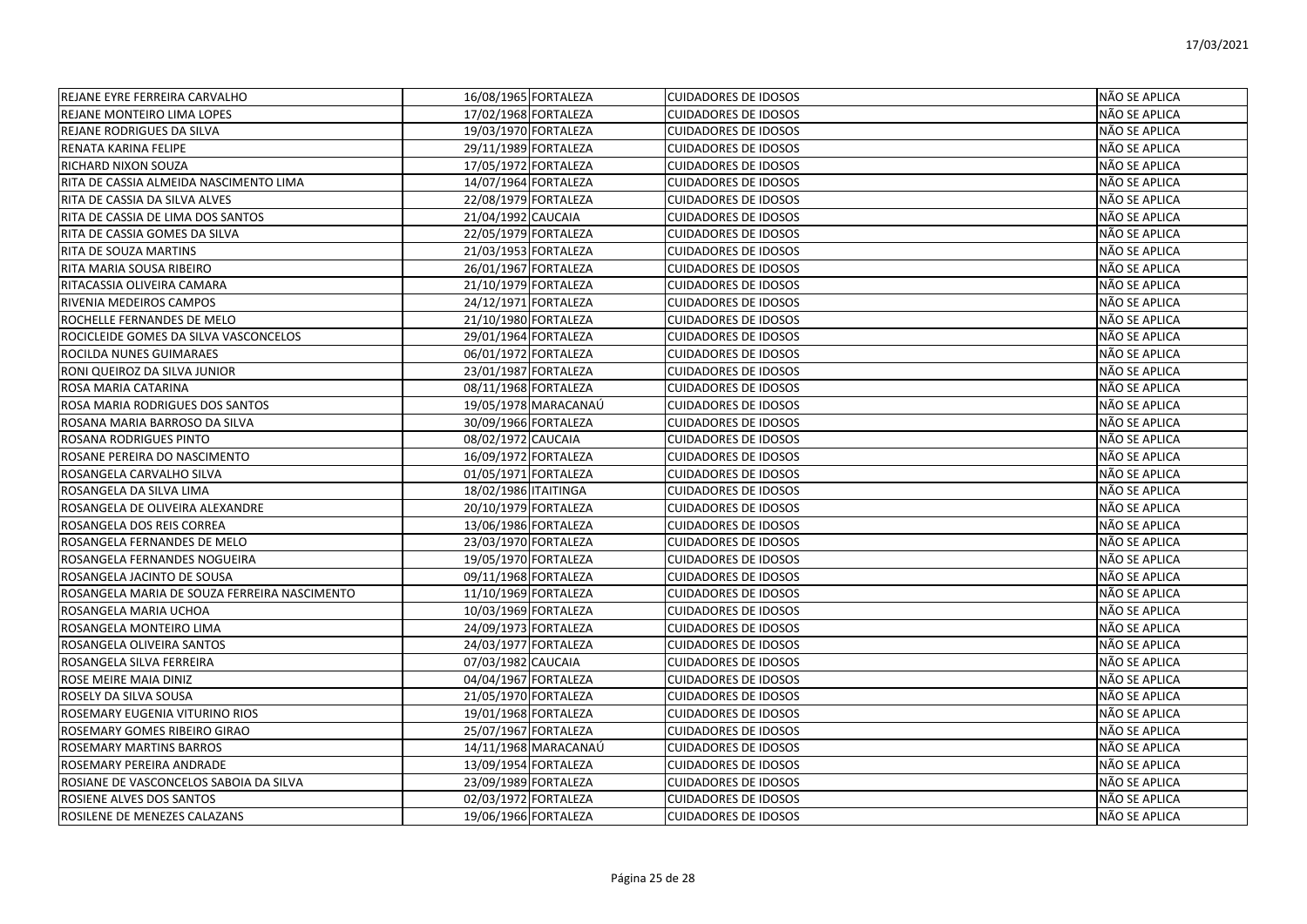| ROSILENE MOTA MAGALHAES                   | 02/12/1984 FORTALEZA | <b>CUIDADORES DE IDOSOS</b> | NÃO SE APLICA |
|-------------------------------------------|----------------------|-----------------------------|---------------|
| ROSIMAR SILVA AGUIAR                      | 07/06/1963 FORTALEZA | <b>CUIDADORES DE IDOSOS</b> | NÃO SE APLICA |
| ROSIRENE ALVES DOS SANTOS                 | 02/04/1976 FORTALEZA | <b>CUIDADORES DE IDOSOS</b> | NÃO SE APLICA |
| ROZANGELA DE SOUZA SANTIAGO               | 02/05/1979 FORTALEZA | <b>CUIDADORES DE IDOSOS</b> | NÃO SE APLICA |
| RUAN SILVA DE SOUSA                       | 08/02/1996 FORTALEZA | <b>CUIDADORES DE IDOSOS</b> | NÃO SE APLICA |
| RUBINETE SANTANA DA COSTA                 | 13/08/1972 FORTALEZA | <b>CUIDADORES DE IDOSOS</b> | NÃO SE APLICA |
| RUTHSURANO FREIRES                        | 02/02/1987 FORTALEZA | <b>CUIDADORES DE IDOSOS</b> | NÃO SE APLICA |
| SAIARA MENDES ALVES DE LIMA               | 13/03/1998 FORTALEZA | <b>CUIDADORES DE IDOSOS</b> | NÃO SE APLICA |
| SAMI MOREIRA DE SOUSA                     | 12/07/1991 FORTALEZA | <b>CUIDADORES DE IDOSOS</b> | NÃO SE APLICA |
| SAMIRA REGIA SOUSA ANDRADE                | 27/08/1981 FORTALEZA | <b>CUIDADORES DE IDOSOS</b> | NÃO SE APLICA |
| SANDRA FERNANDES DA COSTA                 | 04/02/1986 FORTALEZA | <b>CUIDADORES DE IDOSOS</b> | NÃO SE APLICA |
| SANDRA MARIA ARAUJO DOS SANTOS            | 18/09/1971 FORTALEZA | <b>CUIDADORES DE IDOSOS</b> | NÃO SE APLICA |
| SANDRA MARIA DA SILVA SANTOS              | 04/03/1978 FORTALEZA | <b>CUIDADORES DE IDOSOS</b> | NÃO SE APLICA |
| SANDRA MARIA NASCIMENTO SOUSA             | 30/10/1968 FORTALEZA | <b>CUIDADORES DE IDOSOS</b> | NÃO SE APLICA |
| SANDRA OLIVEIRA DA SILVA                  | 14/10/1974 FORTALEZA | <b>CUIDADORES DE IDOSOS</b> | NÃO SE APLICA |
| SANDRA REGINA CARMO DE ALMEIDA            | 29/12/1976 FORTALEZA | <b>CUIDADORES DE IDOSOS</b> | NÃO SE APLICA |
| SARAH ROSITA GONDIM ACIOLY                | 06/08/1983 FORTALEZA | <b>CUIDADORES DE IDOSOS</b> | NÃO SE APLICA |
| SCHEILA REGIA VIEIRA CAVALCANTE           | 10/12/1999 FORTALEZA | <b>CUIDADORES DE IDOSOS</b> | NÃO SE APLICA |
| SELMA LUCIA MIRANDA VELOSO                | 28/07/1963 FORTALEZA | <b>CUIDADORES DE IDOSOS</b> | NÃO SE APLICA |
| SELMA MARIA MARCOS DA SILVA               | 04/04/1966 FORTALEZA | <b>CUIDADORES DE IDOSOS</b> | NÃO SE APLICA |
| SERGIANA CARVALHO DE OLIVEIRA ALBUQUERQUE | 16/04/1983 FORTALEZA | <b>CUIDADORES DE IDOSOS</b> | NÃO SE APLICA |
| SERGIO QUEIROZ DE ARAUJO                  | 08/12/1979 FORTALEZA | <b>CUIDADORES DE IDOSOS</b> | NÃO SE APLICA |
| SHARON JOMABIA TALEIRES CAETANO           | 20/11/1975 FORTALEZA | <b>CUIDADORES DE IDOSOS</b> | NÃO SE APLICA |
| SHEILA DO CARMO ASSUNCAO                  | 18/06/1981 FORTALEZA | <b>CUIDADORES DE IDOSOS</b> | NÃO SE APLICA |
| SHERIDA DANIELA CORIOLANO FERREIRA        | 11/10/1983 FORTALEZA | <b>CUIDADORES DE IDOSOS</b> | NÃO SE APLICA |
| SHEYLA DE PAULA OLIVEIRA                  | 12/10/1964 FORTALEZA | <b>CUIDADORES DE IDOSOS</b> | NÃO SE APLICA |
| SHEYLA SORAIA DA SILVA GONCALVES          | 17/04/1972 FORTALEZA | <b>CUIDADORES DE IDOSOS</b> | NÃO SE APLICA |
| SILVANA DOS SANTOS ARAUJO                 | 04/01/1969 FORTALEZA | <b>CUIDADORES DE IDOSOS</b> | NÃO SE APLICA |
| SILVANA OLIVEIRA TOME                     | 17/11/1977 FORTALEZA | <b>CUIDADORES DE IDOSOS</b> | NÃO SE APLICA |
| SILVANIA MARIA MEDEIROS CAPISTRANO        | 03/08/1966 FORTALEZA | <b>CUIDADORES DE IDOSOS</b> | NÃO SE APLICA |
| SILVANIA MARIA REBOUCAS DE MOURA          | 31/08/1966 FORTALEZA | <b>CUIDADORES DE IDOSOS</b> | NÃO SE APLICA |
| SILVANIA SILVA DE ALENCAR MEDEIROS        | 15/02/1964 FORTALEZA | <b>CUIDADORES DE IDOSOS</b> | NÃO SE APLICA |
| SILVIA CRISTINA COSTA GOMES               | 12/10/1977 FORTALEZA | <b>CUIDADORES DE IDOSOS</b> | NÃO SE APLICA |
| SILVIA CRISTINA MENDES DE LIMA            | 26/05/1979 FORTALEZA | <b>CUIDADORES DE IDOSOS</b> | NÃO SE APLICA |
| SILVIA ELANE RODRIGUES DA SILVA           | 08/07/1975 FORTALEZA | <b>CUIDADORES DE IDOSOS</b> | NÃO SE APLICA |
| SILVIA HELENA QUEIROZ DA SILVA            | 12/01/1967 FORTALEZA | <b>CUIDADORES DE IDOSOS</b> | NÃO SE APLICA |
| SIMONE ANDRESSA MELO DA SILVA             | 18/06/1974 FORTALEZA | <b>CUIDADORES DE IDOSOS</b> | NÃO SE APLICA |
| SIMONE MARIA ALVES DA COSTA               | 27/11/1969 FORTALEZA | <b>CUIDADORES DE IDOSOS</b> | NÃO SE APLICA |
| SIMONE MARIA DE FREITAS                   | 03/05/1973 FORTALEZA | <b>CUIDADORES DE IDOSOS</b> | NÃO SE APLICA |
| SINARA HELEN DA SILVA PENHA               | 20/02/1995 FORTALEZA | <b>CUIDADORES DE IDOSOS</b> | NÃO SE APLICA |
| SOCORRO AQUINO DE OLIVEIRA                | 14/07/1974 FORTALEZA | <b>CUIDADORES DE IDOSOS</b> | NÃO SE APLICA |
| SOCORRO AUCIONE ALVES MOREIRA             | 03/02/1973 FORTALEZA | <b>CUIDADORES DE IDOSOS</b> | NÃO SE APLICA |
| SOCORRO BARBOSA DO NASCIMENTO             | 30/01/1964 FORTALEZA | <b>CUIDADORES DE IDOSOS</b> | NÃO SE APLICA |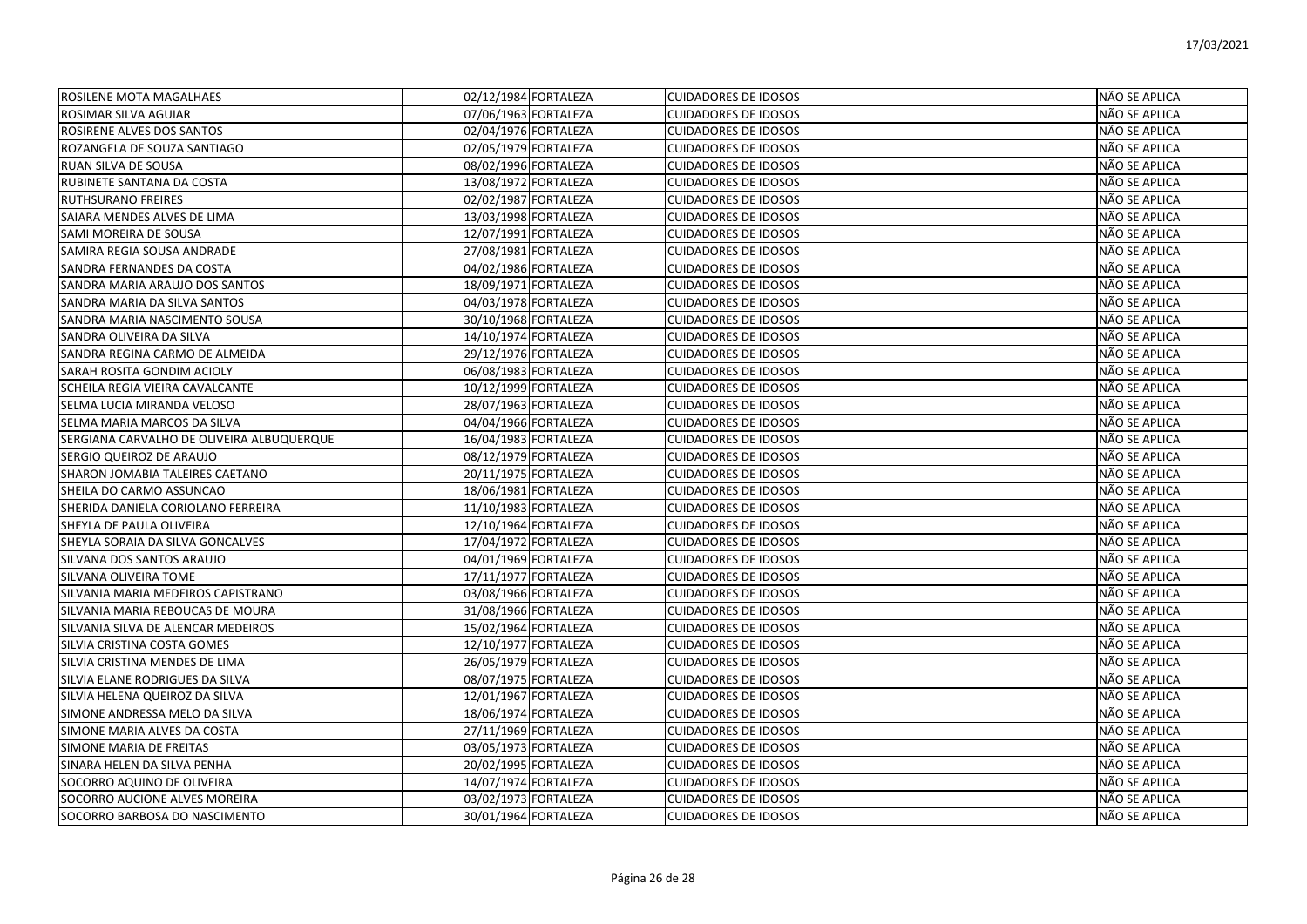| SOCORRO CRISTINA DO NASCIMENTO              | 18/10/1971 FORTALEZA         | <b>CUIDADORES DE IDOSOS</b> | NÃO SE APLICA        |
|---------------------------------------------|------------------------------|-----------------------------|----------------------|
| SOLANGE FERREIRA DE ANDRADE                 | 05/05/1967 FORTALEZA         | <b>CUIDADORES DE IDOSOS</b> | NÃO SE APLICA        |
| <b>SOLANGE RIBEIRO MARINHO</b>              | 14/09/1962 FORTALEZA         | <b>CUIDADORES DE IDOSOS</b> | NÃO SE APLICA        |
| SOLANGE RODRIGUES DE OLIVEIRA               | 28/05/1967 FORTALEZA         | <b>CUIDADORES DE IDOSOS</b> | NÃO SE APLICA        |
| SOLANGE SEVERINO SALES                      | 27/08/1984 FORTALEZA         | <b>CUIDADORES DE IDOSOS</b> | NÃO SE APLICA        |
| SONAIRA MONTEIRO DA SILVA                   | 03/11/1975 FORTALEZA         | <b>CUIDADORES DE IDOSOS</b> | NÃO SE APLICA        |
| SONIA DE ALELUIA DE SOUSA                   | 18/07/1977 CAUCAIA           | <b>CUIDADORES DE IDOSOS</b> | NÃO SE APLICA        |
| SONIA MARIA DA SILVA                        | 24/12/1967 FORTALEZA         | <b>CUIDADORES DE IDOSOS</b> | NÃO SE APLICA        |
| SONIA MARIA DE CARVALHO DA SILVA            | 10/09/1958 CAUCAIA           | <b>CUIDADORES DE IDOSOS</b> | NÃO SE APLICA        |
| SONIA MARIA DE FREITAS CUNHA                | 09/09/1969 FORTALEZA         | <b>CUIDADORES DE IDOSOS</b> | NÃO SE APLICA        |
| SONIA MARIA PEREIRA DE PAULA                | 16/03/1950 FORTALEZA         | <b>CUIDADORES DE IDOSOS</b> | NÃO SE APLICA        |
| SONIA MARIA SOMBRA VASCONCELOS              | 09/04/1964 FORTALEZA         | <b>CUIDADORES DE IDOSOS</b> | NÃO SE APLICA        |
| SUELDA MARIA DE SOUZA LIMA                  | 27/07/1964 FORTALEZA         | <b>CUIDADORES DE IDOSOS</b> | NÃO SE APLICA        |
| <b>SUELY DA SILVA COSTA</b>                 | 09/07/1960 FORTALEZA         | <b>CUIDADORES DE IDOSOS</b> | NÃO SE APLICA        |
| <b>SUELY MENDES DE MEDEIROS</b>             | 27/06/1974 FORTALEZA         | <b>CUIDADORES DE IDOSOS</b> | NÃO SE APLICA        |
| SUZANA MELO DE AMORIM                       | 02/06/1978 FORTALEZA         | <b>CUIDADORES DE IDOSOS</b> | NÃO SE APLICA        |
| <b>SUZANA NOGUEIRA TAVARES</b>              | 22/10/1962 FORTALEZA         | <b>CUIDADORES DE IDOSOS</b> | <b>NÃO SE APLICA</b> |
| SUZY KASSIA CARVALHO DA SILVA               | 22/04/1990 MISSÃO VELHA      | <b>CUIDADORES DE IDOSOS</b> | NÃO SE APLICA        |
| SYNARA TABOSA DE SOUSA                      | 12/04/1987 FORTALEZA         | <b>CUIDADORES DE IDOSOS</b> | NÃO SE APLICA        |
| TALITA KELY NOBRE RIBEIRO                   | 24/11/1993 FORTALEZA         | <b>CUIDADORES DE IDOSOS</b> | NÃO SE APLICA        |
| TAMARA LOURENCO SEVERINO                    | 12/04/1993 FORTALEZA         | <b>CUIDADORES DE IDOSOS</b> | NÃO SE APLICA        |
| TAMIRES NOEMIA FERNANDES BRIGIDO            | 01/07/1999 CAUCAIA           | <b>CUIDADORES DE IDOSOS</b> | NÃO SE APLICA        |
| TANIA MARIA SOUSA DE ALENCAR                | 30/07/1968 FORTALEZA         | <b>CUIDADORES DE IDOSOS</b> | NÃO SE APLICA        |
| TATIANA FONSECA LIMA NOBRE                  | 23/06/1977 FORTALEZA         | <b>CUIDADORES DE IDOSOS</b> | NÃO SE APLICA        |
| TATIANE PEREIRA DOS SANTOS                  | 27/01/1991 FORTALEZA         | <b>CUIDADORES DE IDOSOS</b> | NÃO SE APLICA        |
| TELMA DA SILVA DE ABREU                     | 30/08/1978 FORTALEZA         | <b>CUIDADORES DE IDOSOS</b> | NÃO SE APLICA        |
| TELMA HELENA NOBRE AGUIAR                   | 22/02/1965 FORTALEZA         | <b>CUIDADORES DE IDOSOS</b> | NÃO SE APLICA        |
| TEREZA CRISTINA DA SILVA MARQUES            | 19/01/1978 FORTALEZA         | <b>CUIDADORES DE IDOSOS</b> | NÃO SE APLICA        |
| TEREZA CRISTINA MORAIS NOGUEIRA             | 10/04/1974 FORTALEZA         | <b>CUIDADORES DE IDOSOS</b> | NÃO SE APLICA        |
| TEREZA CRISTINA PINTO DA SILVA              | 26/07/1975 FORTALEZA         | <b>CUIDADORES DE IDOSOS</b> | <b>NÃO SE APLICA</b> |
| TEREZA NAYARA DE ARAUJO NONATO              | 29/09/2002 FORTALEZA         | <b>CUIDADORES DE IDOSOS</b> | NÃO SE APLICA        |
| TEREZINHA ALVES PEREIRA                     | 10/11/1955 FORTALEZA         | <b>CUIDADORES DE IDOSOS</b> | NÃO SE APLICA        |
| TEREZINHA BARROS DE LIMA BRITO              | 29/09/1965 FORTALEZA         | <b>CUIDADORES DE IDOSOS</b> | NÃO SE APLICA        |
| TEREZINHA DE SOUSA                          | 24/10/1978 FORTALEZA         | <b>CUIDADORES DE IDOSOS</b> | NÃO SE APLICA        |
| TEREZINHA FERNANDES DE ARAUJO               | 19/11/1961 FORTALEZA         | <b>CUIDADORES DE IDOSOS</b> | NÃO SE APLICA        |
| TEREZINHA GOMES ROCHA                       | 27/09/1953 JUAZEIRO DO NORTE | <b>CUIDADORES DE IDOSOS</b> | NÃO SE APLICA        |
| THAINNY INGRIDE ALEXANDRE DE SOUZA SIQUEIRA | 04/08/1994 IGUATU            | <b>CUIDADORES DE IDOSOS</b> | NÃO SE APLICA        |
| THALES HENRIQUE SOUZA CLEMENTINO            | 18/06/1989 IGUATU            | <b>CUIDADORES DE IDOSOS</b> | NÃO SE APLICA        |
| THIAGO ALEXANDRE DO NASCIMENTO              | 24/07/1993 FORTALEZA         | <b>CUIDADORES DE IDOSOS</b> | NÃO SE APLICA        |
| THIAGO HENRIQUE CLAUDINO DA SILVA           | 22/06/1991 FORTALEZA         | <b>CUIDADORES DE IDOSOS</b> | NÃO SE APLICA        |
| UIARA MESQUITA ACIOLE                       | 02/07/1992 FORTALEZA         | <b>CUIDADORES DE IDOSOS</b> | NÃO SE APLICA        |
| VAGNER CORDEIRO DOS SANTOS                  | 05/09/1973 FORTALEZA         | <b>CUIDADORES DE IDOSOS</b> | NÃO SE APLICA        |
| VALDA MARIA NOJOSA SILVA                    | 24/09/1984 FORTALEZA         | <b>CUIDADORES DE IDOSOS</b> | <b>NÃO SE APLICA</b> |